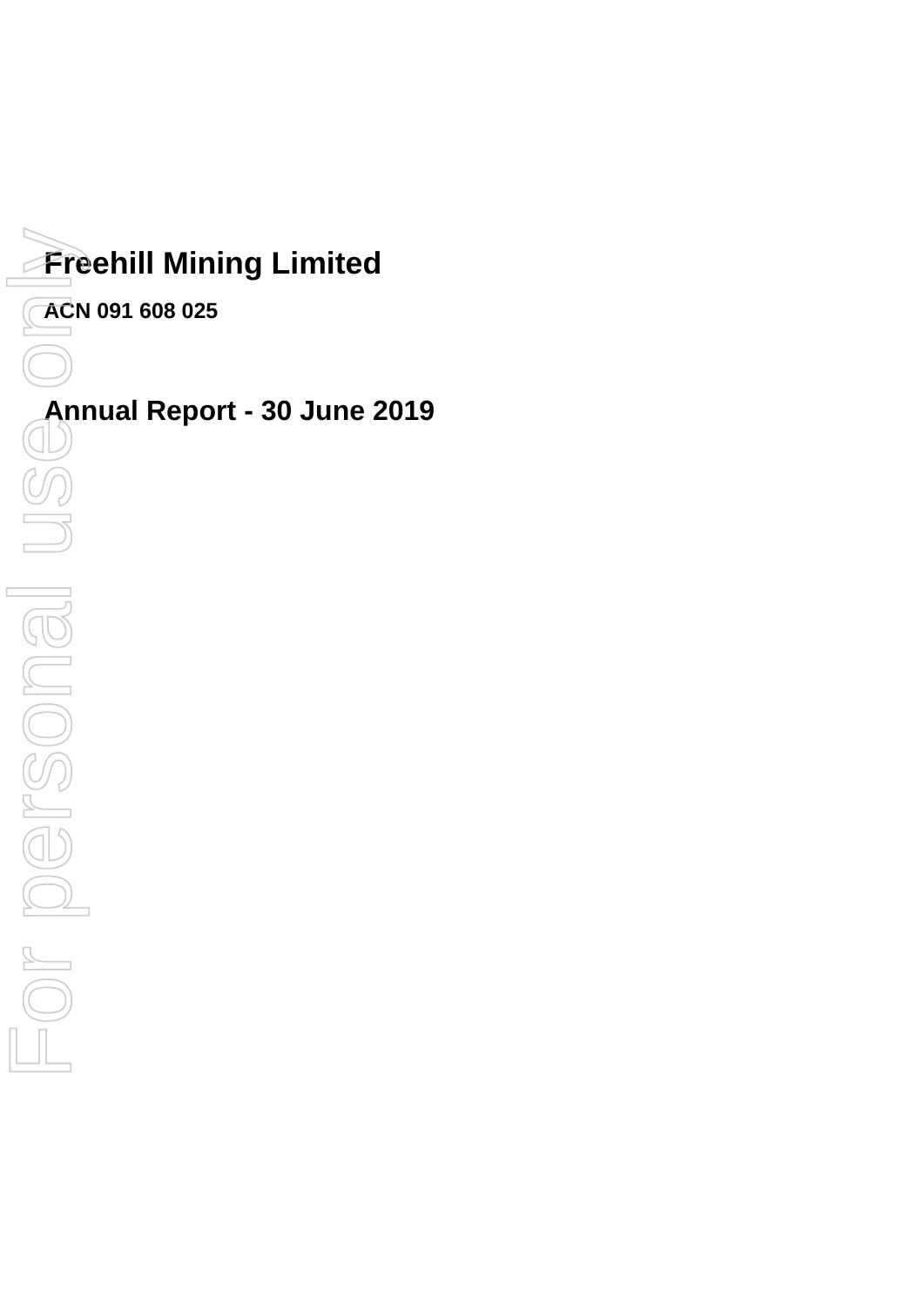#### **Freehill Mining Limited Corporate directory 30 June 2019**

| <b>Directors</b>               | Raymond Charles Mangion<br>Paul Davies<br>Samuel Duddy<br>Peter Hinner                             |
|--------------------------------|----------------------------------------------------------------------------------------------------|
| Company secretary              | Paul Davies                                                                                        |
| Registered office              | Level 24, 570 Bourke St<br>Melbourne, Victoria,<br>Australia, 3000                                 |
| Principal place of business    | Level 24, 570 Bourke St,<br>Melbourne, Victoria,<br>Australia, 3000                                |
| Share register                 | <b>Automic Registry Services</b><br>Level 12, 50 Holt Street<br>Surry Hills, NSW 2000              |
| Auditor                        | <b>RSM Australia Partners</b><br>Level 21, 55 Collins Street<br>Melbourne, Victoria, 3000          |
| Stock exchange listing         | Freehill Mining Limited shares are listed on the Australian Securities Exchange (ASX<br>code: FHS) |
| Website                        | www.freehillmining.com                                                                             |
|                                |                                                                                                    |
| Corporate Governance Statement | Refer to www.freehillmining.com                                                                    |
|                                |                                                                                                    |
|                                |                                                                                                    |
|                                |                                                                                                    |
|                                |                                                                                                    |
| $\frac{1}{\sqrt{2}}$           |                                                                                                    |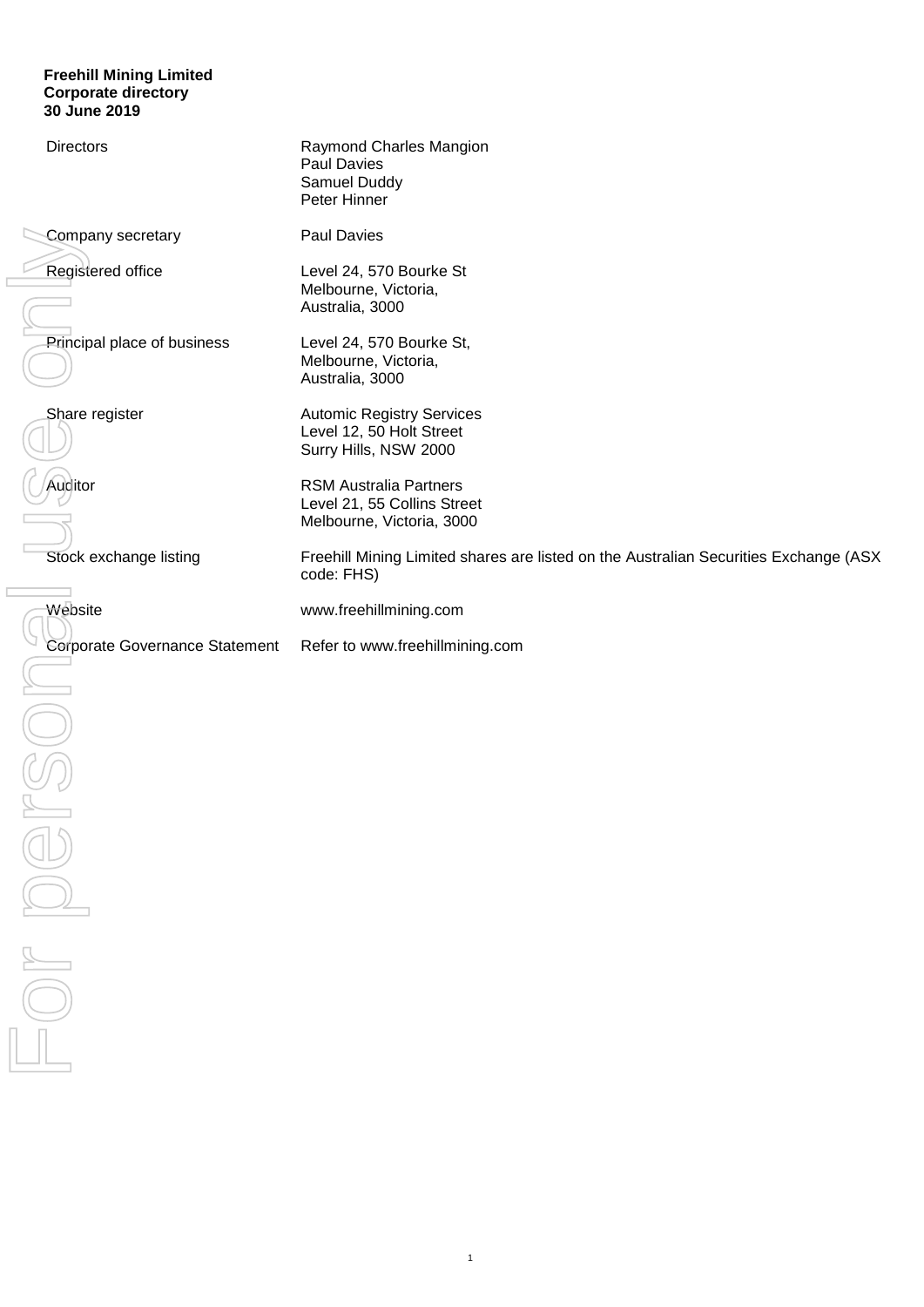The directors present their report, together with the financial statements, on the consolidated entity (referred to hereafter as the 'consolidated entity') consisting of Freehill Mining Limited (referred to hereafter as the 'company' or 'parent entity') and the entities it controlled at the end of, or during, the year ended 30 June 2019.

# **Directors**

The following persons were directors of Freehill Mining Limited during the whole of the financial year and up to the date of this report, unless otherwise stated:

- Raymond Charles Mangion
- Paul Davies
- Samuel Duddy (appointed 9 July 2018)
- Peter Hinner (appointed 31 July 2018)
- Wayne Johnson (appointed 30 November 2018 and resigned 29 August 2019)
- Frank Terranova (resigned 12 July 2018)

# **Dividends**

There were no dividends paid, recommended or declared during the current or previous financial year.

# **Review of operations**

The loss for the consolidated entity after providing for income tax amounted to \$2,508,162 (30 June 2018: \$2,965,058).

Refer to the Chairman's Letter that directly precedes this Directors' Report.

# **Significant changes in the state of affairs**

On 18 January 2019, 203,982,421 fully paid ordinary shares were released from escrow.

During the financial year, the company issued 451,072,259 fully paid ordinary shares upon:

receiving cash and cash equivalents totalling \$1,593,467 (\$250,000 was also received before 30 June 2018 in relation to shares issued on 6 July 2018);

- the extinguishment of borrowings and interest payable totalling \$4,097,957;
- the extinguishment of trade and other payables totalling \$463,926; and
- settlement of capital raising costs of \$90,000.

There were no other significant changes in the state of affairs of the consolidated entity during the financial year.

# **Matters subsequent to the end of the financial year**

On 30 August 2019, the company announced that it has received commitments from sophisticated and professional investors for a placement of shares raising a total of \$2,600,000. The company will issue 236,363,637 fully paid ordinary shares at \$0.011 (1.1 cents), plus one free attaching option for every share placed exercisable at \$0.025 (2.5 cents) expiring two years from date of issue. One of the financial year, the company issued of Finebill Mining Limited during the whole of the financial<br>
Englishoful wideo one threshone states:<br>
League David<br>
Cervice depressions and the state of the financial sharp

The placement is subject to approval of the company's shareholders expected to be held in October 2019.

At the time of signing the company had received \$1,036,000 of these funds.

On 2 September 2019, the company announced that it had completed the acquisition of an 80 hectare tenement known as Arenas XI 1/20, located directly to the south of the Yerbas Buenas project area. The tenement acquisition was settled by means of exchanging the receivable from Lacerta amounting to AUD912,091 (refer to Note 6) and a payment of CLP100,000 (AUD210).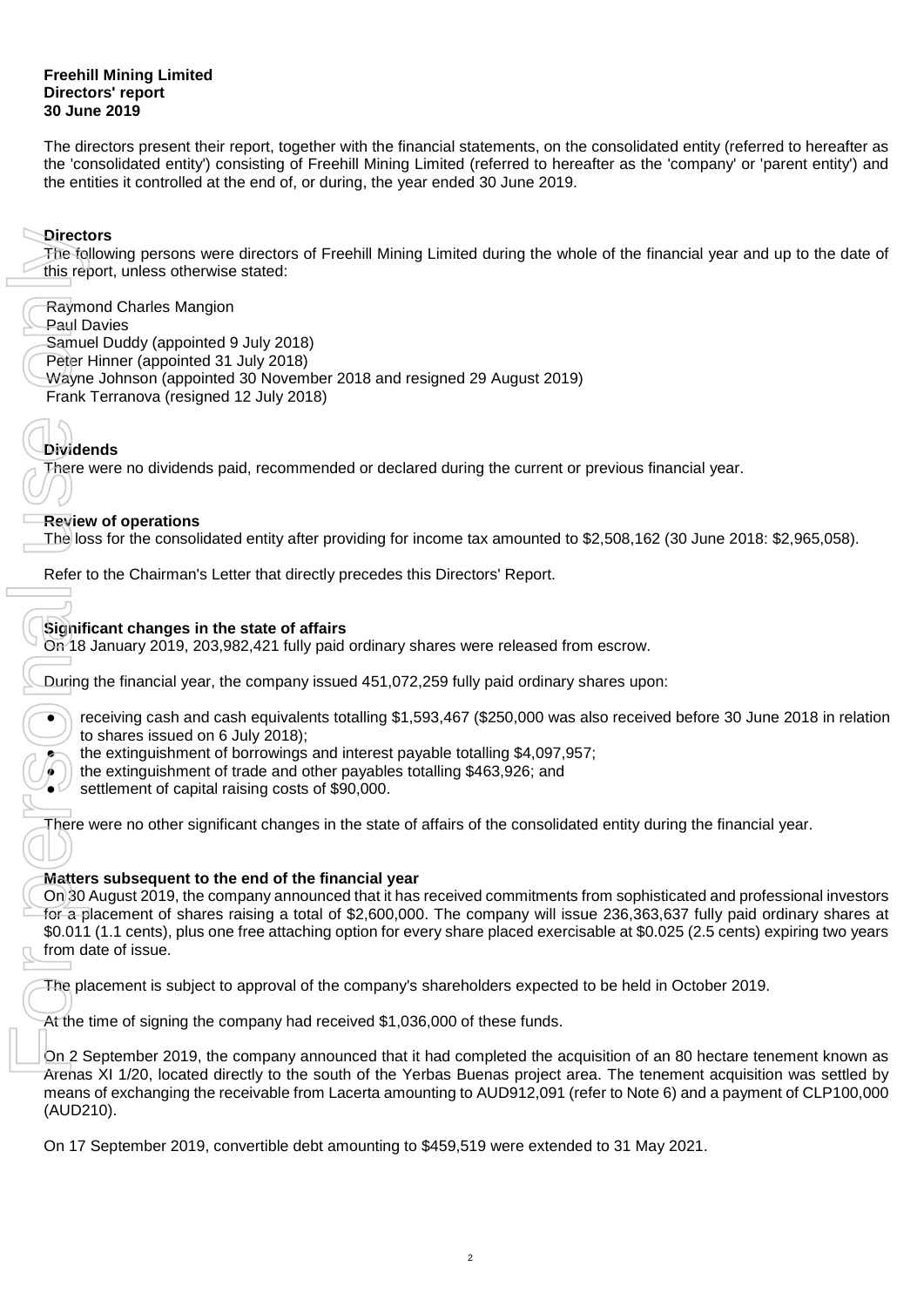No other matter or circumstance has arisen since 30 June 2019 that has significantly affected, or may significantly affect the consolidated entity's operations, the results of those operations, or the consolidated entity's state of affairs in future financial years.

# **Likely developments and expected results of operations**

## **Environmental regulation**

| Likely developments and expected results of operations                                                                      |                                                                                                                              |  |  |  |  |  |  |
|-----------------------------------------------------------------------------------------------------------------------------|------------------------------------------------------------------------------------------------------------------------------|--|--|--|--|--|--|
| Information on likely developments in the operations of the consolidated entity and the expected results of operations have |                                                                                                                              |  |  |  |  |  |  |
|                                                                                                                             | not been included in this report because the directors believe it would be likely to result in unreasonable prejudice to the |  |  |  |  |  |  |
| consolidated entity.                                                                                                        |                                                                                                                              |  |  |  |  |  |  |
|                                                                                                                             |                                                                                                                              |  |  |  |  |  |  |
| <b>Environmental regulation</b>                                                                                             |                                                                                                                              |  |  |  |  |  |  |
|                                                                                                                             | The consolidated entity is not subject to any significant environmental regulation under Australian Commonwealth or State    |  |  |  |  |  |  |
| laẃ.                                                                                                                        |                                                                                                                              |  |  |  |  |  |  |
|                                                                                                                             |                                                                                                                              |  |  |  |  |  |  |
|                                                                                                                             |                                                                                                                              |  |  |  |  |  |  |
| Information on directors                                                                                                    |                                                                                                                              |  |  |  |  |  |  |
| Name:                                                                                                                       | Raymond Charles Mangion                                                                                                      |  |  |  |  |  |  |
| Title:                                                                                                                      | Non-Executive Director and Chairman since 9 July 2018)                                                                       |  |  |  |  |  |  |
| Qualifications:                                                                                                             | Associate Diploma of Business (Accounting) and an Associate Diploma in Financial                                             |  |  |  |  |  |  |
|                                                                                                                             | Planning.                                                                                                                    |  |  |  |  |  |  |
| <b>Experience and expertise:</b>                                                                                            | Ray Mangion has performed the role of Managing Director of Morbak Investments Pty                                            |  |  |  |  |  |  |
|                                                                                                                             | Ltd for the past 18 years, having created the business as a start-up business. He has                                        |  |  |  |  |  |  |
|                                                                                                                             | approximately 30 years' managerial experience.                                                                               |  |  |  |  |  |  |
| Other current directorships:                                                                                                | Nil                                                                                                                          |  |  |  |  |  |  |
| Former directorships (last 3 years):                                                                                        | Nil                                                                                                                          |  |  |  |  |  |  |
| interests in shares:                                                                                                        | 19,108,305 fully paid ordinary shares                                                                                        |  |  |  |  |  |  |
|                                                                                                                             |                                                                                                                              |  |  |  |  |  |  |
| Name:<br>Title:                                                                                                             | <b>Paul Davies</b>                                                                                                           |  |  |  |  |  |  |
| Qualifications:                                                                                                             | Director and Chief Financial Officer<br>Paul holds an Economics Degree from Monash University, has qualified as a Chartered  |  |  |  |  |  |  |
|                                                                                                                             | Accountant and is an alumnus of the Stanford Business School.                                                                |  |  |  |  |  |  |
| Experience and expertise:                                                                                                   | Paul Davies has extensive experience as CFO of both publicly traded and privately                                            |  |  |  |  |  |  |
|                                                                                                                             | held companies. Over the past 10 years he has been involved with many early stage                                            |  |  |  |  |  |  |
|                                                                                                                             | companies involving reporting, strategic planning, systems implementation and                                                |  |  |  |  |  |  |
|                                                                                                                             | fundraising. Prior to this Paul was Director in charge of Corporate and Institutional                                        |  |  |  |  |  |  |
|                                                                                                                             | Banking for Deutsche Bank Australia and a member of the Deutsche Bank Credit                                                 |  |  |  |  |  |  |
|                                                                                                                             | Committee. He has been directly involved in over \$20 billion worth of transactions                                          |  |  |  |  |  |  |
|                                                                                                                             | involving origination, advising, arranging, structuring, project finance, lead managing,                                     |  |  |  |  |  |  |
|                                                                                                                             | syndication, negotiation, risk management, including servicing many of Australia's                                           |  |  |  |  |  |  |
|                                                                                                                             | major mining companies. Before Deutsche Bank Paul worked for a number of years                                               |  |  |  |  |  |  |
|                                                                                                                             | with both Bankers Trust Australia and Macquarie Bank.                                                                        |  |  |  |  |  |  |
|                                                                                                                             |                                                                                                                              |  |  |  |  |  |  |
|                                                                                                                             | With his 20 plus years in the finance sector, Paul brings to the Company considerable                                        |  |  |  |  |  |  |
|                                                                                                                             | experience in both debt and equity markets in addition to significant understanding of                                       |  |  |  |  |  |  |
|                                                                                                                             | the mining sector.                                                                                                           |  |  |  |  |  |  |
| Other current directorships:                                                                                                | Nil                                                                                                                          |  |  |  |  |  |  |
| Former directorships (last 3 years):                                                                                        | Nil                                                                                                                          |  |  |  |  |  |  |
| Interests in shares:                                                                                                        | 2,134,330 fully paid ordinary shares                                                                                         |  |  |  |  |  |  |
|                                                                                                                             |                                                                                                                              |  |  |  |  |  |  |
|                                                                                                                             |                                                                                                                              |  |  |  |  |  |  |
|                                                                                                                             |                                                                                                                              |  |  |  |  |  |  |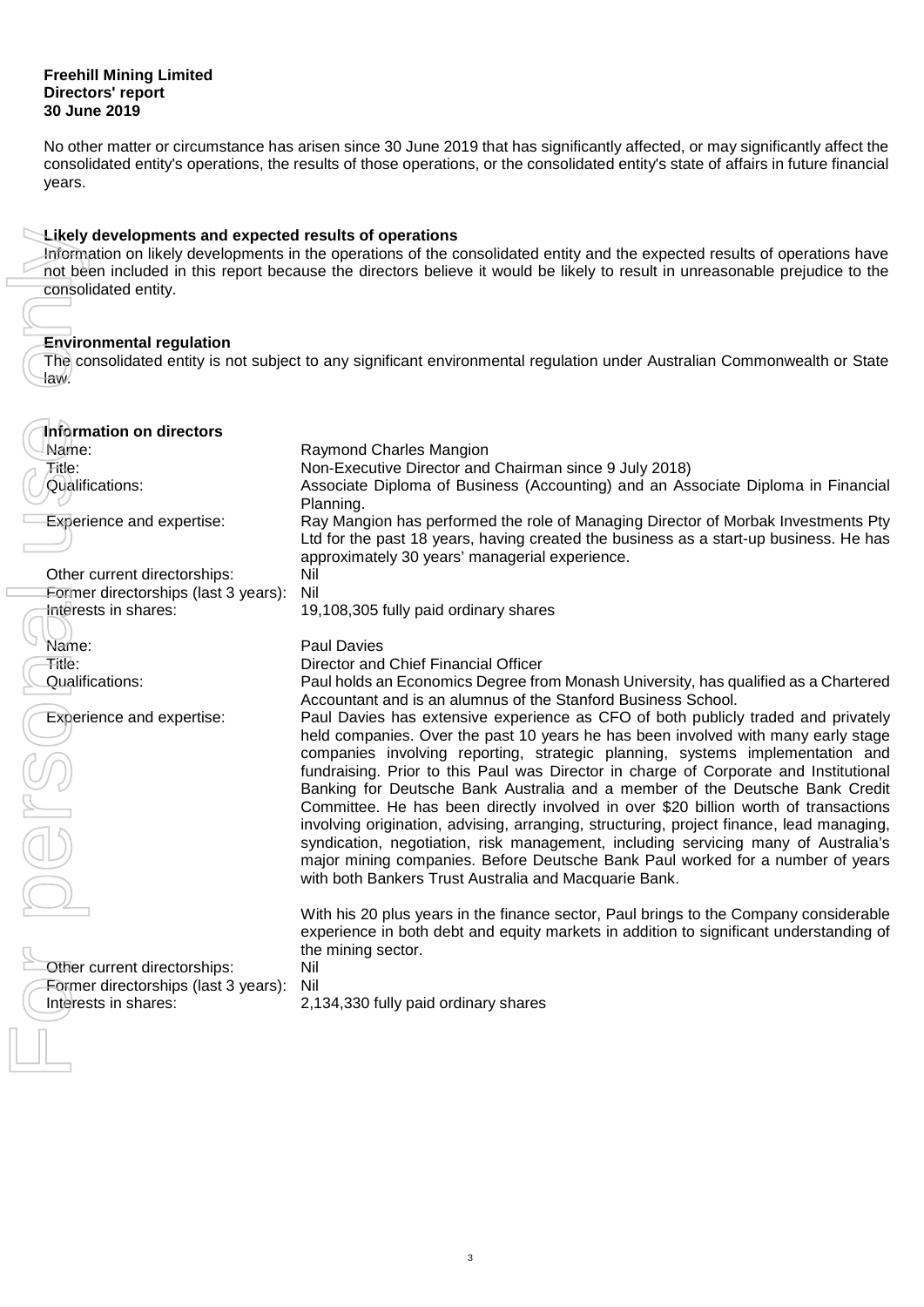Name: Peter Hinner Title: Chief Executive Officer (appointed 31 July 2018) Qualifications: Bachelor of Science in Chemistry from the Queensland University of Technology with post graduate qualifications in mining, metallurgy and business management Experience and expertise: Mr Hinner was appointed COO of the Company in February 2017 and has over 35 years experience in the heavy minerals and gold industry both within Australia and internationally. Over the past several years he has worked predominantly internationally as a project development consultant on a variety of projects in Africa, Korea, Indonesia, Malaysia and South America. His previous roles have included senior management and operational roles in several of the world's largest mineral operations as well as mine management roles with BP Minerals Indonesia, Operations Manager for the Tiwest Joint Venture mine in Western Australia, Chief Operating Officer of an industrial minerals company and senior consultant for KPMG. He has significant mining, operating and project management experience in most facets of the industry including exploration, dredging, processing, engineering design, construction, commissioning and feasibility studies. Other current directorships: Former directorships (last 3 years): Nil Interests in shares: 2,018,697 fully paid ordinary shares Interests in rights: Nil Name: Samuel Duddy Title: Non-Executive Director (appointed 9 July 2018) Qualifications: First Class Honours Degree Science, Master of Property Science and Master of Business Administration (all from University of Queensland) Experience and expertise: Mr Duddy is a substantial investor in Freehill and has previously visited the Yerbas Buenas operations as part of his own due diligence process. Mr Duddy is currently a board member and majority shareholder of a Civil Construction firm and brings to the Board a wealth of knowledge and experience in business management, engineering and finance. Other current directorships: Nil Former directorships (last 3 years): Nil Interests in shares: 131,859,482 fully paid ordinary shares Name: Frank Terranova Title: Non - Executive Director (resigned 12 July 2018) Qualifications: Fellow of Institute of Chartered Accountants Experience and expertise: Mr Frank Terranova has extensive experience as a Director and Executive with a wide range of Australian and international publicly listed companies. He has held senior roles in a number of organisations including, Normandy Mining Limited and Queensland Cotton Limited. He was Chief Financial Officer and ultimately Managing Director of Allied Gold PLC which was subsequently acquired by St Barbara Limited in 2012. Mr Terranova was also Managing Director of Polymetals Mining Limited where he led its transformation through a merger with Southern Cross Goldfields Limited in 2013 and oversaw the combined group's recapitalisation program. He has also served on the Boards of a number of resource public companies overseeing a variety of successful growth and restructuring initiatives. He is currently a Director of Mayur Resources PTE and Executive Chairman of AUSAG Resources Limited. Mr Terranova is a member of the Australian Institute of Company Directors and the Finance and Treasury Association of Australia. Other current directorships: N/A Former directorships (last 3 years): N/A Interests in shares: N/A Vear interests in shares:<br>
Conter current directorships:<br>
The Conter current directorships:<br>
The form of the content of the face<br>
Conter current directorships (last 3 years): Nil<br>
Interests in rights:<br>
Name:<br>
The Couldific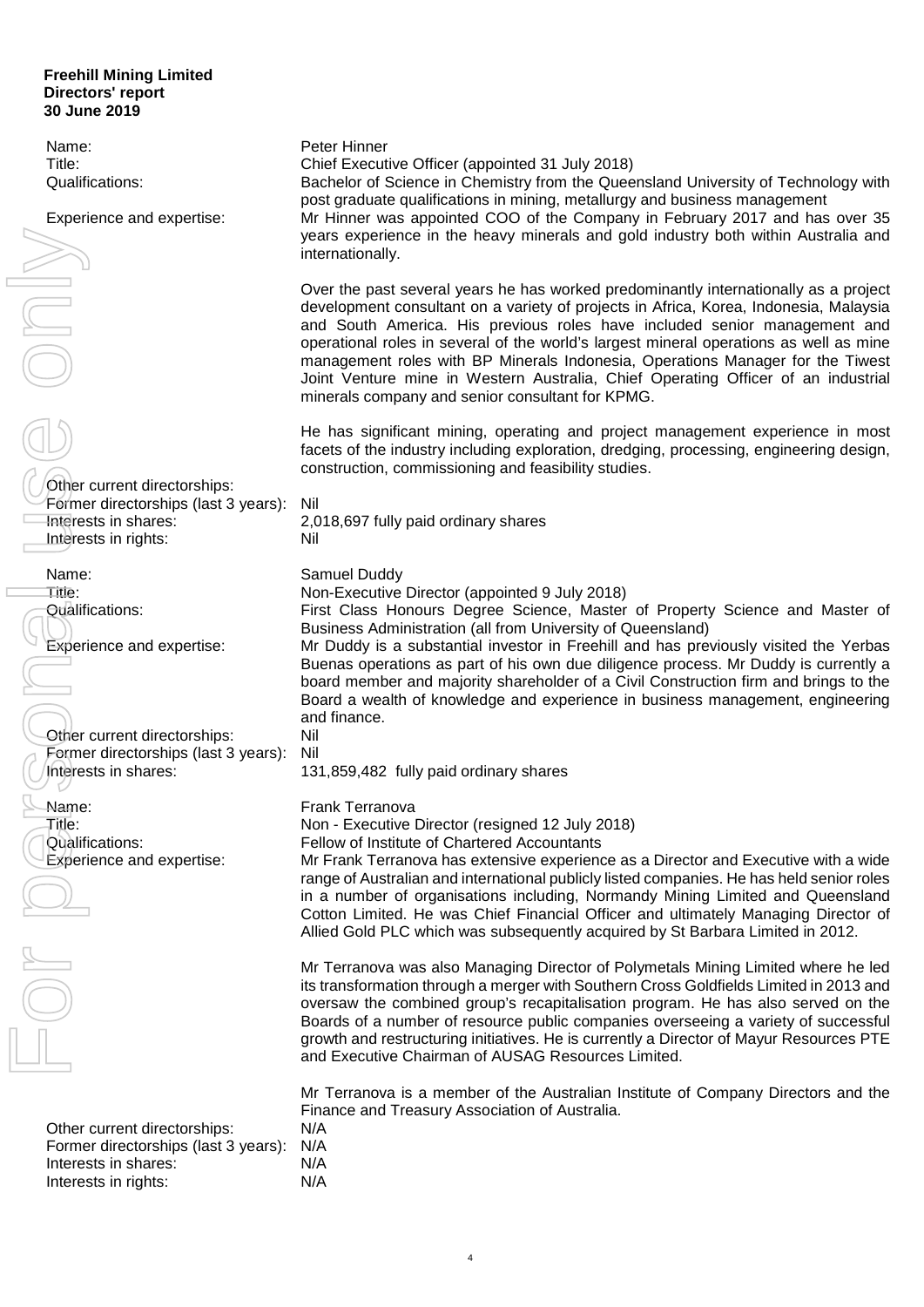| Name:                                | Wayne Johnson                                                                                                                                                                                                                                                                                                                                |
|--------------------------------------|----------------------------------------------------------------------------------------------------------------------------------------------------------------------------------------------------------------------------------------------------------------------------------------------------------------------------------------------|
| Title:                               | Non-Executive Director (appointed 30 November 2018 and resigned 29 August 2019)                                                                                                                                                                                                                                                              |
| Experience and expertise:            | Wayne Johnson has over 30 years business and financial transaction experience<br>gained in Australia, New Zealand, Asia and America. He has extensive experience in<br>corporate advisory, governance and compliance as as as result of building, managing<br>and directing public and private companies from start-up to established public |
|                                      | corporations.                                                                                                                                                                                                                                                                                                                                |
| Other current directorships:         | N/A                                                                                                                                                                                                                                                                                                                                          |
| Former directorships (last 3 years): | N/A                                                                                                                                                                                                                                                                                                                                          |
| Special responsibilities:            | N/A                                                                                                                                                                                                                                                                                                                                          |
| -Interests in shares:                | N/A                                                                                                                                                                                                                                                                                                                                          |
|                                      |                                                                                                                                                                                                                                                                                                                                              |

# **Company secretary**

# **Meetings of directors**

| Other current directorships:<br>Former directorships (last 3 years):<br>Special responsibilities:<br>Interests in shares:                                                                                       | corporations.<br>N/A<br>N/A<br>N/A<br>N/A |  | and directing public and private companies from start-up to established public |                           |
|-----------------------------------------------------------------------------------------------------------------------------------------------------------------------------------------------------------------|-------------------------------------------|--|--------------------------------------------------------------------------------|---------------------------|
| 'Other current directorships' quoted above are current directorships for listed entities only and excludes directorships of all<br>other types of entities, unless otherwise stated.                            |                                           |  |                                                                                |                           |
| 'Former directorships (last 3 years)' quoted above are directorships held in the last 3 years for listed entities only and excludes<br>directorships of all other types of entities, unless otherwise stated.   |                                           |  |                                                                                |                           |
| <b>Company secretary</b><br>Paul Davies is company secretary. Refer above for details of his qualifications and experience.                                                                                     |                                           |  |                                                                                |                           |
|                                                                                                                                                                                                                 |                                           |  |                                                                                |                           |
| <b>Meetings of directors</b><br>The number of meetings of the company's Board of Directors ('the Board') held during the year ended 30 June 2019, and<br>the humber of meetings attended by each director were: |                                           |  |                                                                                |                           |
|                                                                                                                                                                                                                 |                                           |  | Attended                                                                       | <b>Full Board</b><br>Held |
| Raymond Charles Mangion                                                                                                                                                                                         |                                           |  | 5                                                                              | 5                         |
| Paul Davies                                                                                                                                                                                                     |                                           |  | 5                                                                              | $\sqrt{5}$                |
| Samuel Duddy                                                                                                                                                                                                    |                                           |  | 5                                                                              | 5                         |
| Peter Hinner<br>Frank Terranova                                                                                                                                                                                 |                                           |  |                                                                                | 4<br>1                    |
| Wayne Johnson                                                                                                                                                                                                   |                                           |  |                                                                                | $\overline{2}$            |
| Held: represents the number of meetings held during the time the director held office.                                                                                                                          |                                           |  |                                                                                |                           |
|                                                                                                                                                                                                                 |                                           |  |                                                                                |                           |
| Remuneration report (audited)                                                                                                                                                                                   |                                           |  |                                                                                |                           |
| The remuneration report details the key management personnel remuneration arrangements for the consolidated entity, in<br>accordance with the requirements of the Corporations Act 2001 and its Regulations.    |                                           |  |                                                                                |                           |
| Key management personnel are those persons having authority and responsibility for planning, directing and controlling the<br>activities of the entity, directly or indirectly, including all directors.        |                                           |  |                                                                                |                           |
| The remuneration report is set out under the following main headings:<br>Principles used to determine the nature and amount of remuneration<br>Details of remuneration                                          |                                           |  |                                                                                |                           |
| Service agreements                                                                                                                                                                                              |                                           |  |                                                                                |                           |
| Share-based compensation                                                                                                                                                                                        |                                           |  |                                                                                |                           |
| Additional information<br>Additional disclosures relating to key management personnel                                                                                                                           |                                           |  |                                                                                |                           |
|                                                                                                                                                                                                                 |                                           |  |                                                                                |                           |

# **Remuneration report (audited)**

- $\bullet$  ) Principles used to determine the nature and amount of remuneration
- Details of remuneration
- Service agreements
- Share-based compensation
- Additional information
- Additional disclosures relating to key management personnel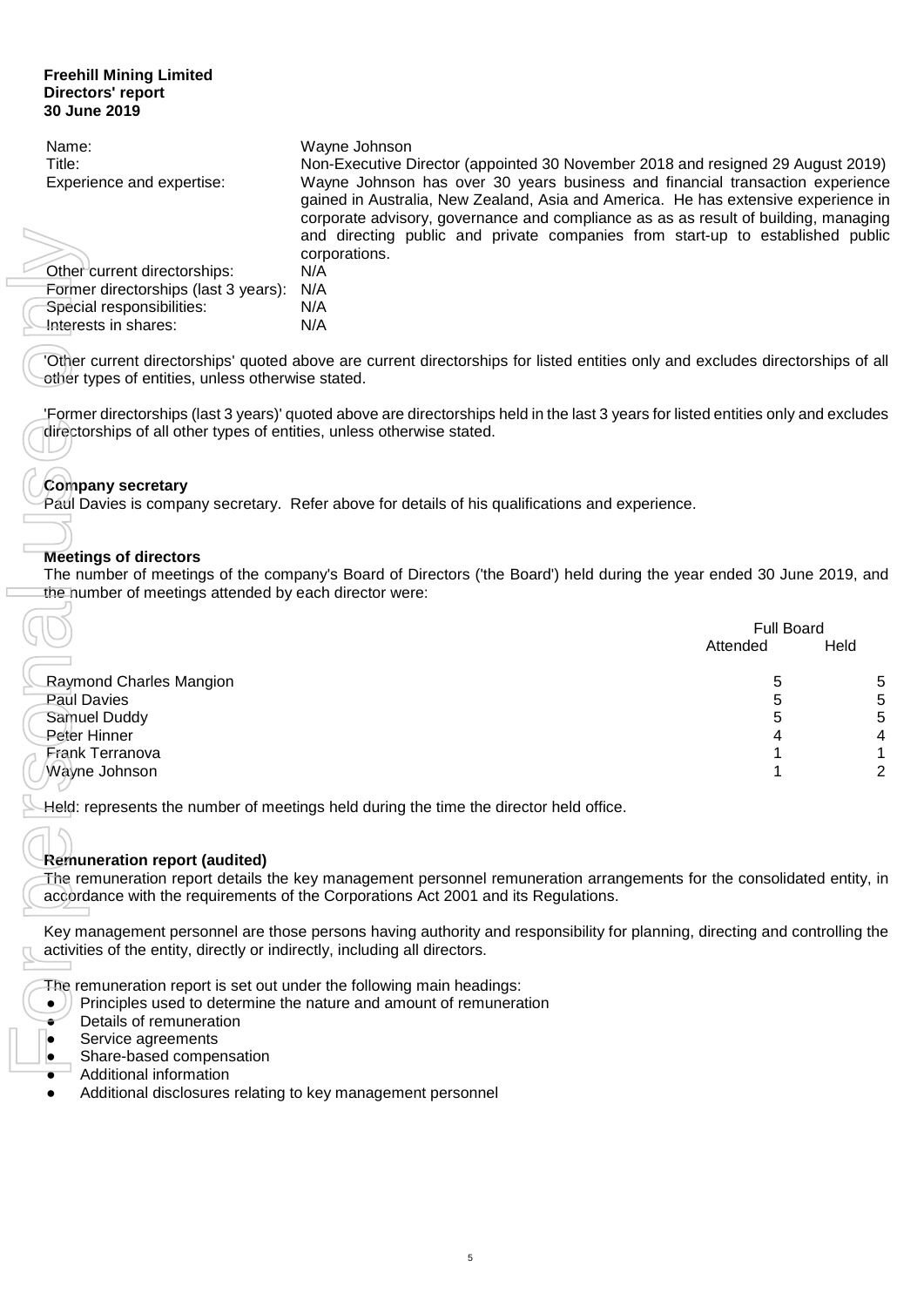# *Principles used to determine the nature and amount of remuneration*

The objective of the consolidated entity's executive reward framework is to ensure reward for performance is competitive and appropriate for the results delivered. The framework aligns executive reward with the achievement of strategic objectives and the creation of value for shareholders, and it is considered to conform to the market best practice for the delivery of reward. The Board of Directors ('the board') ensures that executive reward satisfies the following key criteria for good reward governance practices:

- competitiveness and reasonableness
- acceptability to shareholders
- $\bullet$  performance linkage / alignment of executive compensation
- $\bullet$  transparency

The board is responsible for determining and reviewing remuneration arrangements for its directors and executives. The performance of the consolidated entity depends on the quality of its directors and executives. The remuneration philosophy is to attract, motivate and retain high performance and high quality personnel. The board have structured an executive remuneration framework that is market competitive and complementary to the reward strategy of the consolidated entity. governance compacted transport of the board of transport in the board of the board of the reward of the reward of the constraints of the same of the same of the constraints of the constraints of the constraints of the cons

The reward framework is designed to align executive reward to shareholders' interests. The Board have considered that it should seek to enhance shareholders' interests by:

having economic profit as a core component of plan design

focusing on sustained growth in shareholder wealth, consisting of dividends and growth in share price, and delivering constant or increasing return on assets as well as focusing the executive on key non-financial drivers of value

 $\rightarrow$  attracting and retaining high calibre executives

Additionally, the reward framework should seek to enhance executives' interests by:

- rewarding capability and experience
- **•** reflecting competitive reward for contribution to growth in shareholder wealth
- **Providing a clear structure for earning rewards**

In accordance with best practice corporate governance, the structure of non-executive director and executive director remuneration is separate.

#### *Non-executive directors remuneration*

Fees and payments to non-executive directors reflect the demands and responsibilities of their role. Non-executive directors' fees and payments are reviewed annually by the Board. The Board may, from time to time, receive advice from independent remuneration consultants to ensure non-executive directors' fees and payments are appropriate and in line with the market.

ASX listing rules require the aggregate non-executive directors' remuneration be determined periodically by a general meeting. The most recent determination, where the shareholders approved a maximum annual aggregate remuneration of \$200,000.

## *Executive remuneration*

The consolidated entity aims to reward executives based on their position and responsibility, with a level and mix of remuneration which has both fixed and variable components.

The executive remuneration and reward framework has four components:

- base pay and non-monetary benefits
- Long-term performance incentives
- $\bullet$  share-based payments
	- other remuneration such as superannuation and long service leave

The combination of these comprises the executive's total remuneration.

Fixed remuneration, consisting of base salary, superannuation and non-monetary benefits, are reviewed annually by the Board based on individual and business unit performance, the overall performance of the consolidated entity and comparable market remunerations.

Executives may receive their fixed remuneration in the form of cash or other fringe benefits (for example motor vehicle benefits) where it does not create any additional costs to the consolidated entity and provides additional value to the executive.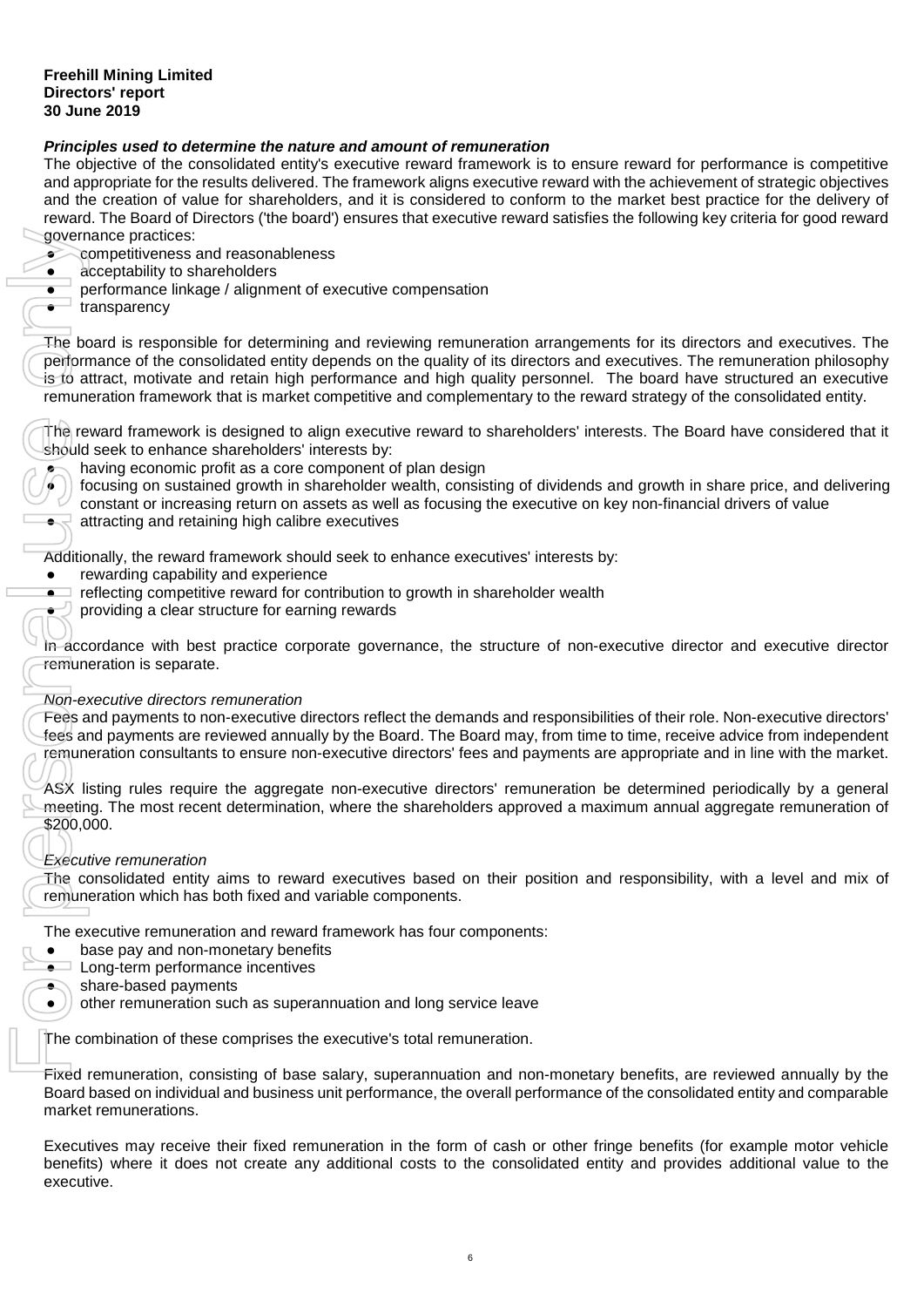The short-term incentives ('STI') program is designed to align the targets of the business units with the performance hurdles of executives. STI payments are granted to executives based on specific annual targets and key performance indicators ('KPI's') being achieved. KPI's include profit contribution, customer satisfaction, leadership contribution and product management.

The long-term incentives ('LTI') include long service leave and share-based payments including performance rights issued in accordance with the company's Equity Incentive Plan.

### *Use of remuneration consultants*

During the financial year ended 30 June 2019, the consolidated entity did not engage remuneration consultants.

*Voting and comments made at the company's 30 November 2018 Annual General Meeting ('AGM')* 

At the 30 November 2018 AGM, 58.19% of the votes received supported the adoption of the remuneration report for the year ended 30 June 2018. The company did not receive any specific feedback at the AGM regarding its remuneration practices.

# *Details of remuneration*

## *Amounts of remuneration*

Details of the remuneration of key management personnel of the consolidated entity are set out in the following tables.

|                                    |                               | Short-term benefits |                           | Post-<br>employment<br>benefits | Long-term<br>benefits          | Share-<br>based<br>payments |             |
|------------------------------------|-------------------------------|---------------------|---------------------------|---------------------------------|--------------------------------|-----------------------------|-------------|
| 2019                               | Cash salary<br>and fees<br>\$ | Cash<br>bonus<br>\$ | Non-<br>monetary **<br>\$ | Super-<br>annuation<br>\$       | Long<br>service<br>leave<br>\$ | Equity-<br>settled *<br>\$  | Total<br>\$ |
| Raymond Charles Mangion            | 7,875                         |                     |                           |                                 |                                | 37,125                      | 45,000      |
| Samuel Duddy                       | 24,375                        |                     |                           |                                 |                                | 20,625                      | 45,000      |
| Wayne Johnson                      | 26,250                        |                     |                           |                                 |                                |                             | 26,250      |
| <b>Executive Directors:</b>        |                               |                     |                           |                                 |                                |                             |             |
| Paul Davies                        | 69,000                        |                     |                           |                                 |                                | 30,000                      | 99,000      |
| Peter Hinner*                      | 199,833                       |                     |                           |                                 |                                | 26,000                      | 225,833     |
| Other Key Management<br>Personnel: |                               |                     |                           |                                 |                                |                             |             |
| Peter Hinner*                      | 18,167                        |                     |                           |                                 |                                | 50,000                      | 68,167      |
|                                    | 345,500                       |                     |                           |                                 |                                | 163,750                     | 509,250     |
|                                    |                               |                     |                           |                                 |                                |                             |             |

\* Teter Hinner was appointed as a director on 31 July 2018. Fees earnt before that time has been recognised as key management personnel remuneration.

Peter Hinner has met the performance obligation in relation to 250,000 of the performance shares that have been issued Finanagement personner remuneration.<br>
Peter Hinner has met the performance obligation in relation to 250,000 of the perf<br>
in relation to him. An expense has been recognised in relation to those shares.<br>
<br>
<br>
<br>
<br>
<br>
<br>
<br>
<br>
<br>
<br>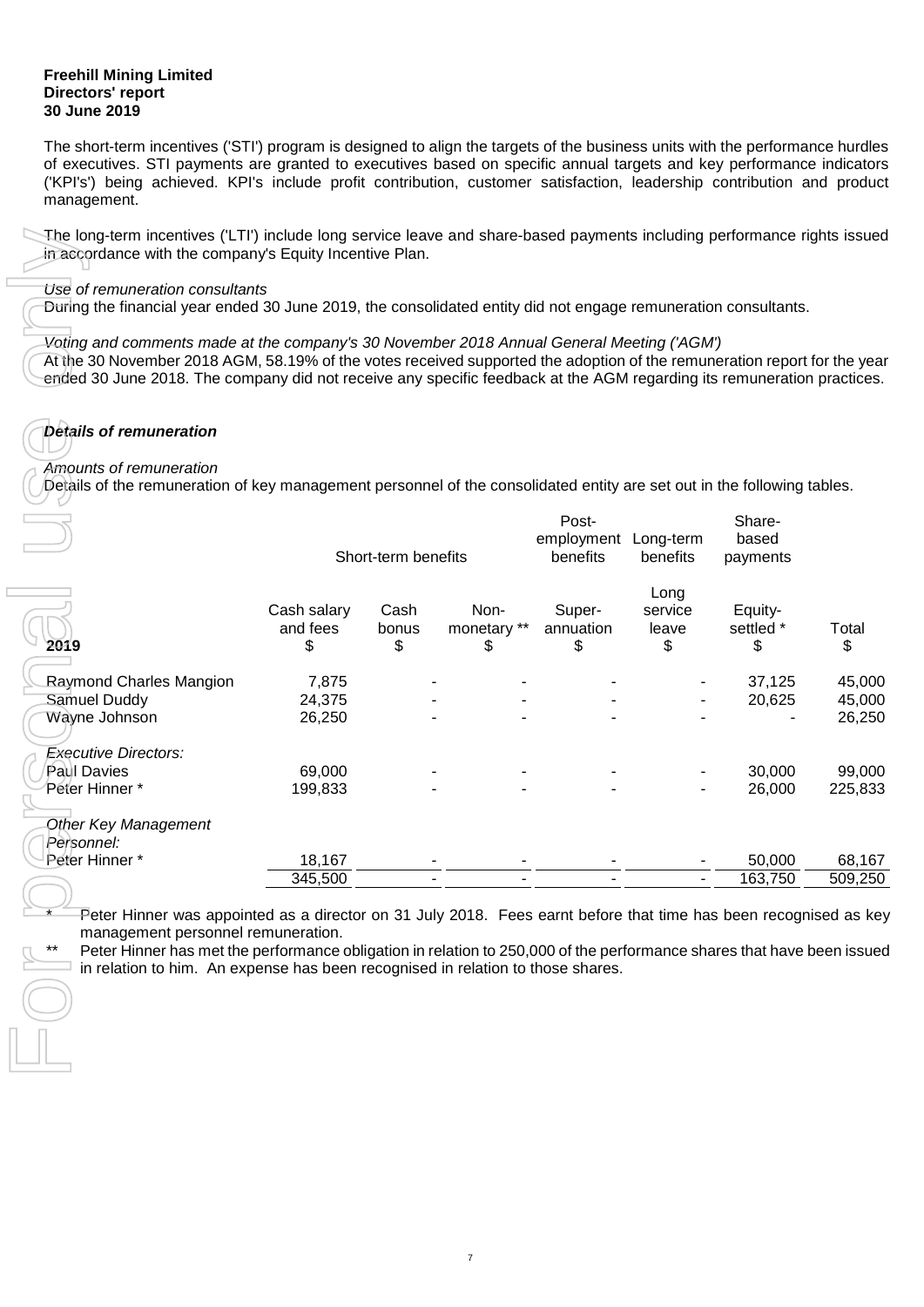|                             |                               | Short-term benefits |                        | Post-<br>employment<br>benefits | Long-term<br>benefits          | Share-<br>based<br>payments |             |
|-----------------------------|-------------------------------|---------------------|------------------------|---------------------------------|--------------------------------|-----------------------------|-------------|
| 2018                        | Cash salary<br>and fees<br>\$ | Cash<br>bonus<br>\$ | Non-<br>monetary<br>\$ | Super-<br>annuation<br>\$       | Long<br>service<br>leave<br>\$ | Equity-<br>settled<br>\$    | Total<br>\$ |
| Raymond Charles Mangion     | 45,000                        |                     |                        |                                 |                                |                             | 45,000      |
| Nicholas Kapes              | 22,500                        |                     |                        |                                 |                                |                             | 22,500      |
| Stephen Chaplin             | 22,500                        |                     |                        |                                 |                                |                             | 22,500      |
| Frank Terranova             | 22,500                        |                     | ۰                      |                                 |                                | 40,500                      | 63,000      |
| <b>Executive Directors:</b> |                               |                     |                        |                                 |                                |                             |             |
| Paul Davies                 | 69,000                        |                     |                        |                                 |                                |                             | 69,000      |
| Other Key Management        |                               |                     |                        |                                 |                                |                             |             |
| Personnel:                  |                               |                     |                        |                                 |                                |                             |             |
| Peter Hinner                | 174,567                       |                     |                        |                                 |                                | 100,000                     | 274,567     |
|                             | 356,067                       |                     |                        |                                 |                                | 140,500                     | 496,567     |

| 2018                                                                                                                                       | Cash salary<br>and fees<br>\$ | Cash<br>bonus<br>\$     | Non-<br>monetary<br>\$ | Super-<br>annuation<br>\$                             | service<br>leave<br>\$ | Equity-<br>settled<br>\$                                                         | Total<br>\$ |
|--------------------------------------------------------------------------------------------------------------------------------------------|-------------------------------|-------------------------|------------------------|-------------------------------------------------------|------------------------|----------------------------------------------------------------------------------|-------------|
| Raymond Charles Mangion                                                                                                                    | 45,000                        |                         |                        |                                                       |                        |                                                                                  | 45,00       |
| Nicholas Kapes                                                                                                                             | 22,500                        |                         |                        |                                                       |                        |                                                                                  | 22,50       |
| Stephen Chaplin                                                                                                                            | 22,500                        |                         |                        |                                                       |                        |                                                                                  | 22,50       |
| Frank Terranova                                                                                                                            | 22,500                        |                         |                        |                                                       |                        | 40,500                                                                           | 63,00       |
|                                                                                                                                            |                               |                         |                        |                                                       |                        |                                                                                  |             |
| <b>Executive Directors:</b>                                                                                                                |                               |                         |                        |                                                       |                        |                                                                                  |             |
| Paul Davies                                                                                                                                | 69,000                        |                         |                        |                                                       |                        |                                                                                  | 69,00       |
| Other Key Management                                                                                                                       |                               |                         |                        |                                                       |                        |                                                                                  |             |
| Personnel:                                                                                                                                 |                               |                         |                        |                                                       |                        |                                                                                  |             |
| Peter Hinner                                                                                                                               | 174,567                       |                         |                        |                                                       |                        | 100,000                                                                          | 274,56      |
|                                                                                                                                            | 356,067                       |                         |                        |                                                       |                        | 140,500                                                                          | 496,56      |
| in the Statement of Comprehensive Income.<br>The proportion of remuneration linked to performance and the fixed proportion are as follows: |                               |                         |                        |                                                       |                        |                                                                                  |             |
|                                                                                                                                            |                               | Fixed remuneration      |                        | At risk - STI                                         |                        | At risk - LTI                                                                    |             |
| Name                                                                                                                                       | 2019                          | 2018                    | 2019                   |                                                       | 2018                   | 2019                                                                             | 2018        |
| <b>Non-Executive Directors:</b>                                                                                                            |                               |                         |                        |                                                       |                        |                                                                                  |             |
| Raymond Charles Mangion                                                                                                                    | 100%                          |                         | 100%                   |                                                       |                        |                                                                                  |             |
| Samuel Duddy                                                                                                                               | 100%                          |                         | 100%                   |                                                       |                        |                                                                                  |             |
| Wayne Johnson                                                                                                                              | 100%                          |                         | 100%                   |                                                       |                        |                                                                                  |             |
| Nicholas Kapes                                                                                                                             |                               |                         | 100%                   |                                                       |                        |                                                                                  |             |
| <b>Stephen Chaplin</b>                                                                                                                     |                               |                         | 100%                   |                                                       |                        |                                                                                  |             |
| Frank Terranova                                                                                                                            |                               |                         | 100%                   |                                                       |                        |                                                                                  |             |
|                                                                                                                                            |                               |                         |                        |                                                       |                        |                                                                                  |             |
| <b>Executive Directors:</b>                                                                                                                |                               |                         |                        |                                                       |                        |                                                                                  |             |
| Paul Davies                                                                                                                                | 100%                          |                         | 100%                   |                                                       |                        |                                                                                  |             |
| Peter Hinner                                                                                                                               | 88%                           |                         |                        |                                                       |                        | 12%                                                                              |             |
| Other Key Management<br>Personnel:                                                                                                         |                               |                         |                        |                                                       |                        |                                                                                  |             |
| Peter Hinner                                                                                                                               | 100%                          |                         | 100%                   |                                                       |                        |                                                                                  |             |
|                                                                                                                                            |                               |                         |                        |                                                       |                        |                                                                                  |             |
| <b>Service agreements</b>                                                                                                                  |                               |                         |                        |                                                       |                        |                                                                                  |             |
| Remuneration and other terms of employment for key management personnel are formalised in service agreements. Deta                         |                               |                         |                        |                                                       |                        |                                                                                  |             |
| of these agreements are as follows:                                                                                                        |                               |                         |                        |                                                       |                        |                                                                                  |             |
| Name:                                                                                                                                      | <b>Paul Davies</b>            |                         |                        |                                                       |                        |                                                                                  |             |
| Title:                                                                                                                                     |                               |                         |                        | <b>Executive Director and Chief Financial Officer</b> |                        |                                                                                  |             |
| Agreement commenced:                                                                                                                       | 1 January 2017                |                         |                        |                                                       |                        |                                                                                  |             |
| Details:                                                                                                                                   |                               |                         |                        |                                                       |                        | Remuneration is set at \$99,000 per annum inclusive of statutory superannuation. |             |
|                                                                                                                                            |                               |                         |                        |                                                       |                        |                                                                                  |             |
| Name:                                                                                                                                      |                               | Raymond Charles Mangion |                        |                                                       |                        |                                                                                  |             |
| Title:                                                                                                                                     | Chairman<br>1 January 2017    |                         |                        |                                                       |                        |                                                                                  |             |
| Agreement commenced:<br>Details:                                                                                                           |                               |                         |                        |                                                       |                        | Remuneration is set at \$45,000 per annum inclusive of statutory superannuation. |             |
|                                                                                                                                            |                               |                         |                        |                                                       |                        |                                                                                  |             |

# *Service agreements*

| Name:<br>Title:<br>Agreement commenced:<br>Details: | <b>Paul Davies</b><br><b>Executive Director and Chief Financial Officer</b><br>1 January 2017<br>Remuneration is set at \$99,000 per annum inclusive of statutory superannuation. |
|-----------------------------------------------------|-----------------------------------------------------------------------------------------------------------------------------------------------------------------------------------|
| Name:                                               | Raymond Charles Mangion                                                                                                                                                           |
| Title:                                              | Chairman                                                                                                                                                                          |
| Agreement commenced:                                | 1 January 2017                                                                                                                                                                    |
| Details:                                            | Remuneration is set at \$45,000 per annum inclusive of statutory superannuation.                                                                                                  |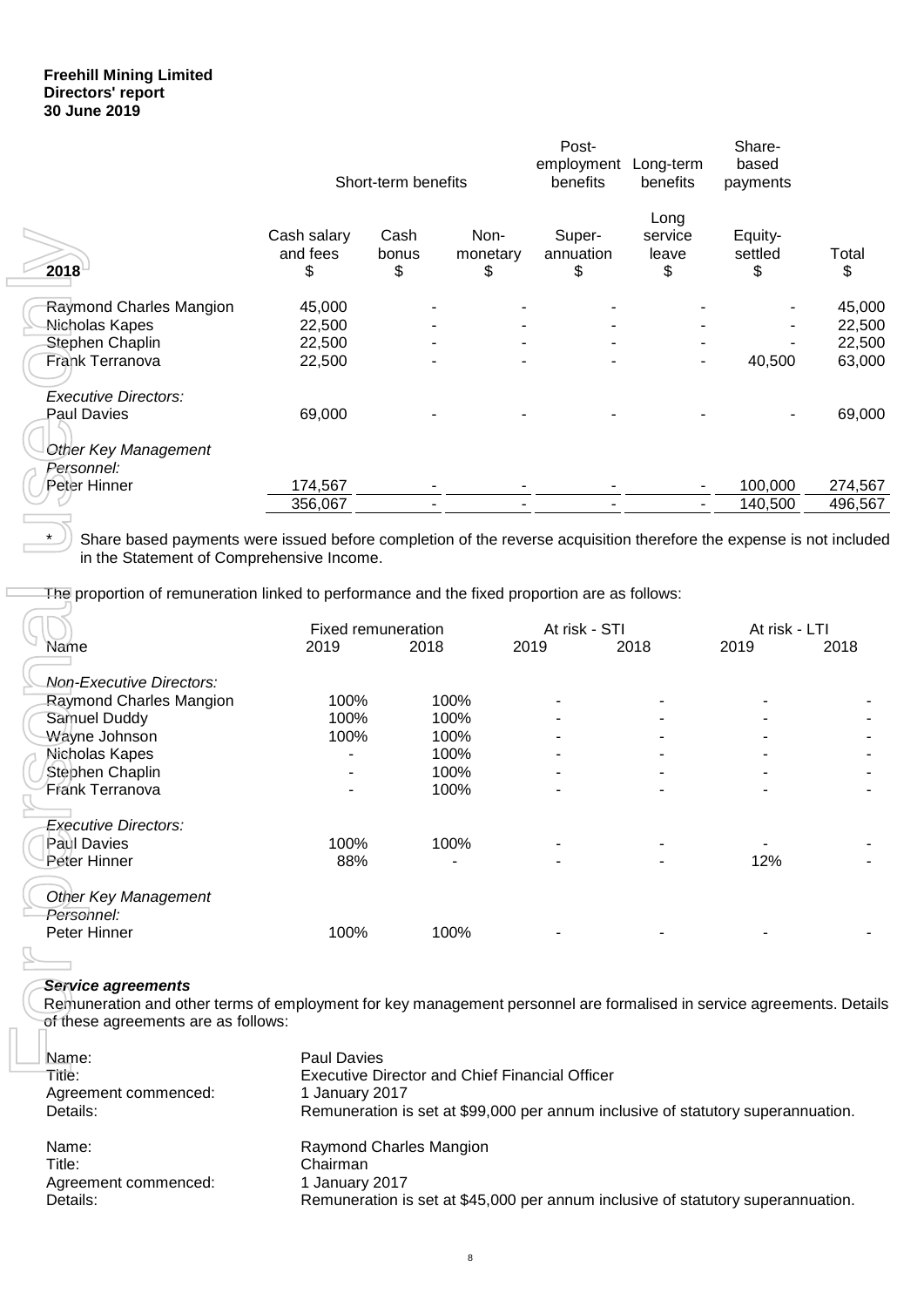Name: Peter Hinner Title: Chief Operating Officer Agreement commenced: 6 February 2017

Details: Under the agreement Peter Hinner is entitled to \$218,000 in his first year and \$297,000 in his second year. He also received shares valued at \$100,000.

#### *Share-based compensation*

#### *Issue of shares*

#### *Options*

#### *Performance rights*

#### *Additional information*

| Key management personnel have no entitlement to termination payments in the event of removal for misconduct.                                                                                                                                                             |                    |                   |                          |                          |                           |
|--------------------------------------------------------------------------------------------------------------------------------------------------------------------------------------------------------------------------------------------------------------------------|--------------------|-------------------|--------------------------|--------------------------|---------------------------|
| Share-based compensation                                                                                                                                                                                                                                                 |                    |                   |                          |                          |                           |
| <b>Issue of shares</b><br>There were no shares issued to directors and other key management personnel as part of compensation during the year<br>ended 30 June 2019.                                                                                                     |                    |                   |                          |                          |                           |
| <b>Options</b><br>There were no options over ordinary shares issued to directors and other key management personnel as part of<br>compensation that were outstanding as at 30 June 2019.                                                                                 |                    |                   |                          |                          |                           |
| There were no options over ordinary shares granted to or vested by directors and other key management personnel as part<br>of compensation during the year ended 30 June 2019.                                                                                           |                    |                   |                          |                          |                           |
| Performance rights<br>On 5 May 2018, Frank Terranova was issued 500,000 performance rights which vest in six months from issue provided that<br>he is still working for the company. An expense of \$40,500 has been recognised in relation to these performance rights. |                    |                   |                          |                          |                           |
| When appointed Peter Hinner in February 2017, was granted 1,250,000 performance rights which vest upon delivery of<br>certain milestones. The performance hurdles in relation to 250,000 of these performance rights had been met at 30 June<br>2019.                    |                    |                   |                          |                          |                           |
| <b>Additional information</b><br>The earnings of the consolidated entity for the five years to 30 June 2019 are summarised below:                                                                                                                                        |                    |                   |                          |                          |                           |
|                                                                                                                                                                                                                                                                          | 2019<br>\$         | 2018<br>\$        | 2017<br>\$               | 2016<br>\$               | 2015<br>\$                |
| Revenue<br>Loss after income tax                                                                                                                                                                                                                                         | 370<br>(2,508,162) | 61<br>(2,965,089) | 172<br>(1,522,205)       | (968, 925)               | (1,606,589)               |
| The factors that are considered to affect total shareholders return (TSR') are summarised below:                                                                                                                                                                         |                    |                   |                          |                          |                           |
|                                                                                                                                                                                                                                                                          |                    |                   | 2019                     | 2018                     | 2017                      |
| Share price at financial year end (cents)<br>Basic earnings per share (cents per share)<br>Diluted earnings per share (cents per share)                                                                                                                                  |                    |                   | 1.40<br>(0.43)<br>(0.43) | 6.00<br>(0.84)<br>(0.84) | 10.00<br>(0.51)<br>(0.51) |
|                                                                                                                                                                                                                                                                          |                    |                   |                          |                          |                           |

|                                              | 2019   | 2018   | 2017   |
|----------------------------------------------|--------|--------|--------|
| Share price at financial year end (cents)    | 1.40   | 6.00   | 10.00  |
| Basic earnings per share (cents per share)   | (0.43) | (0.84) | (0.51) |
| Diluted earnings per share (cents per share) | (0.43) | (0.84) | (0.51) |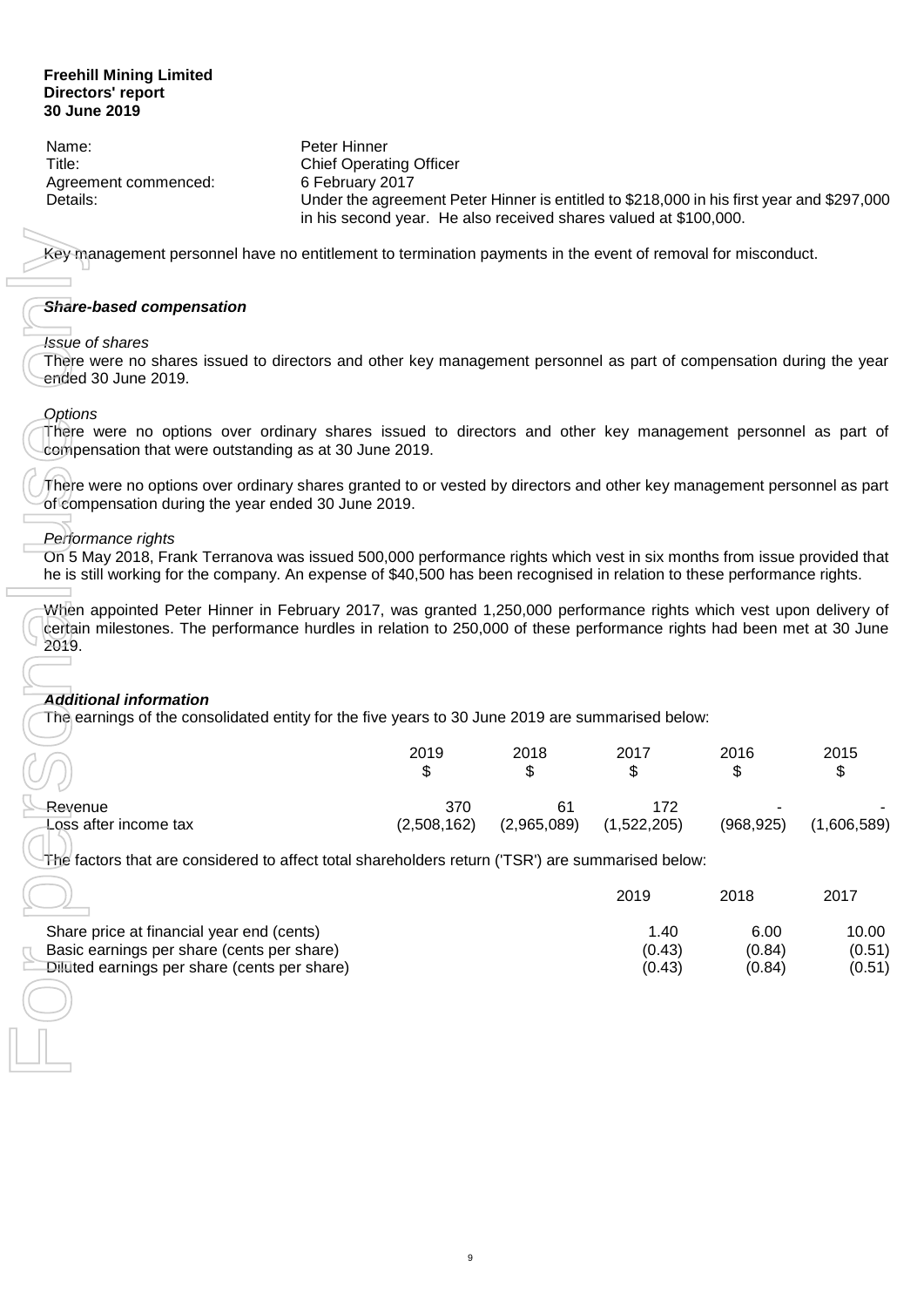## *Additional disclosures relating to key management personnel*

#### *Shareholding*

The number of shares in the company held during the financial year by each director and other members of key management personnel of the consolidated entity, including their personally related parties, is set out below:

|                                                                                                                                                                                                                                                                                                  | Balance at   | Held at     |             | In lieu     | Balance at  |
|--------------------------------------------------------------------------------------------------------------------------------------------------------------------------------------------------------------------------------------------------------------------------------------------------|--------------|-------------|-------------|-------------|-------------|
|                                                                                                                                                                                                                                                                                                  | the start of | time of     |             | of fees and | the end of  |
|                                                                                                                                                                                                                                                                                                  | the year     | appointment | Additions   | <b>SBP</b>  | the year    |
| Ordinary shares                                                                                                                                                                                                                                                                                  |              |             |             |             |             |
| Raymond Charles Mangion                                                                                                                                                                                                                                                                          | 2,644,737    |             | 1,197,443   | 10,746,781  | 14,588,961  |
| Paul Davies                                                                                                                                                                                                                                                                                      | 500,000      |             | 250,000     | 1,384,330   | 2,134,330   |
| Peter Hinner                                                                                                                                                                                                                                                                                     | 1,190,883    |             |             | 827,814     | 2,018,697   |
| Samuel Duddy                                                                                                                                                                                                                                                                                     |              | 29,259,105  | 100,575,377 | 1,375,000   | 131,209,482 |
|                                                                                                                                                                                                                                                                                                  | 4,335,620    | 29,259,105  | 102,022,820 | 14,333,925  | 149,951,470 |
| Performance rights holding<br>The number of performance rights over ordinary shares in the company held during the financial year by each director and<br>other members of key management personnel of the consolidated entity, including their personally related parties, is set out<br>below: | Balance at   |             |             | Expired/    | Balance at  |
|                                                                                                                                                                                                                                                                                                  | the start of |             |             | forfeited/  | the end of  |
|                                                                                                                                                                                                                                                                                                  | the year     | Granted     | Vested      | other       | the year    |
| Performance rights over ordinary shares                                                                                                                                                                                                                                                          |              |             |             |             |             |
| Peter Hinner                                                                                                                                                                                                                                                                                     | 1,250,000    |             | (250,000)   | (1,000,000) |             |
| <b>Erank Terranova</b>                                                                                                                                                                                                                                                                           | 500,000      |             |             | (500,000)   |             |
|                                                                                                                                                                                                                                                                                                  | 1,750,000    |             | (250,000)   | (1,500,000) |             |
| This concludes the remuneration report, which has been audited.<br>Shares under option<br>There were no unissued ordinary shares of Freehill Mining Limited under option outstanding at the date of this report.                                                                                 |              |             |             |             |             |
| Shares under performance rights<br>On 6 February 2017, the company issued 1,250,000 performance rights to Peter Hinner as part of his remuneration package.<br>These performance rights are in bundles of 250,000 contingent upon different performance targets being met. At 30 June            |              |             |             |             |             |
| 2019, the performance hurdles in relation to the first tranche of 250,000 performance rights.                                                                                                                                                                                                    |              |             |             |             |             |
| No person entitled to exercise the performance rights had or has any right by virtue of the performance right to participate in<br>any share issue of the company or of any other body corporate.                                                                                                |              |             |             |             |             |
| Shares issued on the exercise of options<br>There were no ordinary shares of Freehill Mining Limited issued on the exercise of options during the year ended 30 June<br>2019 and up to the date of this report.                                                                                  |              |             |             |             |             |
| Shares issued on the exercise of performance rights<br>There were no ordinary shares of Freehill Mining Limited issued on the exercise of performance rights during the year ended<br>30 June 2019 and up to the date of this report.                                                            |              |             |             |             |             |

#### *Performance rights holding*

|                                                         | Balance at<br>the start of<br>the year | Granted                  | Vested    | Expired/<br>forfeited/<br>other | Balance at<br>the end of<br>the year |
|---------------------------------------------------------|----------------------------------------|--------------------------|-----------|---------------------------------|--------------------------------------|
| Performance rights over ordinary shares<br>Peter Hinner | 1,250,000                              | $\overline{\phantom{a}}$ | (250,000) | (1,000,000)                     |                                      |
| <b>Frank Terranova</b>                                  | 500,000                                |                          | ۰.        | (500,000)                       |                                      |
|                                                         | 1,750,000                              |                          | (250,000) | (1,500,000)                     |                                      |
|                                                         |                                        |                          |           |                                 |                                      |

#### **Shares under option**

#### **Shares under performance rights**

#### **Shares issued on the exercise of options**

#### **Shares issued on the exercise of performance rights**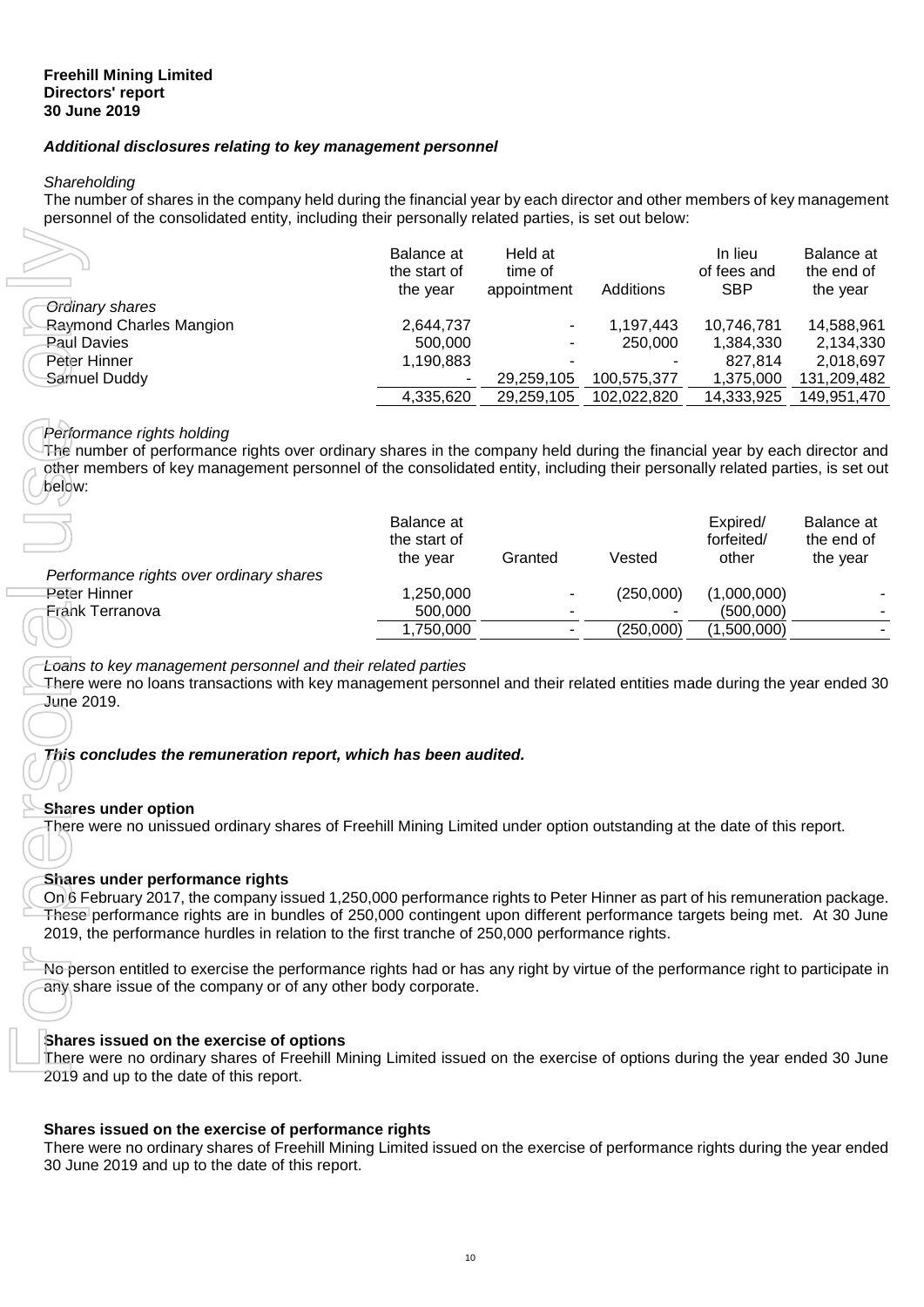#### **Indemnity and insurance of officers**

The company has indemnified the directors and executives of the company for costs incurred, in their capacity as a director or executive, for which they may be held personally liable, except where there is a lack of good faith.

During the financial year, the company paid a premium in respect of a contract to insure the directors and executives of the company against a liability to the extent permitted by the Corporations Act 2001. The contract of insurance prohibits disclosure of the nature of the liability and the amount of the premium.

#### **Indemnity and insurance of auditor**

The company has not, during or since the end of the financial year, indemnified or agreed to indemnify the auditor of the company or any related entity against a liability incurred by the auditor.

During the financial year, the company has not paid a premium in respect of a contract to insure the auditor of the company or any related entity.

## **Proceedings on behalf of the company**

No person has applied to the Court under section 237 of the Corporations Act 2001 for leave to bring proceedings on behalf of the company, or to intervene in any proceedings to which the company is a party for the purpose of taking responsibility on behalf of the company for all or part of those proceedings.

#### **Non-audit services**

The directors are of the opinion that the services as disclosed in note 18 to the financial statements do not compromise the external auditor's independence requirements of the Corporations Act 2001 for the following reasons:

all non-audit services have been reviewed and approved to ensure that they do not impact the integrity and objectivity of the auditor; and

none of the services undermine the general principles relating to auditor independence as set out in APES 110 Code of Ethics for Professional Accountants issued by the Accounting Professional and Ethical Standards Board, including reviewing or auditing the auditor's own work, acting in a management or decision-making capacity for the company, acting as advocate for the company or jointly sharing economic risks and rewards. company against a<br>disclosure of the nature<br>The company or any relate<br>Company or any related entity.<br>The company or any related entity.<br>The form of the company, or to the No person has applied of the company, or to the Sept

#### **Officers of the company who are former partners of RSM Australia Partners**

There are no officers of the company who are former partners of RSM Australia Partners.

#### **Auditor's independence declaration**

A copy of the auditor's independence declaration as required under section 307C of the Corporations Act 2001 is set out immediately after this directors' report.

# **Auditor**

RSM Australia Partners continues in office in accordance with section 327 of the Corporations Act 2001.

This report is made in accordance with a resolution of directors, pursuant to section 298(2)(a) of the Corporations Act 2001.

On behalf of the directors

 $\overline{\phantom{a}}$ 

Ray Mangion Chairman

30 September 2019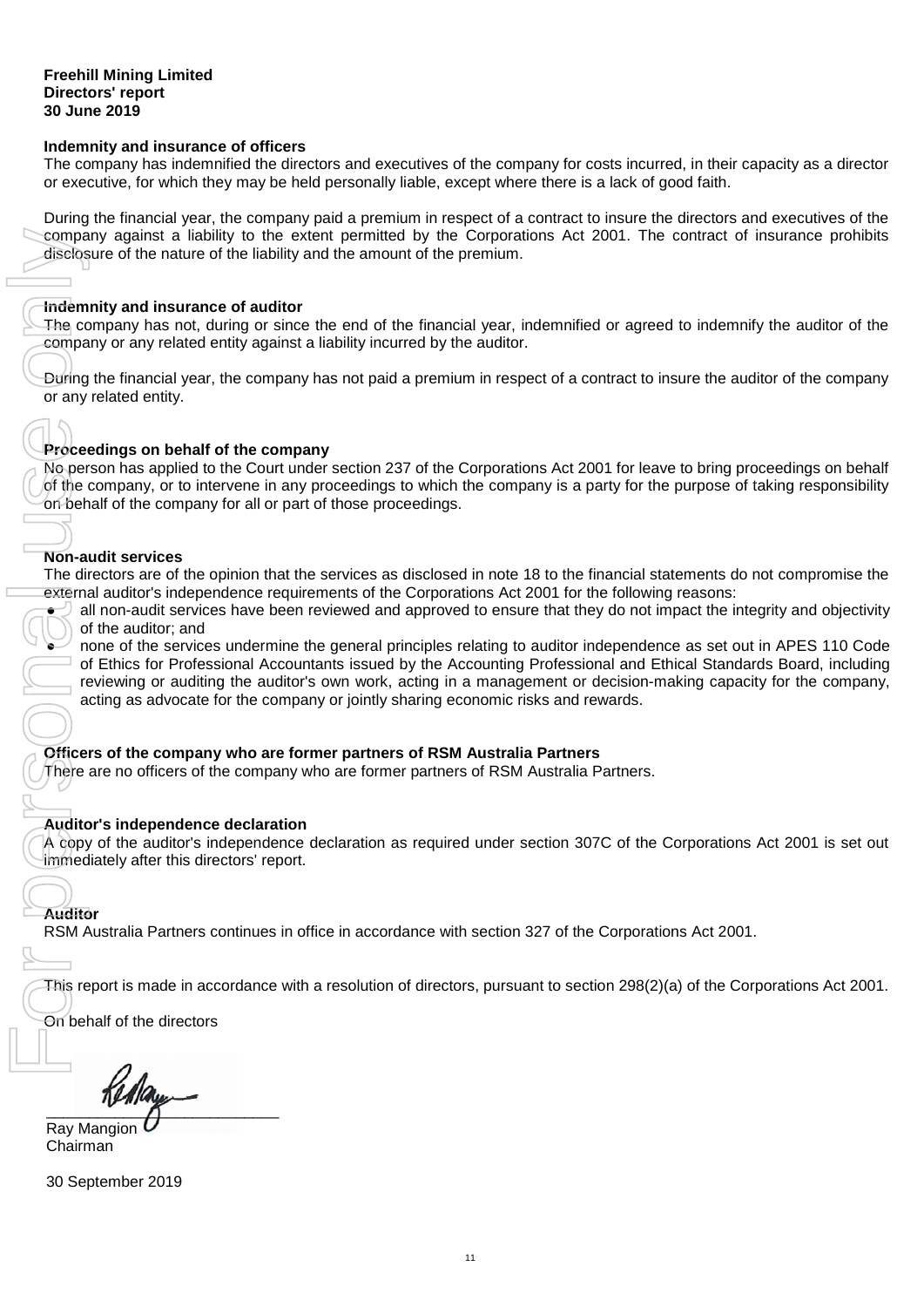#### **Freehill Mining Limited Chairman's letter 30 June 2019**

Dear Shareholders,

As we stated in last year's Annual Report our focus for 2019 has been on completion of our maiden drilling program and delivery of a maiden JORC Resource Estimate.

This outcome was achieved with the announcement of our maiden JORC Resource Estimate in May of this year.

We believe the following highlights represent our progress for the year in delivering value to shareholders and provide the foundation for developing a long term and sustainable business.

# **Highlights**

JORC Mineral Resource Estimate for YB1 Structure totalling 18.4 million tonnes at 15.1% Fe (Inferred plus indicated) based on exploration of 9% of Yerbas Buenas Project Area.

This is one of seven identified magnetite structures on our project area and is one of the smallest, however it is where our trial mining occurred which provided significant data for the JORC determination.

A separate and much larger ore body, as identified by our geophysics, was drilled and is not included in our JORC estimate. Three drill holes supported our geophysical interpretation of this ore body and one, **(Hole YB016)** showed 120 metres of 30% Fe including 16 metres of >61%Fe (as detailed in ASX release dated 5 March 2019).

Our existing land area covered 30% of this ore body, and the remaining 70% was on an adjoining allotment. Since June 30 the Company has worked tirelessly to procure the lease and just recently we managed to acquire the lease for the balance of this ore body.

#### **This is a significant milestone for the company**

The **YB 016** ore body will be the major focus of our next drilling program with drilling expected to be completed by year end and results in Q1 2020. As at current date the drilling contractor has been engaged, with drilling to commence in early October.

The Company has identified 2 potentially significant copper sulphide structures through induced polarisation and these structures will be drilled in the forthcoming drilling program to determine their characteristics and provide the basis for future drilling. This outcome was achieved with the armow the solution of ordeveloping a long term foundation for developing a long term and the separate for the exploration of 9% of Yerbas Buenas This is one of several dentaring occurred

Since balance date the Company has undertaken a share Placement with commitments of \$2.6 million to support the second drilling program.

We are grateful for the support for the Company.

# **Looking Forward**

The Company believes that the second drilling program will provide the basis for a prefeasibility study (PFS) for the establishment of a purpose built plant for an initial production of one million tonnes per annum growing to 2+ million tonnes over a 3-4 year period.

The focus for the coming year will be completion of the drilling program and delivery of a prefeasibility Study.

Through its Trial Mining operations the Company established that we had a saleable product with a ready local customer which provides us with confidence in our planned development of our magnetite resource.

Given the location of our operations there are little or no external infrastructure burdens on the Company and close proximity to both a major customer and ports.

While we are excited about the potential of the copper and gold indications from the induced polarisation surveys we are committed to the development of our magnetite resource and the near term establishment of a significant iron ore business.

Results from our second drilling program will lead us into our go forward position in relation to copper gold in the context of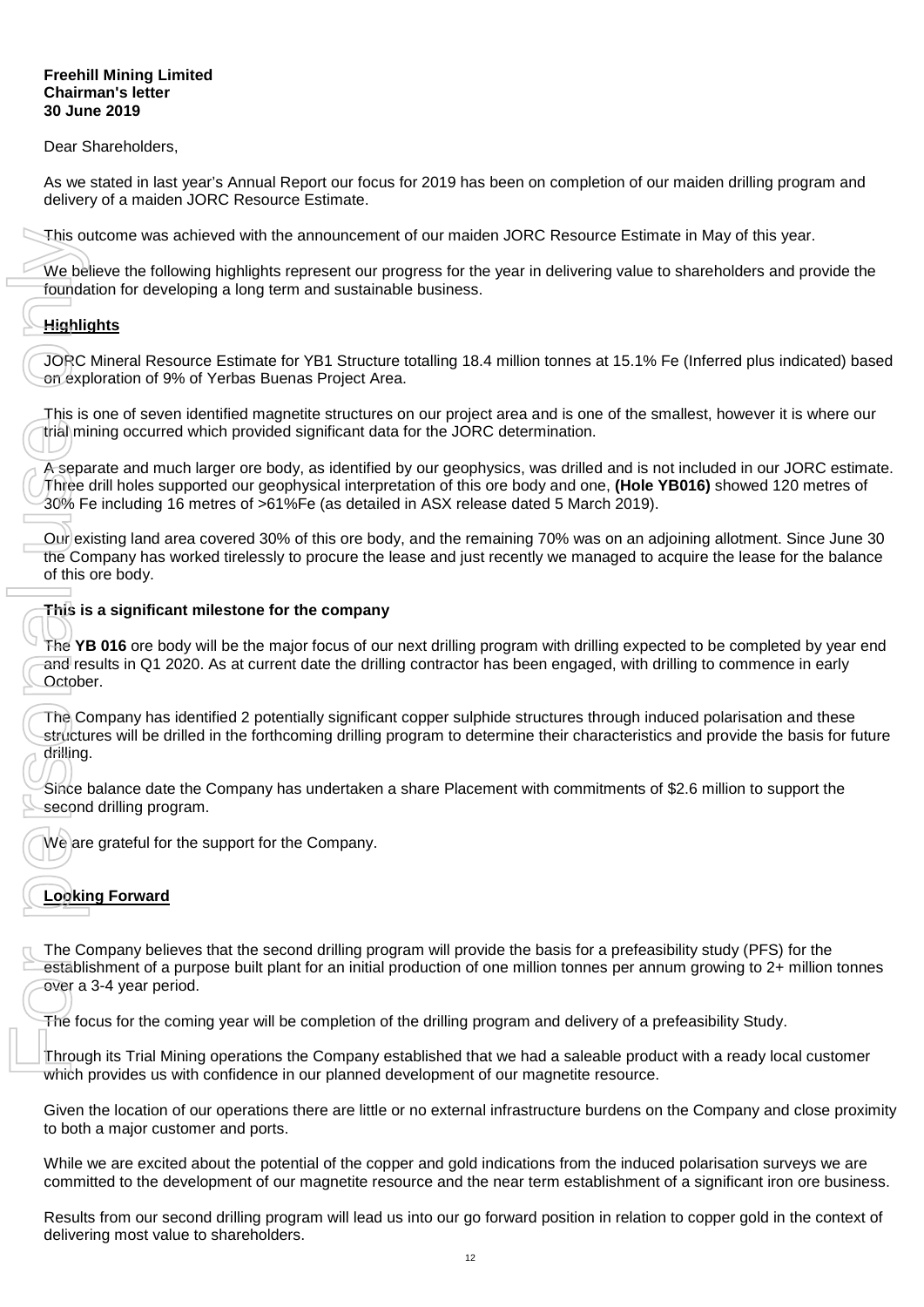**Freehill Mining Limited Chairman's letter 30 June 2019**

We look forward to coming year with confidence and excitement and thank our shareholders for their ongoing support during the year.

We firmly believe that the events planned for the next  $3 - 6$  months will deliver value for shareholders and produce a better reflection of company value in the share price.

Ray Mangion<br>Non-Executive Chairman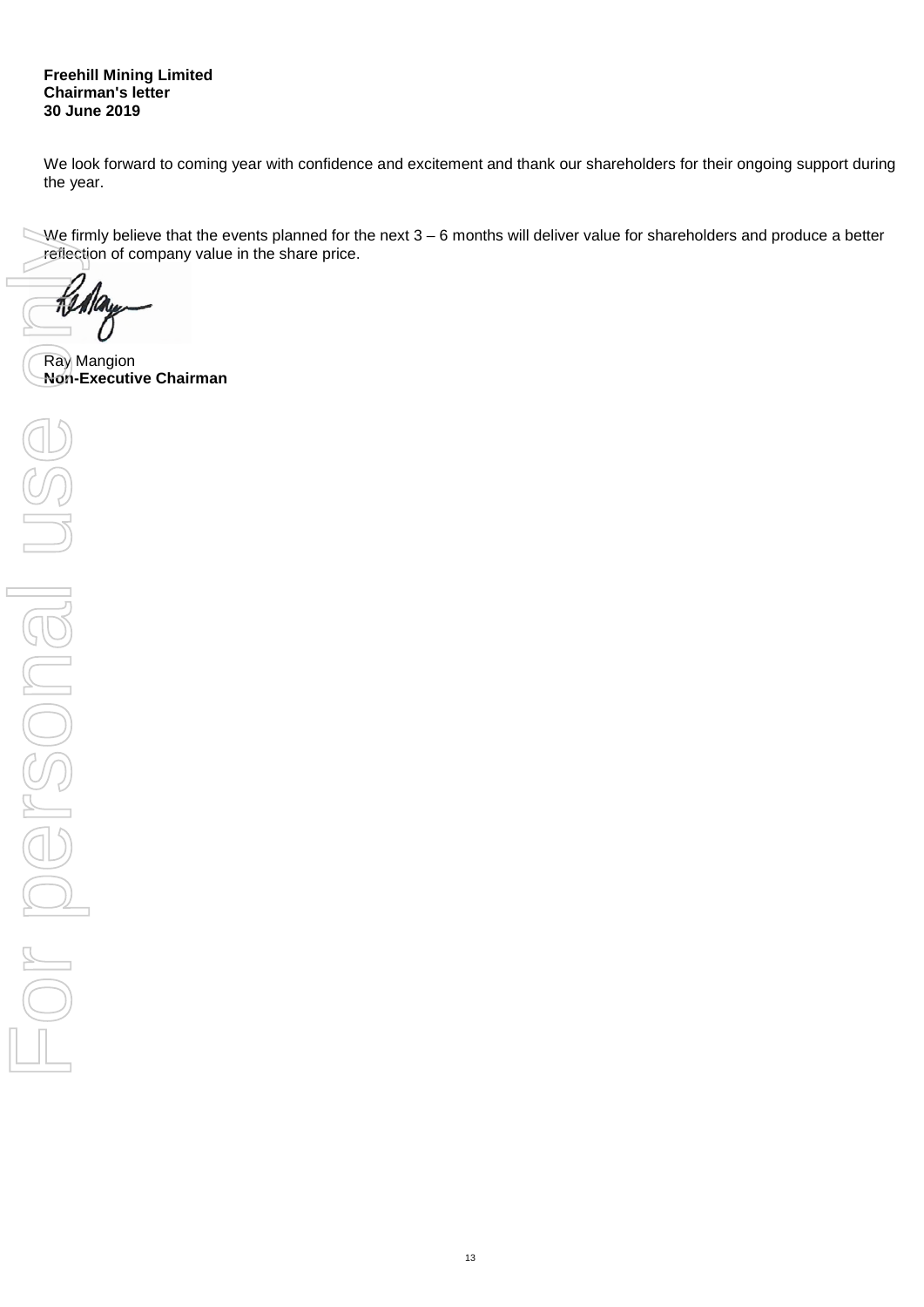

#### **RSM Australia Partners**

Level 21, 55 Collins Street Melbourne VIC 3000 PO Box 248 Collins Street West VIC 8007

> T +61 (0) 3 9286 8000 F +61 (0) 3 9286 8199

> > www.rsm.com.au

## **AUDITOR'S INDEPENDENCE DECLARATION**

As lead auditor for the audit of the financial report of Freehill Mining Limited for the year ended 30 June 2019, I declare that, to the best of my knowledge and belief, there have been no contraventions of:

(i) the auditor independence requirements of the *Corporations Act 2001* in relation to the audit; and

(ii) any applicable code of professional conduct in relation to the audit.

**RSM AUSTRALIA PARTNERS** 

Melbourne, VIC Contact Contact Contact Contact Contact Contact Contact Contact Contact Contact Contact Contact Contact Contact Contact Contact Contact Contact Contact Contact Contact Contact Contact Contact Contact Contact

**P A RANSOM** Partner

Dated: 30 September 2019

RSM Australia Partners is a member of the RSM network and trades as RSM. RSM is the trading name used by the members of the RSM network. Each member of the<br>RSM network is an independent accounting and consulting firm which RSM Australia Partners ABN 36 965 185 036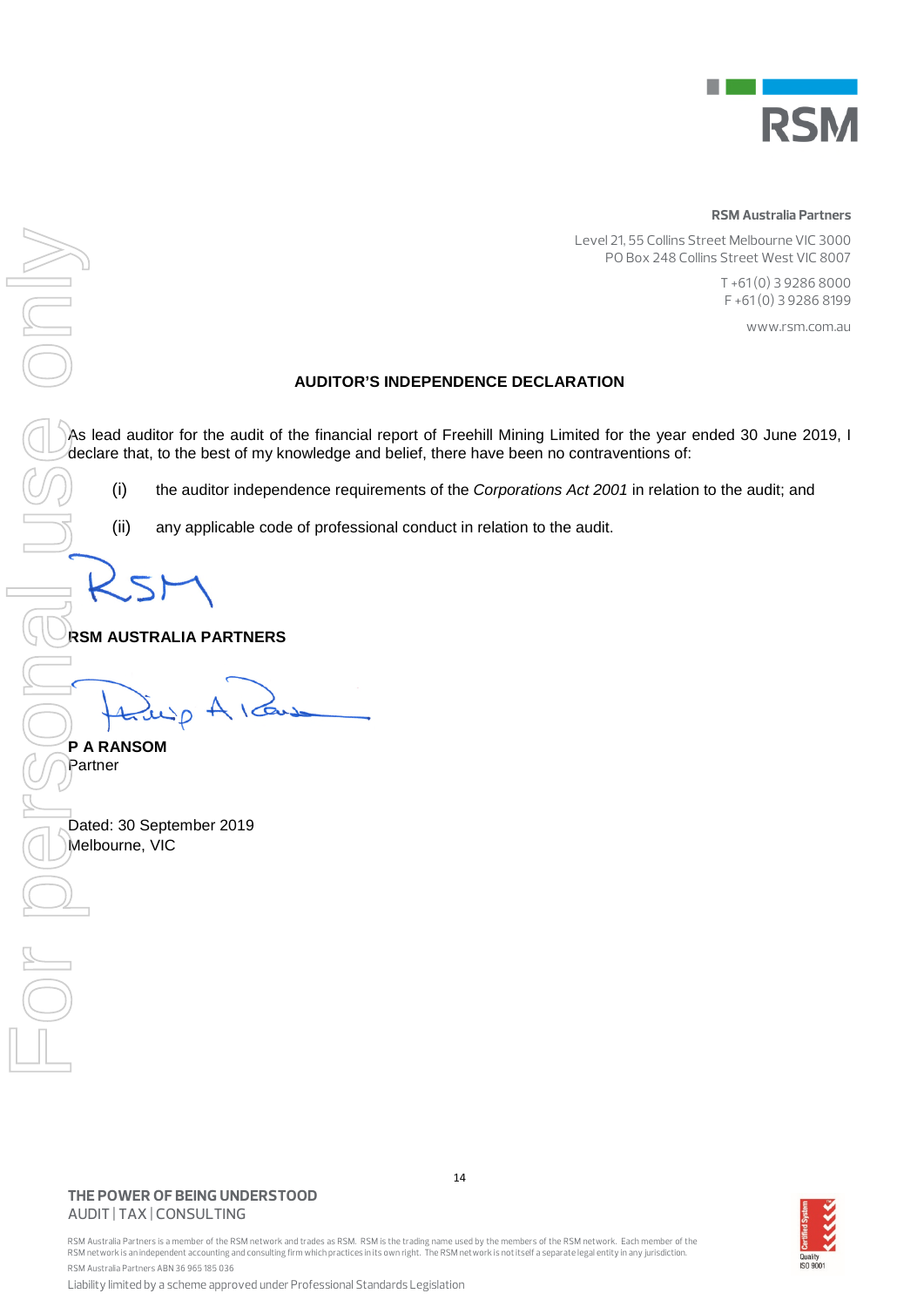#### **Freehill Mining Limited Contents 30 June 2019**

| Statement of profit or loss and other comprehensive income             | 16 |
|------------------------------------------------------------------------|----|
| Statement of financial position                                        | 17 |
| Statement of changes in equity                                         | 18 |
| Statement of cash flows                                                | 19 |
| Notes to the financial statements                                      | 20 |
| Directors' declaration                                                 | 42 |
| Independent auditor's report to the members of Freehill Mining Limited | 43 |
| Shareholder information                                                | 46 |

# **General information**

The financial statements cover Freehill Mining Limited as a consolidated entity consisting of Freehill Mining Limited and the entities it controlled at the end of, or during, the year. The financial statements are presented in Australian dollars, which is Freehill Mining Limited's functional and presentation currency.

Freehill Mining Limited is a listed public company limited by shares, incorporated and domiciled in Australia. Its registered office and principal place of business is:

Level 24, 570 Bourke St, Melbourne, Victoria, Australia, 3000

A description of the nature of the consolidated entity's operations and its principal activities are included in the directors' report, which is not part of the financial statements.

The financial statements were authorised for issue, in accordance with a resolution of directors, on 30 September 2019. The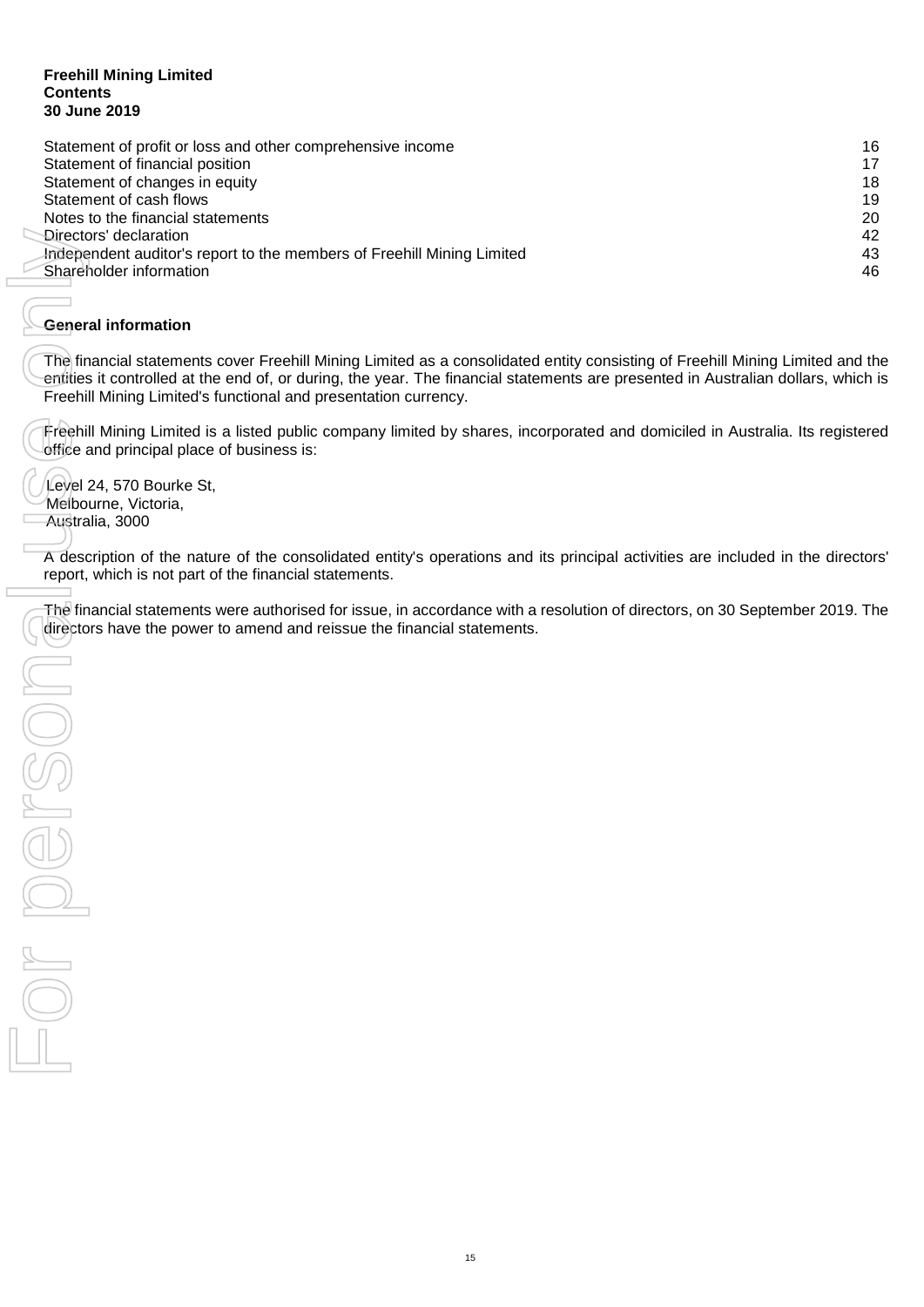#### **Freehill Mining Limited Statement of profit or loss and other comprehensive income For the year ended 30 June 2019**

|                                                                                |             |                         | <b>Consolidated</b>      |
|--------------------------------------------------------------------------------|-------------|-------------------------|--------------------------|
|                                                                                | <b>Note</b> | 2019<br>\$              | 2018<br>\$               |
| Revenue<br>Interest revenue calculated using the effective interest method     |             | 111<br>259              | 44<br>17                 |
| Other revenue                                                                  |             |                         |                          |
| <b>Expenses</b>                                                                |             |                         |                          |
| Corporate and administration expenses                                          |             | (1,649,182)             | (1,421,763)              |
| Other expenses<br>Finance costs                                                |             | (141,005)<br>(718, 345) | (87, 843)<br>(1,455,513) |
|                                                                                |             |                         |                          |
| Loss before income tax expense                                                 |             | (2,508,162)             | (2,965,058)              |
| Income tax expense                                                             | 4           |                         |                          |
| Loss after income tax expense for the year attributable to the owners of       |             |                         |                          |
| <b>Freehill Mining Limited</b>                                                 |             | (2,508,162)             | (2,965,058)              |
|                                                                                |             |                         |                          |
| Other comprehensive income                                                     |             |                         |                          |
| Trems that may be reclassified subsequently to profit or loss                  |             |                         |                          |
| Foreign currency translation                                                   |             | 129,300                 | 935,388                  |
| Other comprehensive income for the year, net of tax                            |             | 129,300                 | 935,388                  |
| Total comprehensive income for the year attributable to the owners of Freehill |             |                         |                          |
| <b>Mining Limited</b>                                                          |             | (2,378,862)             | (2,029,670)              |
|                                                                                |             | <b>Cents</b>            | <b>Cents</b>             |
|                                                                                |             |                         |                          |
| Basic earnings per share<br><b>Diluted earnings per share</b>                  | 26<br>26    | (0.43)<br>(0.43)        | (0.84)<br>(0.84)         |
|                                                                                |             |                         |                          |
|                                                                                |             |                         |                          |
|                                                                                |             |                         |                          |
|                                                                                |             |                         |                          |
|                                                                                |             |                         |                          |
|                                                                                |             |                         |                          |
|                                                                                |             |                         |                          |
|                                                                                |             |                         |                          |
|                                                                                |             |                         |                          |
|                                                                                |             |                         |                          |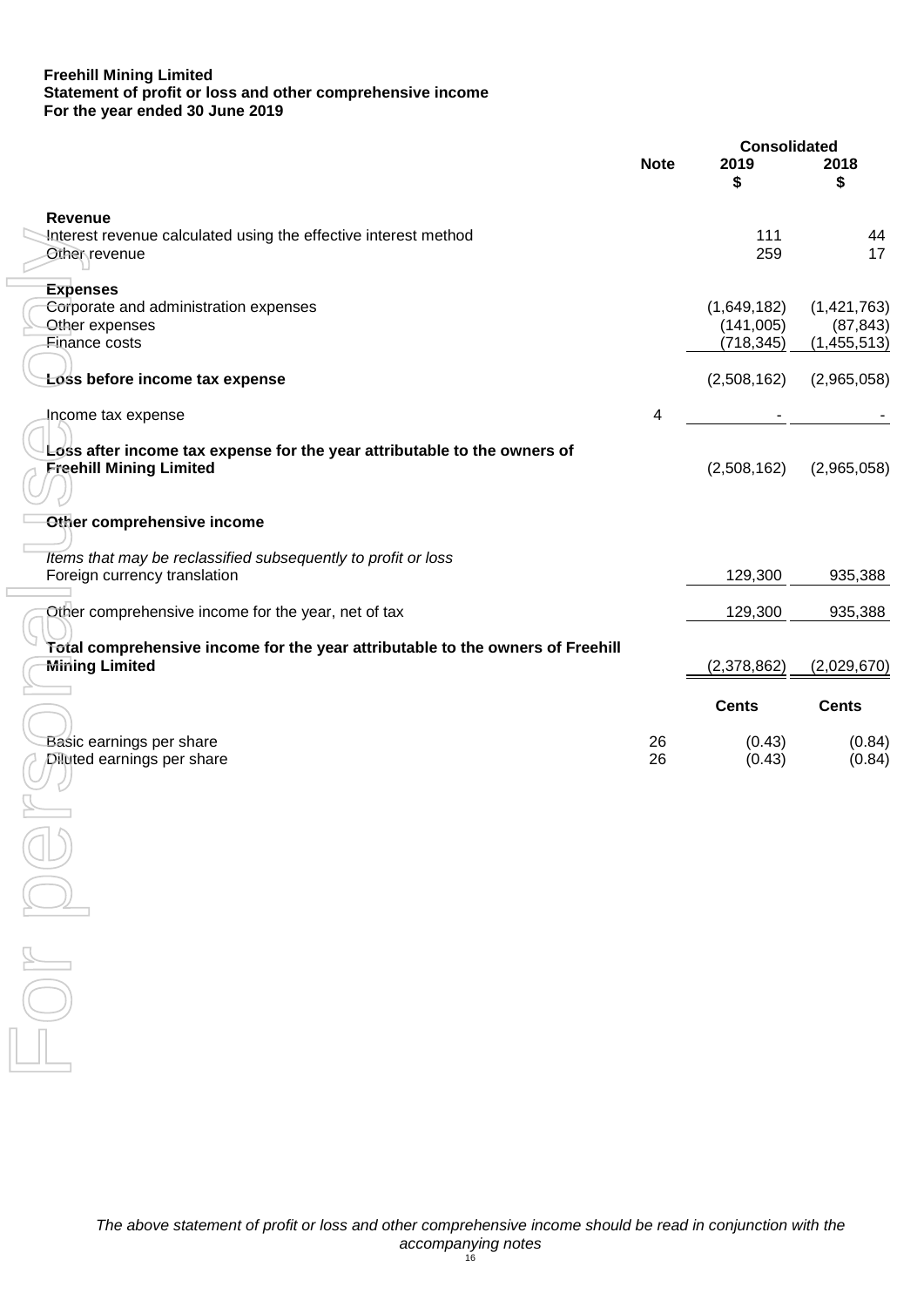#### **Freehill Mining Limited Statement of financial position As at 30 June 2019**

|                                  |                 |                          | <b>Consolidated</b>    |
|----------------------------------|-----------------|--------------------------|------------------------|
|                                  | <b>Note</b>     | 2019<br>S                | 2018<br>\$             |
| <b>Assets</b>                    |                 |                          |                        |
| <b>Current assets</b>            |                 |                          |                        |
| Cash and cash equivalents        | $\sqrt{5}$      | 62,480                   | 165,846                |
| Trade and other receivables      | $6\phantom{1}6$ | 962,736                  | 999,015                |
| Other                            |                 | 41,326                   | 1,481                  |
| <b>Total current assets</b>      |                 | 1,066,542                | $\overline{1,}166,342$ |
| <b>Non-current assets</b>        |                 |                          |                        |
| Réceivables                      | $\overline{7}$  | 464,804                  |                        |
| Property, plant and equipment    |                 | 13,282                   |                        |
| Exploration and evaluation asset | 8               | 14,025,904               | 12,666,803             |
| Total non-current assets         |                 | 14,503,990               | 12,666,803             |
| Total assets                     |                 | 15,570,532               | 13,833,145             |
|                                  |                 |                          |                        |
| <b>Liabilities</b>               |                 |                          |                        |
| <b>Current liabilities</b>       |                 |                          |                        |
| Trade and other payables         | 9               | 2,168,786                | 2,534,980              |
| Borrowings                       | 10              | 2,068,899                | 2,690,072              |
| Other                            | 11              |                          | 250,000                |
| Total current liabilities        |                 | 4,237,685                | 5,475,052              |
| Non-current liabilities          |                 |                          |                        |
| Borrowings                       | 12              |                          | 1,847,500              |
| Provisions                       |                 | 70,000                   |                        |
| Total non-current liabilities    |                 | 70,000                   | 1,847,500              |
| <b>Total liabilities</b>         |                 | 4,307,685                | 7,322,552              |
| <b>Net assets</b>                |                 | 11,262,847               | 6,510,593              |
|                                  |                 |                          |                        |
|                                  |                 |                          |                        |
| Eguity                           |                 |                          |                        |
| Issued capital                   | 13<br>14        | 20,106,620               | 12,912,366             |
| Reserves<br>Accumulated losses   |                 | 1,022,709<br>(9,866,482) | 956,547                |
|                                  |                 |                          | (7, 358, 320)          |
| <b>Total equity</b>              |                 | 11,262,847               | 6,510,593              |
|                                  |                 |                          |                        |
|                                  |                 |                          |                        |
|                                  |                 |                          |                        |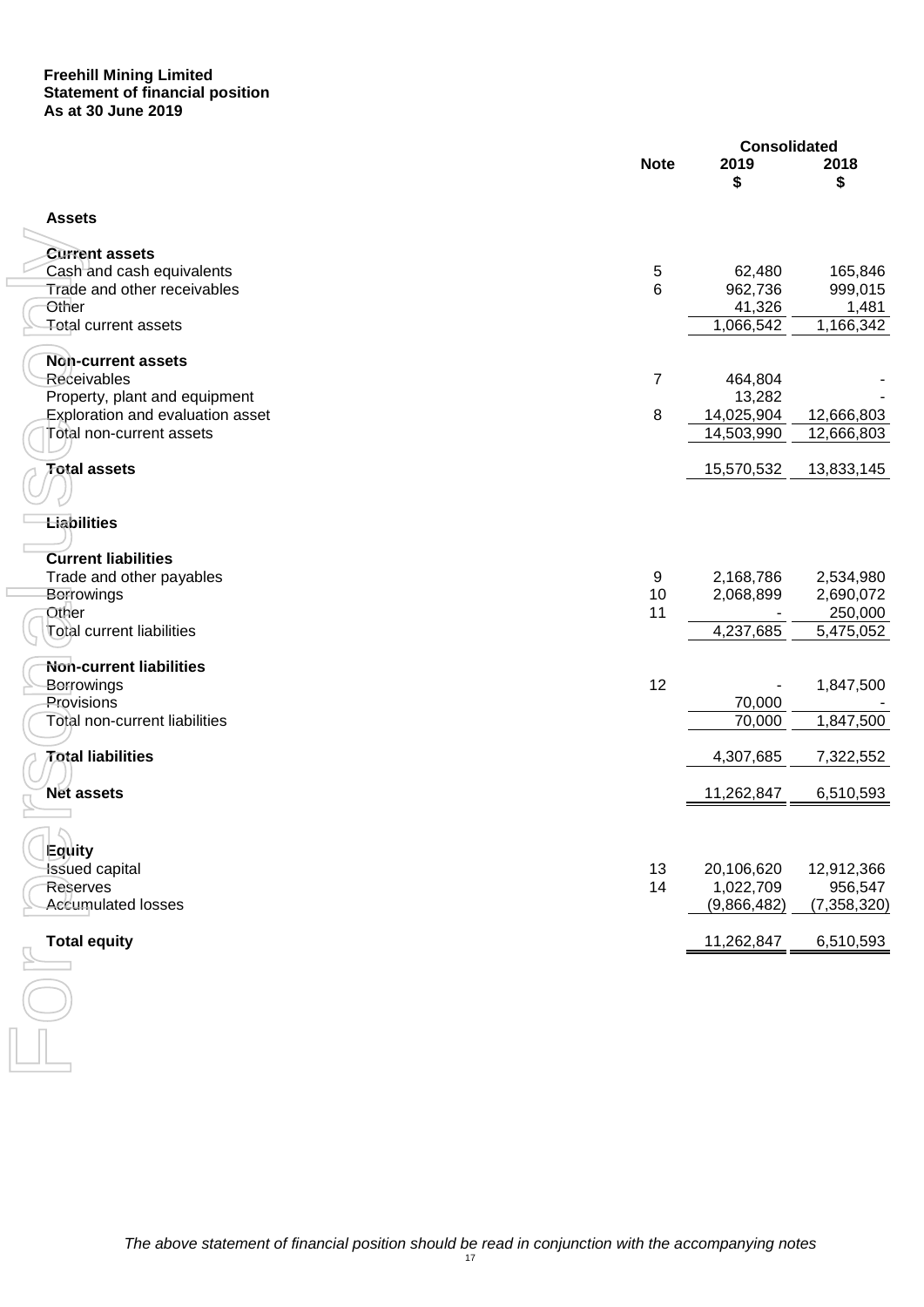#### **Freehill Mining Limited Statement of changes in equity For the year ended 30 June 2019**

| <b>Consolidated</b>                                                                                                                                                                 | <b>Issued</b><br>capital       | <b>Reserves</b><br>\$ | <b>Accumulated</b><br><b>losses</b><br>S  | <b>Total equity</b><br>S       |
|-------------------------------------------------------------------------------------------------------------------------------------------------------------------------------------|--------------------------------|-----------------------|-------------------------------------------|--------------------------------|
| Balance at 1 July 2017                                                                                                                                                              | 10,280,380                     | (125, 353)            | (4,393,262)                               | 5,761,765                      |
| Loss after income tax expense for the year<br>Other comprehensive income for the year, net of tax                                                                                   |                                | 935,388               | (2,965,058)                               | (2,965,058)<br>935,388         |
| Total comprehensive income for the year                                                                                                                                             |                                | 935,388               | (2,965,058)                               | (2,029,670)                    |
| Transactions with owners in their capacity as owners:<br>Contributions of equity, net of transaction costs (note 13)<br>Share-based payments<br>Equity portion of convertible notes | 2,631,986                      | 40,500<br>106,012     |                                           | 2,631,986<br>40,500<br>106,012 |
| Balance at 30 June 2018                                                                                                                                                             | 12,912,366                     | 956,547               | (7,358,320)                               | 6,510,593                      |
| <b>Consolidated</b>                                                                                                                                                                 | <b>Issued</b><br>capital<br>\$ | <b>Reserves</b><br>\$ | <b>Accumulated</b><br><b>losses</b><br>\$ | <b>Total equity</b><br>S       |
| Balance at 1 July 2018                                                                                                                                                              | 12,912,366                     | 956,547               | (7, 358, 320)                             | 6,510,593                      |
| Loss after income tax expense for the year<br>Other comprehensive income for the year, net of tax                                                                                   |                                | 129,300               | (2,508,162)                               | (2,508,162)<br>129,300         |
| Total comprehensive income for the year                                                                                                                                             |                                | 129,300               | (2,508,162)                               | (2,378,862)                    |
| Transactions with owners in their capacity as owners:<br>Contributions of equity, net of transaction costs (note 13)<br>Share-based payments<br>Transfers upon conversion of notes  | 7,105,116<br>89,138            | 26,000<br>(89, 138)   |                                           | 7,105,116<br>26,000            |
| Balance at 30 June 2019                                                                                                                                                             | 20,106,620                     | 1,022,709             | (9,866,482)                               | 11,262,847                     |
|                                                                                                                                                                                     |                                |                       |                                           |                                |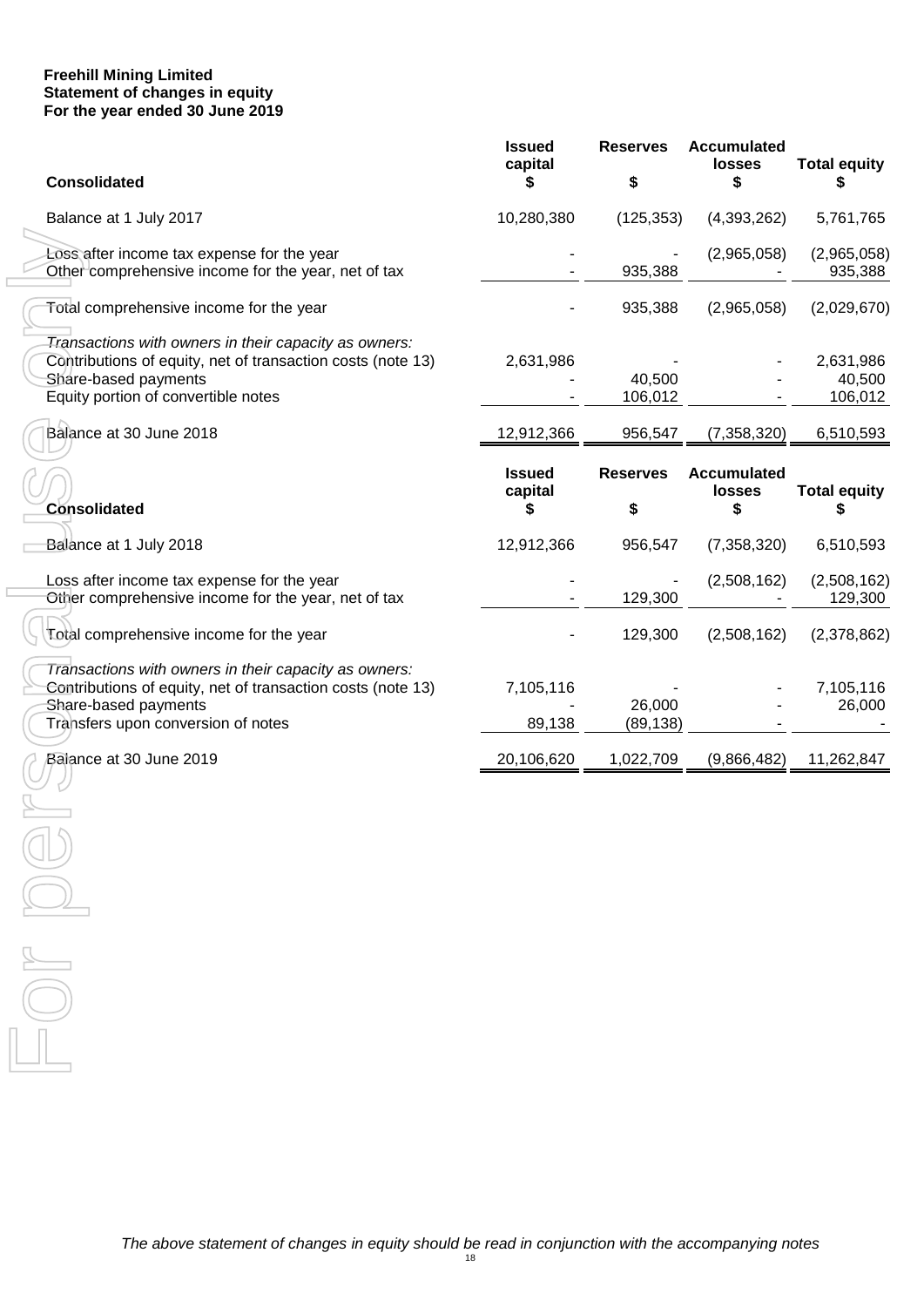#### **Freehill Mining Limited Statement of cash flows For the year ended 30 June 2019**

|                                                                                                                                             | <b>Consolidated</b> |                           |                          |
|---------------------------------------------------------------------------------------------------------------------------------------------|---------------------|---------------------------|--------------------------|
|                                                                                                                                             | <b>Note</b>         | 2019<br>S                 | 2018<br>\$               |
| Cash flows from operating activities                                                                                                        |                     |                           |                          |
| Payments to suppliers and employees (inclusive of GST)<br>Interest received<br>Other revenue                                                |                     | (823, 694)<br>111<br>259  | (940, 338)<br>61         |
| interest and other finance costs paid                                                                                                       |                     | (319,061)                 | (284, 938)               |
| Net cash used in operating activities                                                                                                       | 25                  | (1, 142, 385)             | (1,225,215)              |
| Cash flows from investing activities                                                                                                        |                     |                           |                          |
| Payments for property, plant and equipment<br>Payments for exploration and evaluation<br>Pre full scale receipts offset against mine assets |                     | (16,029)<br>(1, 215, 139) | (5,567,826)<br>1,706,610 |
| Amounts advanced to related party                                                                                                           | 21                  | (912,091)                 |                          |
| Net cash used in investing activities                                                                                                       |                     | (2, 143, 259)             | (3,861,216)              |
| Cash flows from financing activities                                                                                                        |                     |                           |                          |
| Proceeds from issue of shares                                                                                                               |                     | 1,593,467                 | 336,000                  |
| Proceeds received ahead of the issue of shares<br>Proceeds from borrowings                                                                  |                     | 1,275,841                 | 250,000<br>660,271       |
| Proceeds from convertible notes                                                                                                             |                     | 1,200,000                 | 4,192,490                |
| Share issue transaction costs                                                                                                               |                     | (182, 238)                | (12, 168)                |
| Repayment of borrowings                                                                                                                     |                     | (704, 792)                | (215,000)                |
| Net cash from financing activities                                                                                                          |                     | 3,182,278                 | 5,211,593                |
|                                                                                                                                             |                     |                           |                          |
| Net increase/(decrease) in cash and cash equivalents<br>Cash and cash equivalents at the beginning of the financial year                    |                     | (103, 366)<br>165,846     | 125,162<br>40,684        |
| Cash and cash equivalents at the end of the financial year                                                                                  | 5                   | 62,480                    | 165,846                  |
|                                                                                                                                             |                     |                           |                          |
|                                                                                                                                             |                     |                           |                          |
|                                                                                                                                             |                     |                           |                          |
|                                                                                                                                             |                     |                           |                          |
|                                                                                                                                             |                     |                           |                          |
|                                                                                                                                             |                     |                           |                          |
|                                                                                                                                             |                     |                           |                          |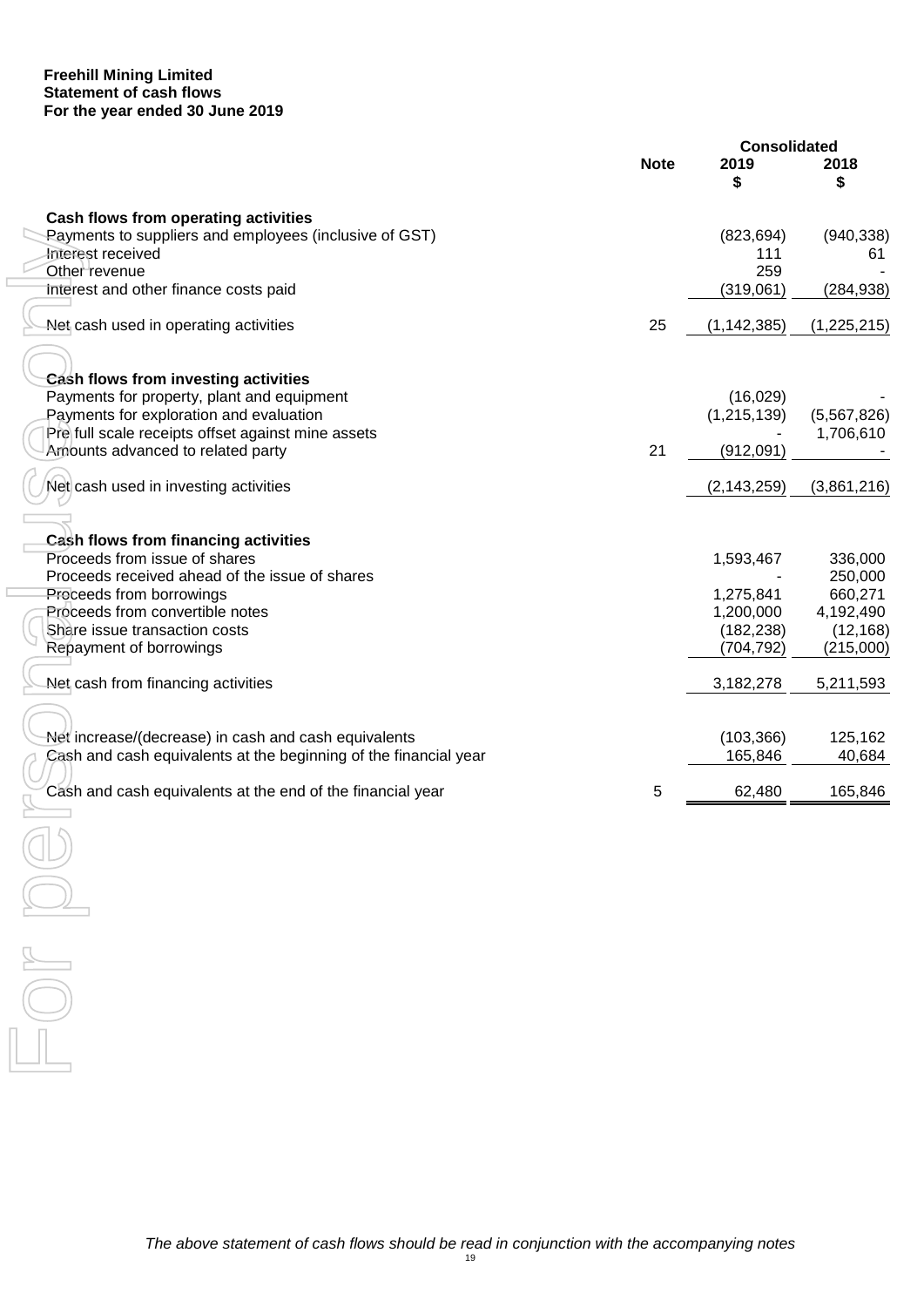# **Note 1. Significant accounting policies**

The principal accounting policies adopted in the preparation of the financial statements are set out below. These policies have been consistently applied to all the years presented, unless otherwise stated.

## **New or amended Accounting Standards and Interpretations adopted**

The consolidated entity has adopted all of the new or amended Accounting Standards and Interpretations issued by the Australian Accounting Standards Board ('AASB') that are mandatory for the current reporting period.

Any new or amended Accounting Standards or Interpretations that are not yet mandatory have not been early adopted for the year ended 30 June 2019.

The adoption of these Accounting Standards and Interpretations did not have any significant impact on the financial performance or position of the consolidated entity.

The following Accounting Standards and Interpretations are most relevant to the consolidated entity:

# *AASB 9 Financial Instruments*

The consolidated entity has adopted AASB 9 from 1 July 2018. The standard introduced new classification and measurement models for financial assets. A financial asset shall be measured at amortised cost if it is held within a business model whose objective is to hold assets in order to collect contractual cash flows which arise on specified dates and that are solely principal and interest. A debt investment shall be measured at fair value through other comprehensive income if it is held within a business model whose objective is to both hold assets in order to collect contractual cash flows which arise on specified dates that are solely principal and interest as well as selling the asset on the basis of its fair value. All other financial assets are classified and measured at fair value through profit or loss unless the entity makes an irrevocable election on initial recognition to present gains and losses on equity instruments (that are not held-for-trading or contingent consideration recognised in a business combination) in other comprehensive income ('OCI'). Despite these requirements, a financial asset may be irrevocably designated as measured at fair value through profit or loss to reduce the effect of, or eliminate, an accounting mismatch. For financial liabilities designated at fair value through profit or loss, the standard requires the portion of the change in fair value that relates to the entity's own credit risk to be presented in OCI (unless it would create an accounting mismatch). New simpler hedge accounting requirements are intended to more closely align the accounting treatment with the risk management activities of the entity. New impairment requirements use an 'expected credit loss' ('ECL') model to recognise an allowance. Impairment is measured using a 12-month ECL method unless the credit risk on a financial instrument has increased significantly since initial recognition in which case the lifetime ECL method is adopted. For receivables, a simplified approach to measuring expected credit losses using a lifetime expected loss allowance is available. The adoption of this standard has not had a material impact on the financial statements. New or amonded Accounting Standards and Interpretations and<br>The consolidated entity has adopted all of the new or amended Accounting<br>Standards Board (AASB) that are mandatory<br>The adoption of these Accounting Standards or I

## *AASB 15 Revenue from Contracts with Customers*

The consolidated entity's does not derive any revenue from contracts with customers and therefore its adoption has not had any impact on the consolidated entity' reported financial performance or position.

## **Going concern**

These financial statements have been prepared on a going concern basis, which contemplates the continuity of normal business activities and the realisation of assets and discharge of liabilities in the normal course of business.

As disclosed in the financial statements, the consolidated entity incurred a loss of \$2,508,162 and had operating cash outflows of \$1,142,385. As at that date, the consolidated entity's current liabilities exceed current assets by \$3,171,143.

These events and conditions indicate a material uncertainty which may cast significant doubt as to whether the consolidated entity will continue as a going concern and therefore whether it will realise assets and discharge liabilities in the normal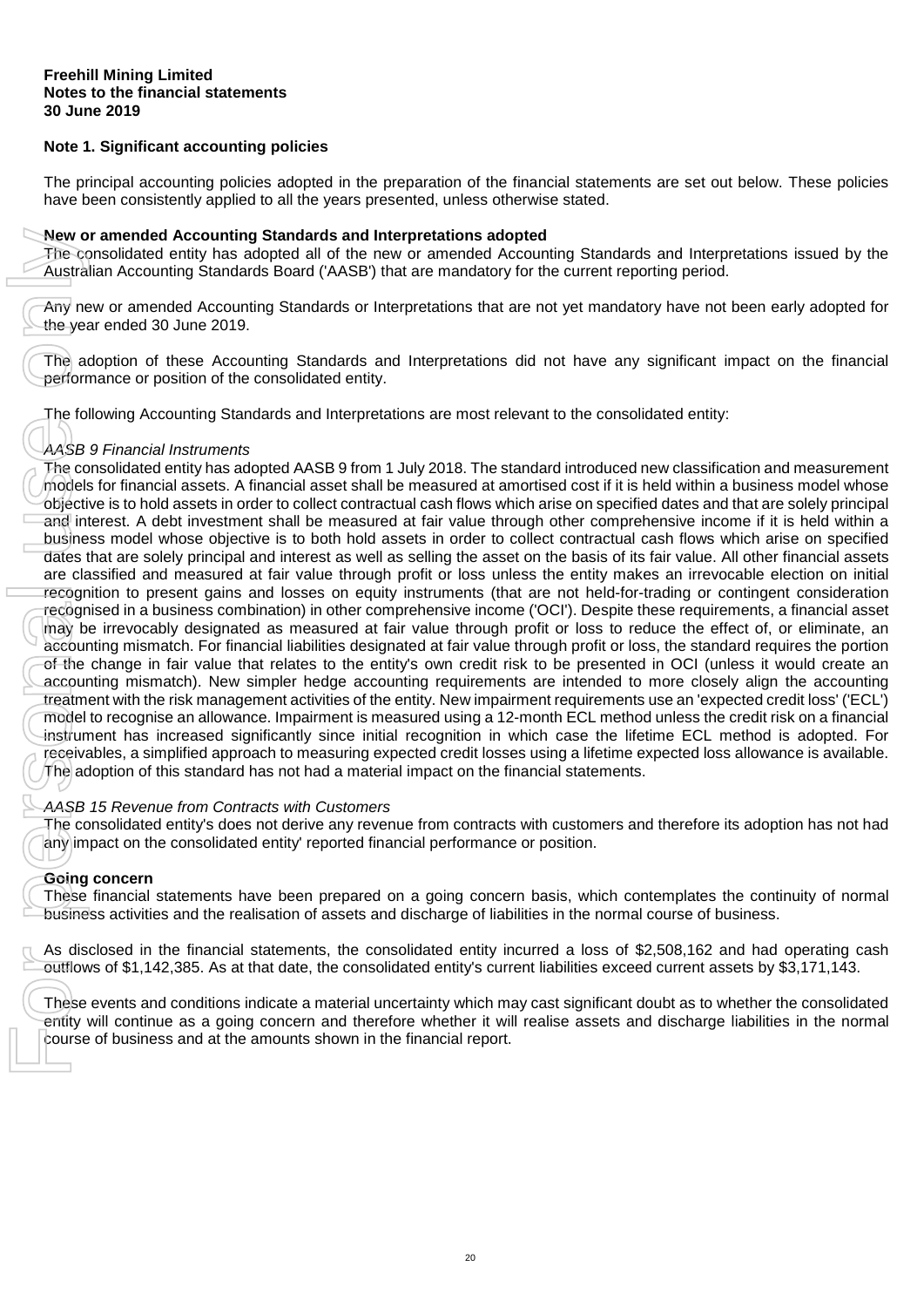The directors have assessed that there are reasonable grounds to believe the consolidated entity will be able to continue as a going concern due to the following factors:

- On 30 August 2019, the company announced that it has received commitments from sophisticated and professional investors for a placement of share raising a total of \$2,600,000. The company will issue 236,363,637 fully paid ordinary shares at \$0.011 (1.1 cents), plus one free attaching option for every two shares placed, exercisable at \$0.025 (2.5 cents) and expiring two year from date of issue. The placement is subject to approval of the company's shareholders expected to be held in October 2019. At the time of signing the company had received \$1,036,000 of these funds;
- On 17 September 2019, convertible debt amounting to \$459,519 were extended to 31 May 2021; and
- The directors are confident, particularly given recent successful equity raisings, the company will be able to access equity capital markets for additional working capital requirements when required.

Accordingly, the directors believe consolidated entity will be able to continue as a going concern and that it is appropriate to adopt the going concern basis in the preparation of the financial report.

The financial report does not include any adjustments relating to the amounts or classification of recorded assets or liabilities that might be necessary should the consolidated entity not continue as a going concern.

## **Basis of preparation**

These general purpose financial statements have been prepared in accordance with Australian Accounting Standards and Interpretations issued by the Australian Accounting Standards Board ('AASB') and the Corporations Act 2001, as appropriate for for-profit oriented entities. These financial statements also comply with International Financial Reporting Standards as issued by the International Accounting Standards Board ('IASB'). investors<br>
shares a<br>
cents) and<br>
sequences<br>
on 17 Since discussions of the direction<br>
of the financial reductions<br>
adopt the goir<br>
free general<br>
interpretations<br>
from the personal interpretations<br>
of the financial costs<br>
o

#### *Historical cost convention*

The financial statements have been prepared under the historical cost convention, except for, where applicable, the revaluation of financial assets and liabilities at fair value through profit or loss, financial assets at fair value through other comprehensive income, investment properties, certain classes of property, plant and equipment and derivative financial instruments.

#### *Critical accounting estimates*

The preparation of the financial statements requires the use of certain critical accounting estimates. It also requires management to exercise its judgement in the process of applying the consolidated entity's accounting policies. The areas involving a higher degree of judgement or complexity, or areas where assumptions and estimates are significant to the financial statements, are disclosed in note 2.

#### **Parent entity information**

In accordance with the Corporations Act 2001, these financial statements present the results of the consolidated entity only. Supplementary information about the parent entity is disclosed in note 22.

#### **Principles of consolidation**

The consolidated financial statements incorporate the assets and liabilities of all subsidiaries of Freehill Mining Limited ('company' or 'parent entity') as at 30 June 2019 and the results of all subsidiaries for the year then ended. Freehill Mining Limited and its subsidiaries together are referred to in these financial statements as the 'consolidated entity'.

Subsidiaries are all those entities over which the consolidated entity has control. The consolidated entity controls an entity when the consolidated entity is exposed to, or has rights to, variable returns from its involvement with the entity and has the ability to affect those returns through its power to direct the activities of the entity. Subsidiaries are fully consolidated from the date on which control is transferred to the consolidated entity. They are de-consolidated from the date that control ceases.

Intercompany transactions, balances and unrealised gains on transactions between entities in the consolidated entity are eliminated. Unrealised losses are also eliminated unless the transaction provides evidence of the impairment of the asset transferred. Accounting policies of subsidiaries have been changed where necessary to ensure consistency with the policies adopted by the consolidated entity.

The acquisition of subsidiaries is accounted for using the acquisition method of accounting. A change in ownership interest, without the loss of control, is accounted for as an equity transaction, where the difference between the consideration transferred and the book value of the share of the non-controlling interest acquired is recognised directly in equity attributable to the parent.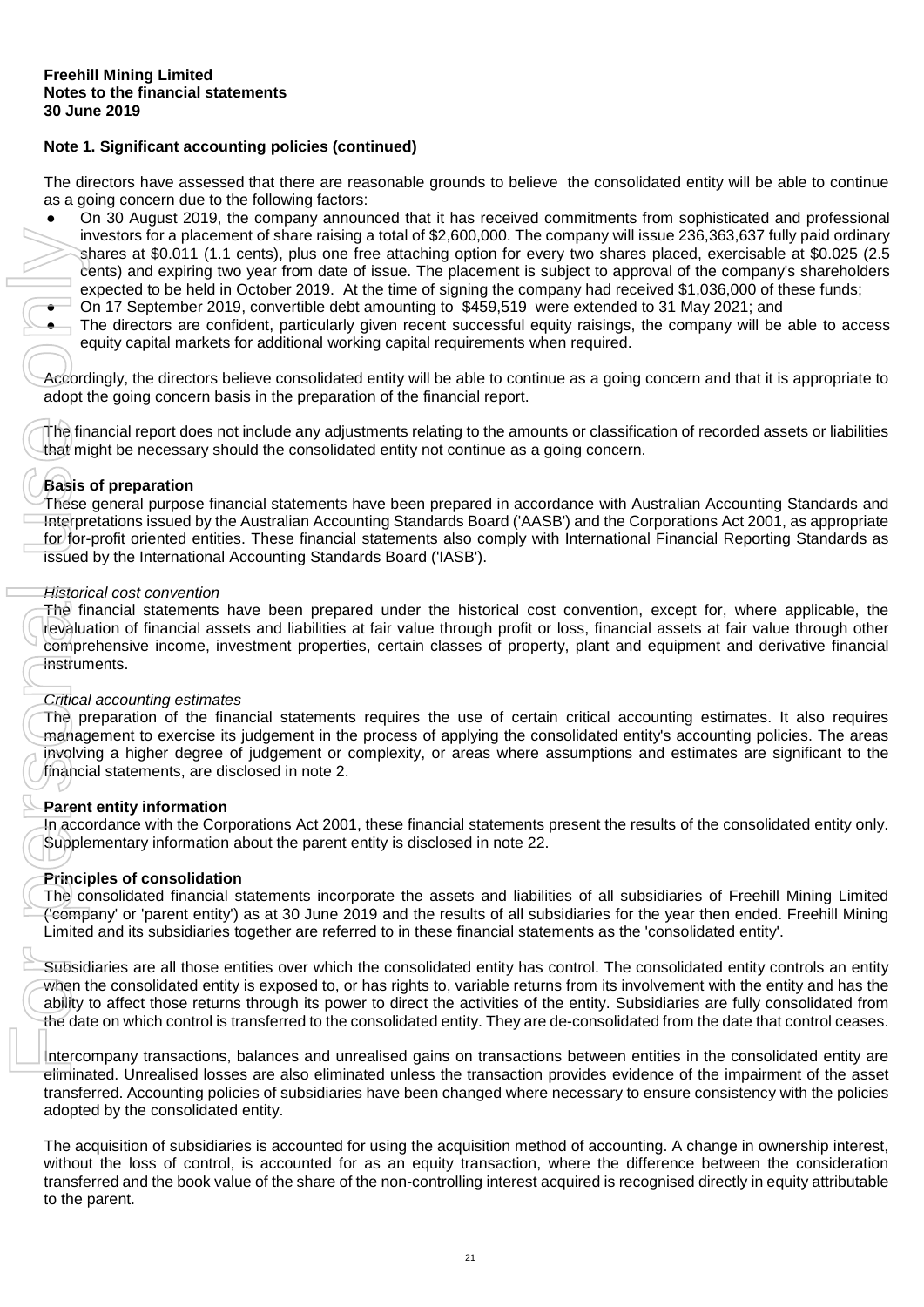Where the consolidated entity loses control over a subsidiary, it derecognises the assets including goodwill, liabilities and non-controlling interest in the subsidiary together with any cumulative translation differences recognised in equity. The consolidated entity recognises the fair value of the consideration received and the fair value of any investment retained together with any gain or loss in profit or loss.

## **Operating segments**

Operating segments are presented using the 'management approach', where the information presented is on the same basis as the internal reports provided to the Chief Operating Decision Makers ('CODM'). The CODM is responsible for the allocation of resources to operating segments and assessing their performance.

## **Foreign currency translation**

The financial statements are presented in Australian dollars, which is Freehill Mining Limited's functional and presentation currency.

## *Foreign currency transactions*

Foreign currency transactions are translated into Australian dollars using the exchange rates prevailing at the dates of the transactions. Foreign exchange gains and losses resulting from the settlement of such transactions and from the translation at financial year-end exchange rates of monetary assets and liabilities denominated in foreign currencies are recognised in profit or loss.

## *Foreign operations*

The assets and liabilities of foreign operations are translated into Australian dollars using the exchange rates at the reporting date. The revenues and expenses of foreign operations are translated into Australian dollars using the average exchange rates, which approximate the rates at the dates of the transactions, for the period. All resulting foreign exchange differences are recognised in other comprehensive income through the foreign currency reserve in equity. Future will any gain or loss in profit or loss.<br> **Constitute** are more amounts are presented using the "management approach", where the information<br>
or the internal reports to operating segments and assessing their perform

The foreign currency reserve is recognised in profit or loss when the foreign operation or net investment is disposed of.

## **Revenue recognition**

The consolidated entity recognises revenue as follows:

## *Interest*

Interest revenue is recognised as interest accrues using the effective interest method. This is a method of calculating the amortised cost of a financial asset and allocating the interest income over the relevant period using the effective interest rate, which is the rate that exactly discounts estimated future cash receipts through the expected life of the financial asset to the net carrying amount of the financial asset.

## *Other revenue*

Other revenue is recognised when the performance obligations are met and the right to receive payment is established.

# **Income tax**

The income tax expense or benefit for the period is the tax payable on that period's taxable income based on the applicable income tax rate for each jurisdiction, adjusted by the changes in deferred tax assets and liabilities attributable to temporary differences, unused tax losses and the adjustment recognised for prior periods, where applicable.

Deferred tax assets and liabilities are recognised for temporary differences at the tax rates expected to be applied when the assets are recovered or liabilities are settled, based on those tax rates that are enacted or substantively enacted, except for:

- When the deferred income tax asset or liability arises from the initial recognition of goodwill or an asset or liability in a transaction that is not a business combination and that, at the time of the transaction, affects neither the accounting nor taxable profits; or
- When the taxable temporary difference is associated with interests in subsidiaries, associates or joint ventures, and the timing of the reversal can be controlled and it is probable that the temporary difference will not reverse in the foreseeable future.

Deferred tax assets are recognised for deductible temporary differences and unused tax losses only if it is probable that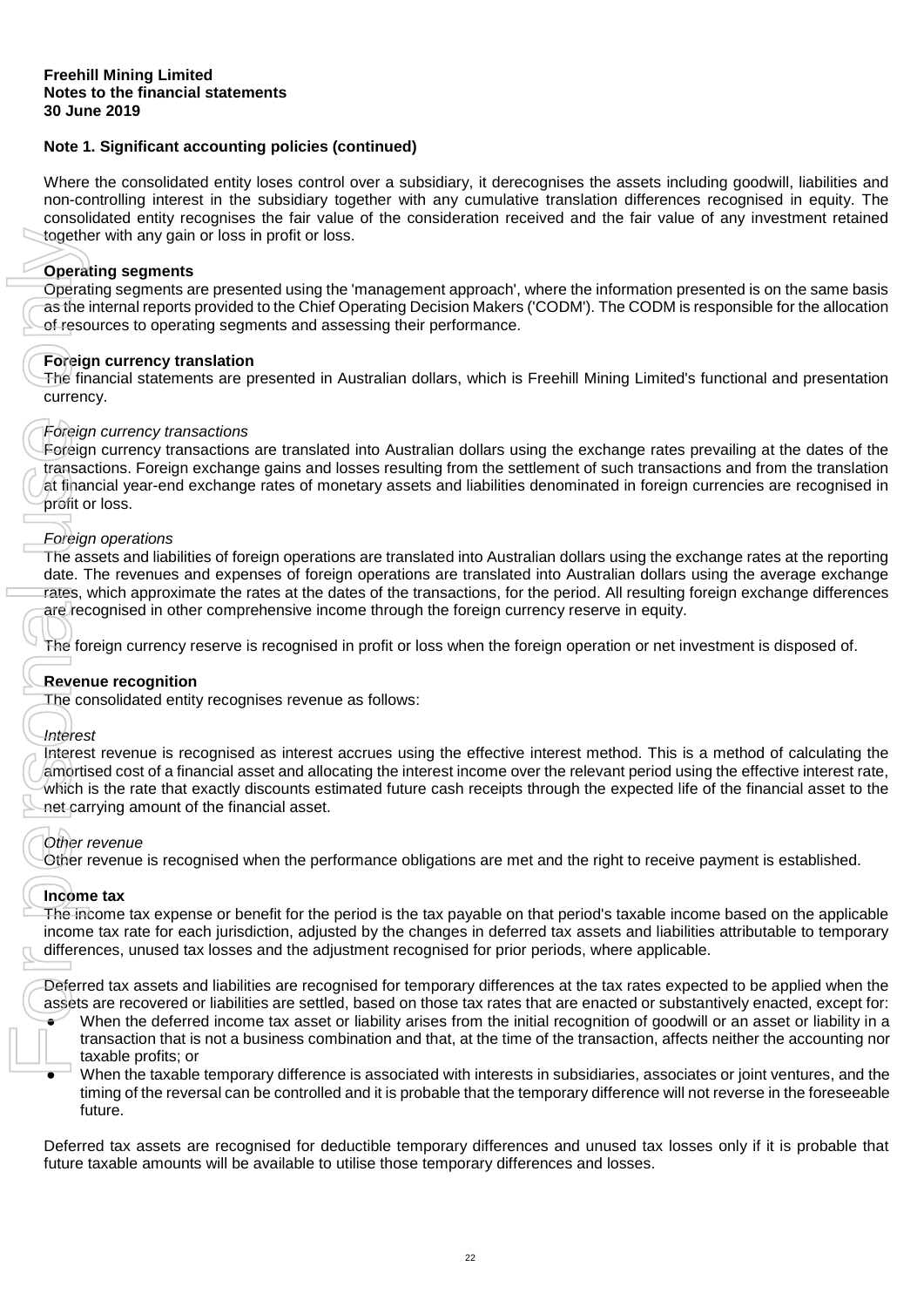The carrying amount of recognised and unrecognised deferred tax assets are reviewed at each reporting date. Deferred tax assets recognised are reduced to the extent that it is no longer probable that future taxable profits will be available for the carrying amount to be recovered. Previously unrecognised deferred tax assets are recognised to the extent that it is probable that there are future taxable profits available to recover the asset.

Deferred tax assets and liabilities are offset only where there is a legally enforceable right to offset current tax assets against current tax liabilities and deferred tax assets against deferred tax liabilities; and they relate to the same taxable authority on either the same taxable entity or different taxable entities which intend to settle simultaneously.

# **Current and non-current classification**

Assets and liabilities are presented in the statement of financial position based on current and non-current classification.

An asset is classified as current when: it is either expected to be realised or intended to be sold or consumed in the consolidated entity's normal operating cycle; it is held primarily for the purpose of trading; it is expected to be realised within 12 months after the reporting period; or the asset is cash or cash equivalent unless restricted from being exchanged or used to settle a liability for at least 12 months after the reporting period. All other assets are classified as non-current.

A liability is classified as current when: it is either expected to be settled in the consolidated entity's normal operating cycle; it is held primarily for the purpose of trading; it is due to be settled within 12 months after the reporting period; or there is no unconditional right to defer the settlement of the liability for at least 12 months after the reporting period. All other liabilities are classified as non-current.

Deferred tax assets and liabilities are always classified as non-current.

## **Cash and cash equivalents**

Cash and cash equivalents includes cash on hand, deposits held at call with financial institutions, other short-term, highly liquid investments with original maturities of three months or less that are readily convertible to known amounts of cash and which are subject to an insignificant risk of changes in value.

## **Trade and other receivables**

Trade receivables are initially recognised at fair value and subsequently measured at amortised cost using the effective interest method, less any allowance for expected credit losses. Trade receivables are generally due for settlement within 30 days.

The consolidated entity has applied the simplified approach to measuring expected credit losses, which uses a lifetime expected loss allowance. To measure the expected credit losses, trade receivables have been grouped based on days overdue.

Other receivables are recognised at amortised cost, less any allowance for expected credit losses.

## **Investments and other financial assets**

Investments and other financial assets are initially measured at fair value. Transaction costs are included as part of the initial measurement, except for financial assets at fair value through profit or loss. Such assets are subsequently measured at either amortised cost or fair value depending on their classification. Classification is determined based on both the business model within which such assets are held and the contractual cash flow characteristics of the financial asset unless, an accounting mismatch is being avoided. that there are future taxable profits available to recover the a<br>
Deferred tax assets and iabilities are dristed or ly where there<br>
current tax liabilities and deferred tax assets against deferre<br>
current tax liabilities a

Financial assets are derecognised when the rights to receive cash flows have expired or have been transferred and the consolidated entity has transferred substantially all the risks and rewards of ownership. When there is no reasonable expectation of recovering part or all of a financial asset, it's carrying value is written off.

## *Loans and receivables*

Loans and receivables are non-derivative financial assets with fixed or determinable payments that are not quoted in an active market. They are carried at amortised cost using the effective interest rate method. Gains and losses are recognised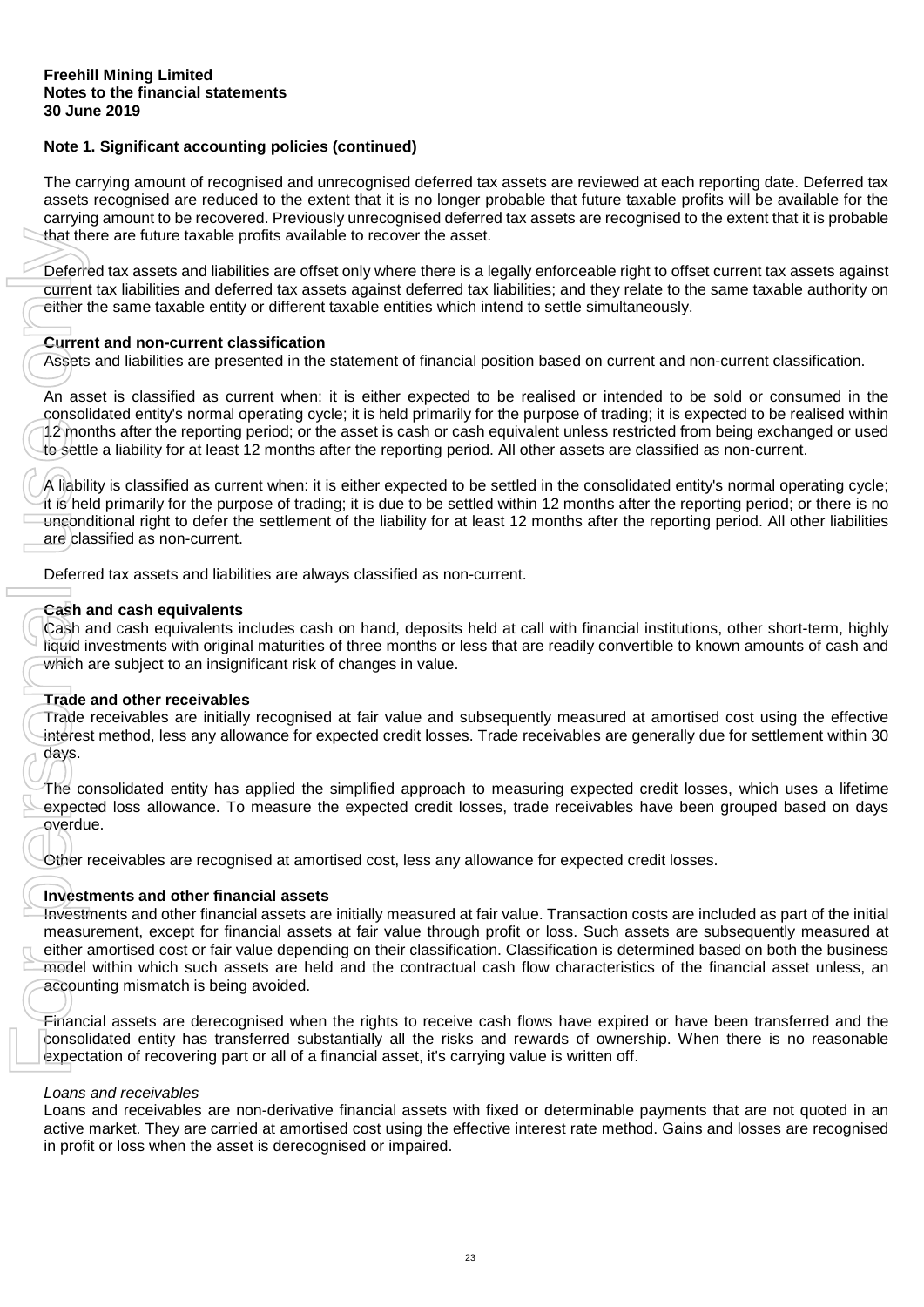### *Impairment of financial assets*

The consolidated entity recognises a loss allowance for expected credit losses on financial assets which are either measured at amortised cost or fair value through other comprehensive income. The measurement of the loss allowance depends upon the consolidated entity's assessment at the end of each reporting period as to whether the financial instrument's credit risk has increased significantly since initial recognition, based on reasonable and supportable information that is available, without undue cost or effort to obtain.

Where there has not been a significant increase in exposure to credit risk since initial recognition, a 12-month expected credit loss allowance is estimated. This represents a portion of the asset's lifetime expected credit losses that is attributable to a default event that is possible within the next 12 months. Where a financial asset has become credit impaired or where it is determined that credit risk has increased significantly, the loss allowance is based on the asset's lifetime expected credit losses. The amount of expected credit loss recognised is measured on the basis of the probability weighted present value of anticipated cash shortfalls over the life of the instrument discounted at the original effective interest rate.

For financial assets measured at fair value through other comprehensive income, the loss allowance is recognised within other comprehensive income (as at 30 June 2019 and 30 June 2018, the Group held no financial assets measured at fair value through other comprehensive income). In all other cases, the loss allowance is recognised in profit or loss.

# **Exploration and evaluation assets**

Exploration and evaluation expenditure in relation to separate areas of interest for which rights of tenure are current is carried forward as an asset in the statement of financial position where it is expected that the expenditure will be recovered through the successful development and exploitation of an area of interest, or by its sale; or exploration activities are continuing in an area and activities have not reached a stage which permits a reasonable estimate of the existence or otherwise of economically recoverable reserves. Where a project or an area of interest has been abandoned, the expenditure incurred thereon is written off in the year in which the decision is made.

Pre-production mine sales are off-set against the carrying value of the exploration assets.

## **Trade and other payables**

These amounts represent liabilities for goods and services provided to the consolidated entity prior to the end of the financial year and which are unpaid. Due to their short-term nature they are measured at amortised cost and are not discounted. The amounts are unsecured and are usually paid within 30 days of recognition.

# **Borrowings**

Loans and borrowings are initially recognised at the fair value of the consideration received, net of transaction costs. They are subsequently measured at amortised cost using the effective interest method.

Where there is an unconditional right to defer settlement of the liability for at least 12 months after the reporting date, the loans or borrowings are classified as non-current.

The component of the convertible notes that exhibits characteristics of a liability is recognised as a liability in the statement of financial position, net of transaction costs.

On the issue of the convertible notes the fair value of the liability component is determined using a market rate for an equivalent non-convertible bond and this amount is carried as a non-current liability on the amortised cost basis until extinguished on conversion or redemption. The increase in the liability due to the passage of time is recognised as a finance cost. The remainder of the proceeds are allocated to the conversion option that is recognised and included in shareholders equity as a convertible note reserve, net of transaction costs. The carrying amount of the conversion option is not remeasured in the subsequent years. The corresponding interest on convertible notes is expensed to profit or loss. the consolidated entity's assessment<br>
Ana's increased significantly since initial<br>
undue cost or effort to obtain.<br>
Where there has not been a significant<br>
loss allowance is estimated. This represented costs<br>
determined th

## **Finance costs**

Finance costs attributable to qualifying assets are capitalised as part of the asset. All other finance costs are expensed in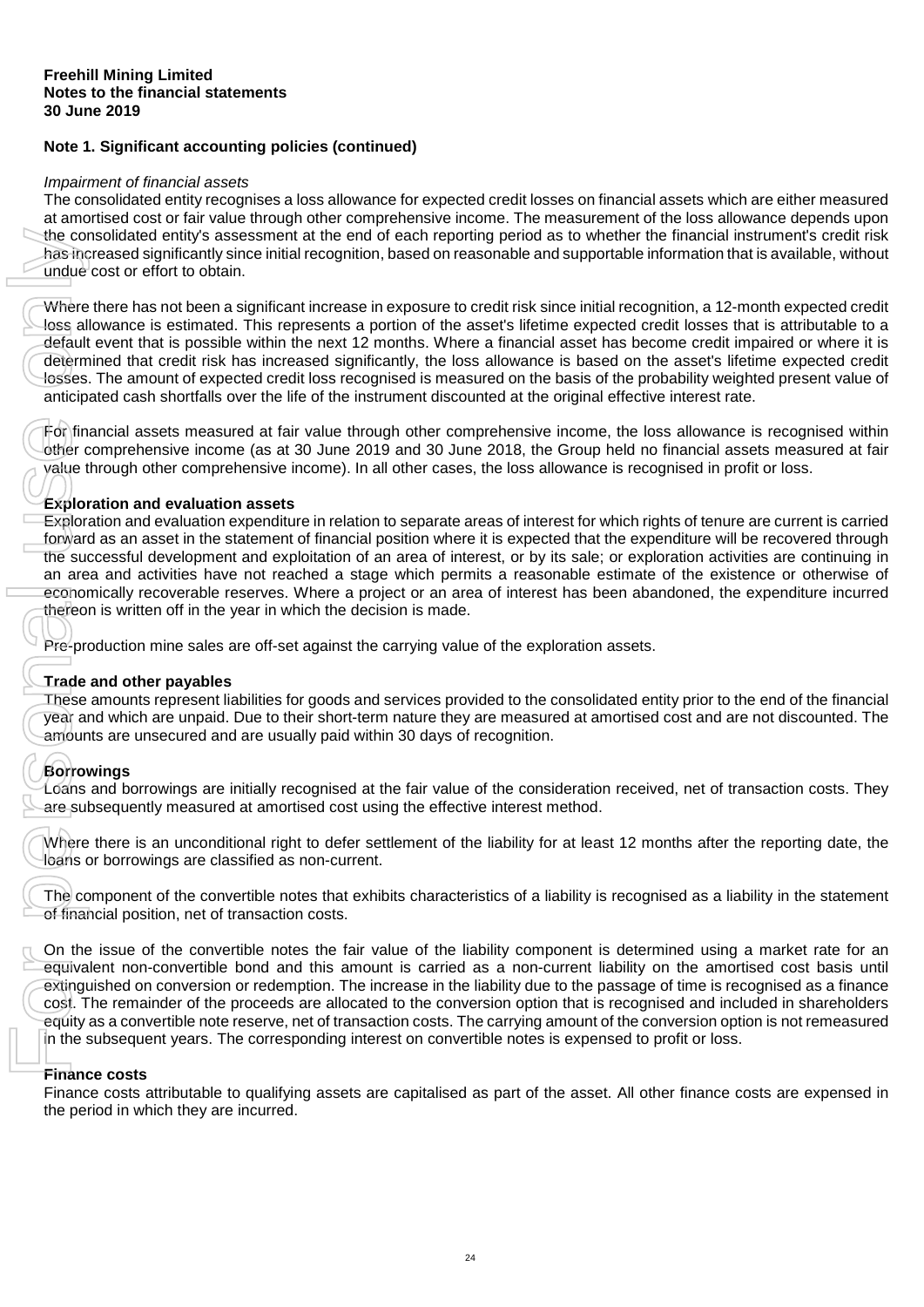# **Provisions**

Provisions are recognised when the consolidated entity has a present (legal or constructive) obligation as a result of a past event, it is probable the consolidated entity will be required to settle the obligation, and a reliable estimate can be made of the amount of the obligation. The amount recognised as a provision is the best estimate of the consideration required to settle the present obligation at the reporting date, taking into account the risks and uncertainties surrounding the obligation. If the time value of money is material, provisions are discounted using a current pre-tax rate specific to the liability. The increase in the provision resulting from the passage of time is recognised as a finance cost.

# **Employee benefits**

## *Share-based payments*

Equity-settled and cash-settled share-based compensation benefits are provided to employees.

Equity-settled transactions are awards of shares, or options over shares, that are provided to employees in exchange for the rendering of services. Cash-settled transactions are awards of cash for the exchange of services, where the amount of cash is determined by reference to the share price.

The cost of equity-settled transactions are measured at fair value on grant date. Fair value is independently determined using either the Binomial or Black-Scholes option pricing model that takes into account the exercise price, the term of the option, the impact of dilution, the share price at grant date and expected price volatility of the underlying share, the expected dividend yield and the risk free interest rate for the term of the option, together with non-vesting conditions that do not determine whether the consolidated entity receives the services that entitle the employees to receive payment. No account is taken of any other vesting conditions. the annout of the obigration. The amount of the distance and it is treated as it they were a model in the report of the time value of money is material, increase in the provision resulting from the proton of the proton of

The cost of equity-settled transactions are recognised as an expense with a corresponding increase in equity over the vesting period. The cumulative charge to profit or loss is calculated based on the grant date fair value of the award, the best estimate of the number of awards that are likely to vest and the expired portion of the vesting period. The amount recognised in profit or loss for the period is the cumulative amount calculated at each reporting date less amounts already recognised in previous periods.

The cost of cash-settled transactions is initially, and at each reporting date until vested, determined by applying either the Binomial or Black-Scholes option pricing model, taking into consideration the terms and conditions on which the award was granted. The cumulative charge to profit or loss until settlement of the liability is calculated as follows:

- $\bullet$ ) during the vesting period, the liability at each reporting date is the fair value of the award at that date multiplied by the expired portion of the vesting period.
- from the end of the vesting period until settlement of the award, the liability is the full fair value of the liability at the reporting date.
- All changes in the liability are recognised in profit or loss. The ultimate cost of cash-settled transactions is the cash paid to settle the liability.
- Market conditions are taken into consideration in determining fair value. Therefore any awards subject to market conditions are considered to vest irrespective of whether or not that market condition has been met, provided all other conditions are satisfied.

If equity-settled awards are modified, as a minimum an expense is recognised as if the modification has not been made. An additional expense is recognised, over the remaining vesting period, for any modification that increases the total fair value of the share-based compensation benefit as at the date of modification.

If the non-vesting condition is within the control of the consolidated entity or employee, the failure to satisfy the condition is treated as a cancellation. If the condition is not within the control of the consolidated entity or employee and is not satisfied during the vesting period, any remaining expense for the award is recognised over the remaining vesting period, unless the award is forfeited.

If equity-settled awards are cancelled, it is treated as if it has vested on the date of cancellation, and any remaining expense is recognised immediately. If a new replacement award is substituted for the cancelled award, the cancelled and new award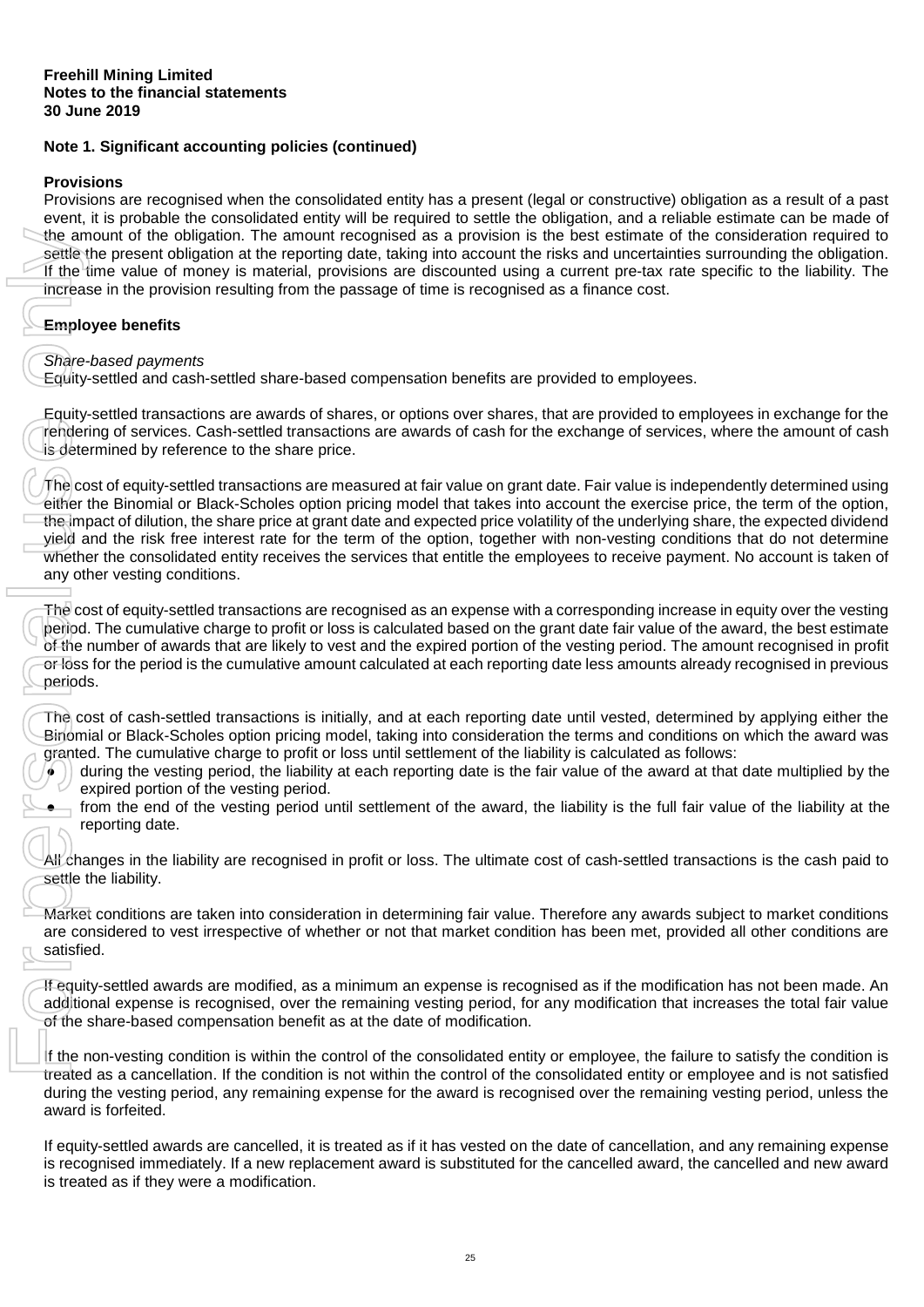## **Issued capital**

Ordinary shares are classified as equity.

Incremental costs directly attributable to the issue of new shares or options are shown in equity as a deduction, net of tax, from the proceeds.

## **Earnings per share**

#### *Basic earnings per share*

Basic earnings per share is calculated by dividing the profit attributable to the owners of Freehill Mining Limited, excluding any costs of servicing equity other than ordinary shares, by the weighted average number of ordinary shares outstanding during the financial year, adjusted for bonus elements in ordinary shares issued during the financial year.

#### *Diluted earnings per share*

Diluted earnings per share adjusts the figures used in the determination of basic earnings per share to take into account the after income tax effect of interest and other financing costs associated with dilutive potential ordinary shares and the weighted average number of shares assumed to have been issued for no consideration in relation to dilutive potential ordinary shares.

## **Goods and Services Tax ('GST') and other similar taxes**

Revenues, expenses and assets are recognised net of the amount of associated GST, unless the GST incurred is not recoverable from the tax authority. In this case it is recognised as part of the cost of the acquisition of the asset or as part of the expense.

Receivables and payables are stated inclusive of the amount of GST receivable or payable. The net amount of GST recoverable from, or payable to, the tax authority is included in other receivables or other payables in the statement of financial position.

Cash flows are presented on a gross basis. The GST components of cash flows arising from investing or financing activities which are recoverable from, or payable to the tax authority, are presented as operating cash flows.

Commitments and contingencies are disclosed net of the amount of GST recoverable from, or payable to, the tax authority.

## **New Accounting Standards and Interpretations not yet mandatory or early adopted**

Australian Accounting Standards and Interpretations that have recently been issued or amended but are not yet mandatory, have not been early adopted by the consolidated entity for the annual reporting period ended 30 June 2019. The consolidated entity's assessment of the impact of these new or amended Accounting Standards and Interpretations, most relevant to the consolidated entity, are set out below.

# *AASB 16 Leases*

This standard is applicable to annual reporting periods beginning on or after 1 January 2019. The standard replaces AASB 117 'Leases' and for lessees will eliminate the classifications of operating leases and finance leases. Subject to exceptions, a 'right-of-use' asset will be capitalised in the statement of financial position, measured at the present value of the unavoidable future lease payments to be made over the lease term. The exceptions relate to short-term leases of 12 months or less and leases of low-value assets (such as personal computers and small office furniture) where an accounting policy choice exists whereby either a 'right-of-use' asset is recognised or lease payments are expensed to profit or loss as incurred. A liability corresponding to the capitalised lease will also be recognised, adjusted for lease prepayments, lease incentives received, initial direct costs incurred and an estimate of any future restoration, removal or dismantling costs. Straight-line operating lease expense recognition will be replaced with a depreciation charge for the leased asset (included in operating costs) and an interest expense on the recognised lease liability (included in finance costs). In the earlier periods of the lease, the expenses associated with the lease under AASB 16 will be higher when compared to lease expenses under AASB 117. However EBITDA (Earnings Before Interest, Tax, Depreciation and Amortisation) results will be improved as the operating expense is replaced by interest expense and depreciation in profit or loss under AASB 16. For classification within the statement of cash flows, the lease payments will be separated into both a principal (financing activities) and interest (either operating or financing activities) component. For lessor accounting, the standard does not substantially change how a lessor accounts for leases. The consolidated entity will adopt this standard from 1 July 2019 and the impact of its adoption is not Incremental costs direct<br>
from the proceeds.<br>
Earnings per share<br>
Basic earnings per share<br>
Basic earnings per share<br>
any costs of servicing ee<br>
during the financial year,<br>
Diluted earnings per share<br>
Diluted earnings per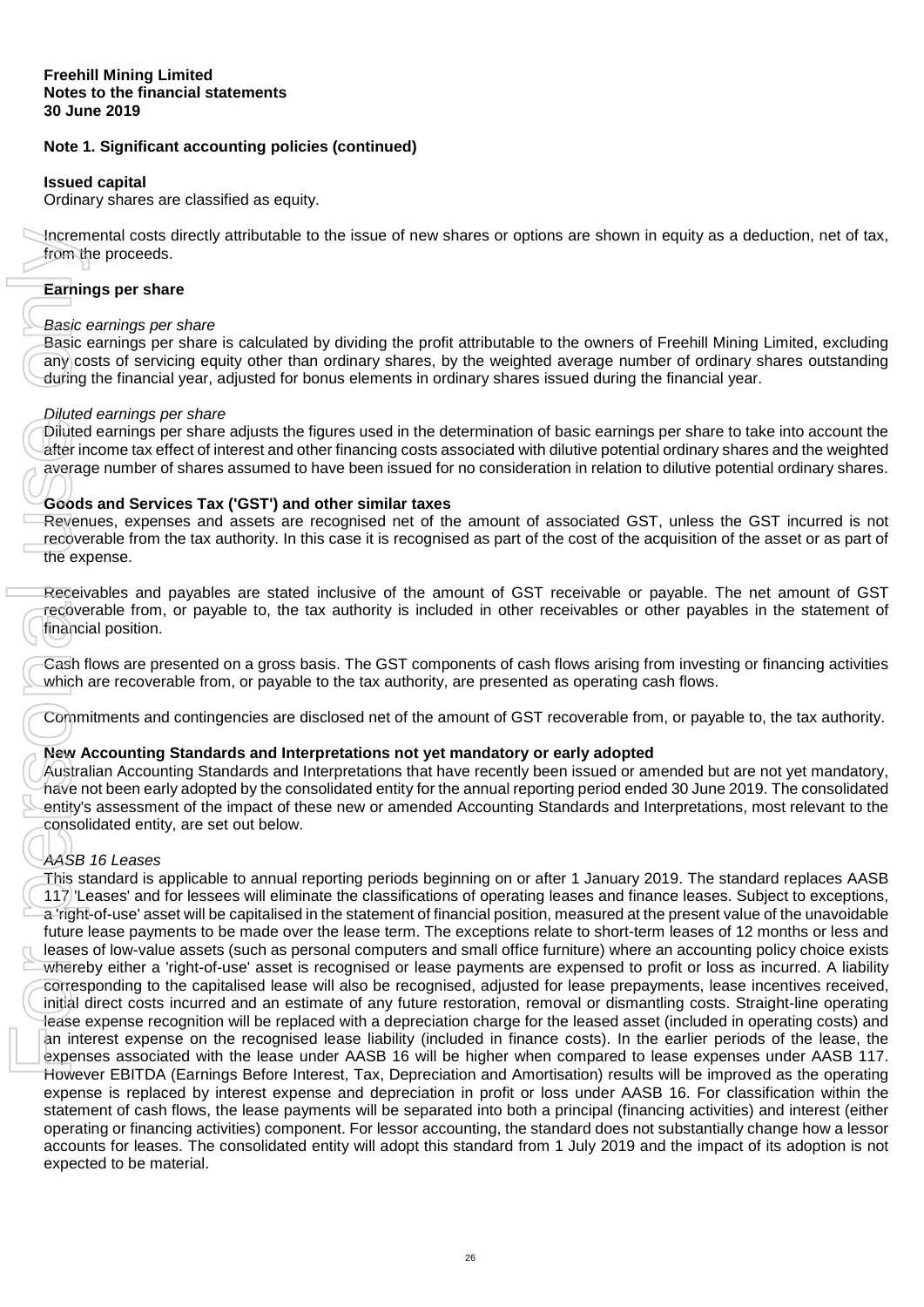# **Note 2. Critical accounting judgements, estimates and assumptions**

The preparation of the financial statements requires management to make judgements, estimates and assumptions that affect the reported amounts in the financial statements. Management continually evaluates its judgements and estimates in relation to assets, liabilities, contingent liabilities, revenue and expenses. Management bases its judgements, estimates and assumptions on historical experience and on other various factors, including expectations of future events, management believes to be reasonable under the circumstances. The resulting accounting judgements and estimates will seldom equal the related actual results. The judgements, estimates and assumptions that have a significant risk of causing a material adjustment to the carrying amounts of assets and liabilities (refer to the respective notes) within the next financial year are discussed below.

#### *Recovery of deferred tax assets*

## *Exploration and evaluation costs*

## **Note 3. Operating segments**

## *Identification of reportable operating segments*

## **Note 4. Income tax expense**

| assumptions on historical experience and on other various factors, including expectations of future events, management<br>believes to be reasonable under the circumstances. The resulting accounting judgements and estimates will seldom equal<br>the related actual results. The judgements, estimates and assumptions that have a significant risk of causing a material<br>adjustment to the carrying amounts of assets and liabilities (refer to the respective notes) within the next financial year are<br>discussed below.<br>Recovery of deferred tax assets<br>Deferred tax assets are recognised for deductible temporary differences only if the consolidated entity considers it is probable<br>that future taxable amounts will be available to utilise those temporary differences and losses.<br>Deferred tax assets are not being recognised at 30 June 2019, because their realisation is not yet considered probable.                                                                                                                                                                                      |                                   |             |
|--------------------------------------------------------------------------------------------------------------------------------------------------------------------------------------------------------------------------------------------------------------------------------------------------------------------------------------------------------------------------------------------------------------------------------------------------------------------------------------------------------------------------------------------------------------------------------------------------------------------------------------------------------------------------------------------------------------------------------------------------------------------------------------------------------------------------------------------------------------------------------------------------------------------------------------------------------------------------------------------------------------------------------------------------------------------------------------------------------------------------------|-----------------------------------|-------------|
| <b>Exploration and evaluation costs</b><br>Exploration and evaluation costs have been capitalised on the basis that the consolidated entity will commence commercial<br>production in the future, from which time the costs will be amortised in proportion to the depletion of the mineral resources.<br>Key judgements are applied in considering costs to be capitalised which includes determining expenditures directly related<br>to these activities and allocating overheads between those that are expensed and capitalised. In addition, costs are only<br>capitalised that are expected to be recovered either through successful development or sale of the relevant mining interest.<br>Factors that could impact the future commercial production at the mine include the level of reserves and resources, future<br>technology changes, which could impact the cost of mining, future legal changes and changes in commodity prices. To the<br>extent that capitalised costs are determined not to be recoverable in the future, they will be written off in the period in which<br>this determination is made. |                                   |             |
| <b>Note 3. Operating segments</b><br>Identification of reportable operating segments<br>The consolidated entity is organised into one operating segment: Chilean Mining. This operating segment is based on the<br>internal reports that are reviewed and used by the Board of Directors (who are identified as the Chief Operating Decision<br>Makers ('CODM')) in assessing performance and in determining the allocation of resources.                                                                                                                                                                                                                                                                                                                                                                                                                                                                                                                                                                                                                                                                                      |                                   |             |
| Note 4. Income tax expense                                                                                                                                                                                                                                                                                                                                                                                                                                                                                                                                                                                                                                                                                                                                                                                                                                                                                                                                                                                                                                                                                                     |                                   |             |
|                                                                                                                                                                                                                                                                                                                                                                                                                                                                                                                                                                                                                                                                                                                                                                                                                                                                                                                                                                                                                                                                                                                                | <b>Consolidated</b><br>2019<br>\$ | 2018<br>\$  |
| Numerical reconciliation of income tax expense and tax at the statutory rate<br>Loss before income tax expense                                                                                                                                                                                                                                                                                                                                                                                                                                                                                                                                                                                                                                                                                                                                                                                                                                                                                                                                                                                                                 | (2,508,162)                       | (2,965,058) |
| Tax at the statutory tax rate of 27.5%                                                                                                                                                                                                                                                                                                                                                                                                                                                                                                                                                                                                                                                                                                                                                                                                                                                                                                                                                                                                                                                                                         | (689, 745)                        | (815, 391)  |
| Non-deductible expenses<br>Temporary differences and losses not bought to account                                                                                                                                                                                                                                                                                                                                                                                                                                                                                                                                                                                                                                                                                                                                                                                                                                                                                                                                                                                                                                              | 150,586<br>539,159                | 815,391     |
| Income tax expense                                                                                                                                                                                                                                                                                                                                                                                                                                                                                                                                                                                                                                                                                                                                                                                                                                                                                                                                                                                                                                                                                                             |                                   |             |
|                                                                                                                                                                                                                                                                                                                                                                                                                                                                                                                                                                                                                                                                                                                                                                                                                                                                                                                                                                                                                                                                                                                                |                                   |             |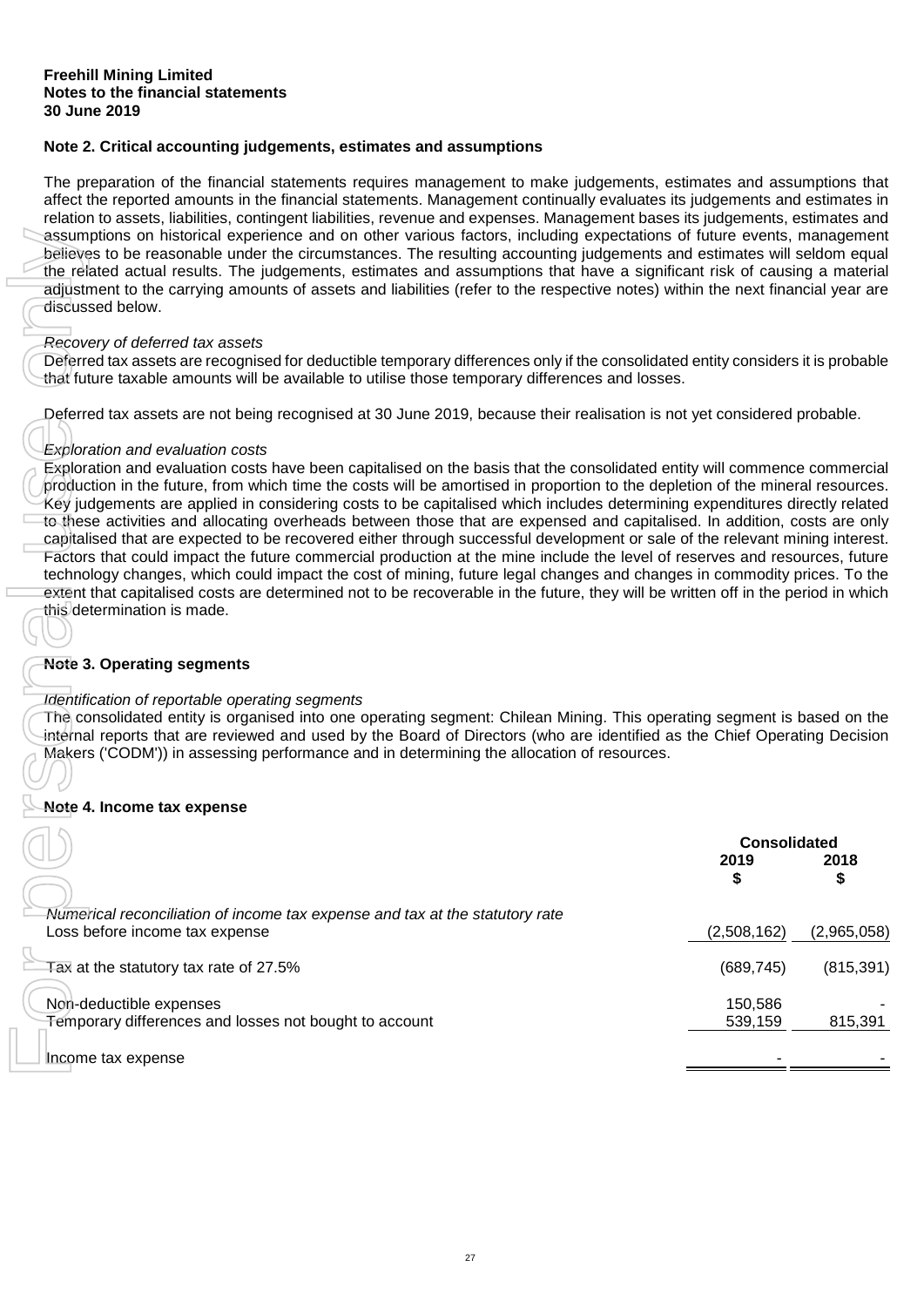### **Note 4. Income tax expense (continued)**

|                                                                                                               | <b>Consolidated</b> |           |
|---------------------------------------------------------------------------------------------------------------|---------------------|-----------|
|                                                                                                               | 2019                | 2018      |
| Australian tax losses not recognised<br>Unused tax losses for which no deferred tax asset has been recognised | 6,064,426           | 4,225,795 |
| Potential tax benefit @ 27.5%                                                                                 | 1,667,717           | 1,162,094 |

#### **Note 5. Current assets - cash and cash equivalents**

|              |        | <b>Consolidated</b> |  |
|--------------|--------|---------------------|--|
|              | 2019   | 2018<br>\$          |  |
| Cash on hand | 10     | 10                  |  |
| Cash at bank | 62,470 | 165,836             |  |
|              | 62,480 | 165,846             |  |

#### **Note 6. Current assets - trade and other receivables**

| Australian tax losses not recognised                                                                                                                                                                                                                                                                             |                     |           |
|------------------------------------------------------------------------------------------------------------------------------------------------------------------------------------------------------------------------------------------------------------------------------------------------------------------|---------------------|-----------|
| Unused tax losses for which no deferred tax asset has been recognised                                                                                                                                                                                                                                            | 6,064,426           | 4,225,795 |
| Potential tax benefit @ 27.5%                                                                                                                                                                                                                                                                                    | 1,667,717           | 1,162,094 |
| In addition to the above Australian tax losses the consolidated entity has unused losses of 1,720,208,482 (AUD 3,612,438)<br>Chilean pesos which amount to an recognised benefit of 466,456,290 Chilean pesos (AUD 975,358). The corporate tax rate<br><del>in </del> Chile is 27%.                              |                     |           |
| The above potential tax benefit for unused tax losses has not been recognised in the statement of financial position. These<br>unused tax losses are available for used against future taxable income.                                                                                                           |                     |           |
| Note 5. Current assets - cash and cash equivalents                                                                                                                                                                                                                                                               |                     |           |
|                                                                                                                                                                                                                                                                                                                  | <b>Consolidated</b> |           |
|                                                                                                                                                                                                                                                                                                                  | 2019<br>\$          | 2018<br>S |
| Cash on hand                                                                                                                                                                                                                                                                                                     | 10                  | 10        |
| Cash at bank                                                                                                                                                                                                                                                                                                     | 62,470              | 165,836   |
|                                                                                                                                                                                                                                                                                                                  | 62,480              | 165,846   |
|                                                                                                                                                                                                                                                                                                                  |                     |           |
| Note 6. Current assets - trade and other receivables                                                                                                                                                                                                                                                             |                     |           |
|                                                                                                                                                                                                                                                                                                                  | <b>Consolidated</b> |           |
|                                                                                                                                                                                                                                                                                                                  | 2019                | 2018      |
|                                                                                                                                                                                                                                                                                                                  | \$                  | S         |
| Trade receivables                                                                                                                                                                                                                                                                                                |                     | 189,280   |
| Other receivables<br>Receivable from Lacerta Finance & Mining SpA                                                                                                                                                                                                                                                | 18,656<br>912,091   | 148,180   |
| Indirect taxes receivable                                                                                                                                                                                                                                                                                        | 31,989              | 661,555   |
|                                                                                                                                                                                                                                                                                                                  |                     |           |
|                                                                                                                                                                                                                                                                                                                  | 962,736             | 999,015   |
| On 2 September 2019, the company announced that it had completed the acquisition of an 80 hectare tenement known as<br>Arenas XI 1/20, located directly to the south of the Yerbas Buenas project area. This receivable will form part of the<br>consideration for this tenement acquisition (refer to Note 24). |                     |           |
|                                                                                                                                                                                                                                                                                                                  |                     |           |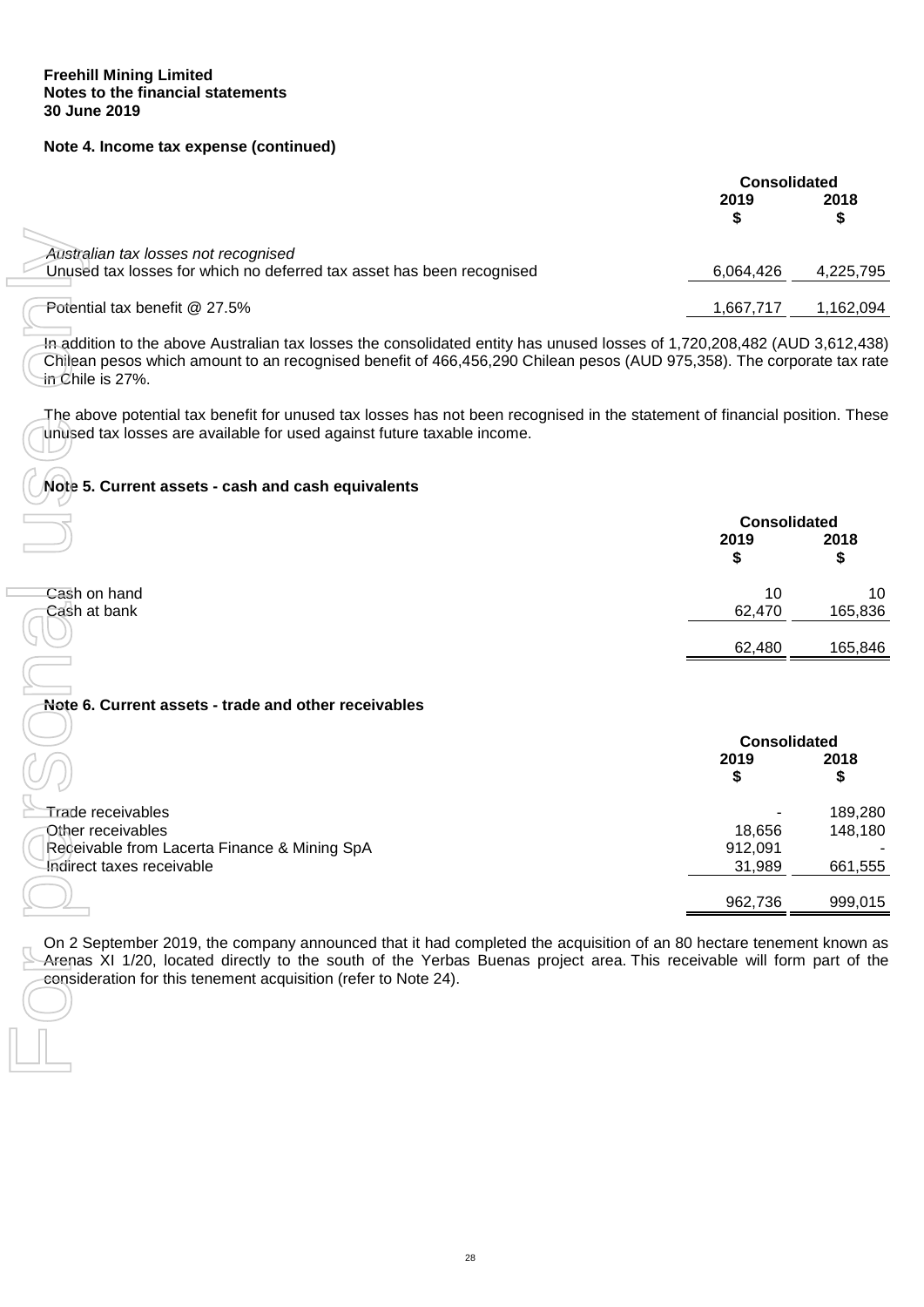#### **Note 7. Non-current assets - receivables**

|                           |           | <b>Consolidated</b> |
|---------------------------|-----------|---------------------|
|                           | 2019<br>æ | 2018                |
| Indirect taxes receivable | 464,804   | -                   |
|                           |           |                     |

#### **Note 8. Non-current assets - exploration and evaluation asset**

|                                                |            | <b>Consolidated</b> |  |
|------------------------------------------------|------------|---------------------|--|
|                                                | 2019       | 2018                |  |
| $\bigcup$ Exploration and evaluation - at cost | 14,025,904 | 12,666,803          |  |
|                                                |            |                     |  |

| Indirect taxes receivable                                                                                                                                                                                                                                                             | 464,804                           |                                                  |
|---------------------------------------------------------------------------------------------------------------------------------------------------------------------------------------------------------------------------------------------------------------------------------------|-----------------------------------|--------------------------------------------------|
| On 2 September 2019, the company announced that it had completed the acquisition of an 80 hectare tenement known as<br>Arenas XI 1/20, located directly to the south of the Yerbas Buenas project area. This receivable will form the consideration<br>for this tenement acquisition. |                                   |                                                  |
| Note 8. Non-current assets - exploration and evaluation asset                                                                                                                                                                                                                         |                                   |                                                  |
|                                                                                                                                                                                                                                                                                       | <b>Consolidated</b><br>2019<br>\$ | 2018<br>\$                                       |
| Exploration and evaluation - at cost                                                                                                                                                                                                                                                  | 14,025,904                        | 12,666,803                                       |
| Reconciliations<br>Reconciliations of the written down values at the beginning and end of the current and previous financial year are set out<br>below:                                                                                                                               |                                   |                                                  |
| Consolidated                                                                                                                                                                                                                                                                          |                                   | Exploration &<br>evaluation<br>\$                |
| Balance at 1 July 2017<br>Additions<br><b>Exchange differences</b><br>Mining receipts offset against the carrying value of the assets                                                                                                                                                 |                                   | 7,171,299<br>6,913,307<br>478,087<br>(1,895,890) |
| Balance at 30 June 2018<br>Additions<br>Exchange differences                                                                                                                                                                                                                          |                                   | 12,666,803<br>1,237,305<br>121,796               |
| Balance at 30 June 2019                                                                                                                                                                                                                                                               |                                   | 14,025,904                                       |
| Note 9. Current liabilities - trade and other payables                                                                                                                                                                                                                                |                                   |                                                  |
|                                                                                                                                                                                                                                                                                       | <b>Consolidated</b><br>2019<br>\$ | 2018<br>\$                                       |
| Trade payables<br>Purchase agreement payable                                                                                                                                                                                                                                          | 1,609,454                         | 1,696,148<br>219,250                             |
| Interest payable<br>Other payables                                                                                                                                                                                                                                                    | 217,282<br>342,050                | 455,914<br>163,668                               |
|                                                                                                                                                                                                                                                                                       | 2,168,786                         | 2,534,980                                        |
| Refer to note 16 for further information on financial instruments.                                                                                                                                                                                                                    |                                   |                                                  |

#### **Note 9. Current liabilities - trade and other payables**

|                                                | <b>Consolidated</b> |                    |
|------------------------------------------------|---------------------|--------------------|
|                                                | 2019                | 2018<br>\$         |
| Trade payables                                 | 1,609,454           | 1,696,148          |
| Purchase agreement payable<br>Interest payable | 217,282             | 219,250<br>455,914 |
| Other payables                                 | 342,050             | 163,668            |
|                                                | 2,168,786           | 2,534,980          |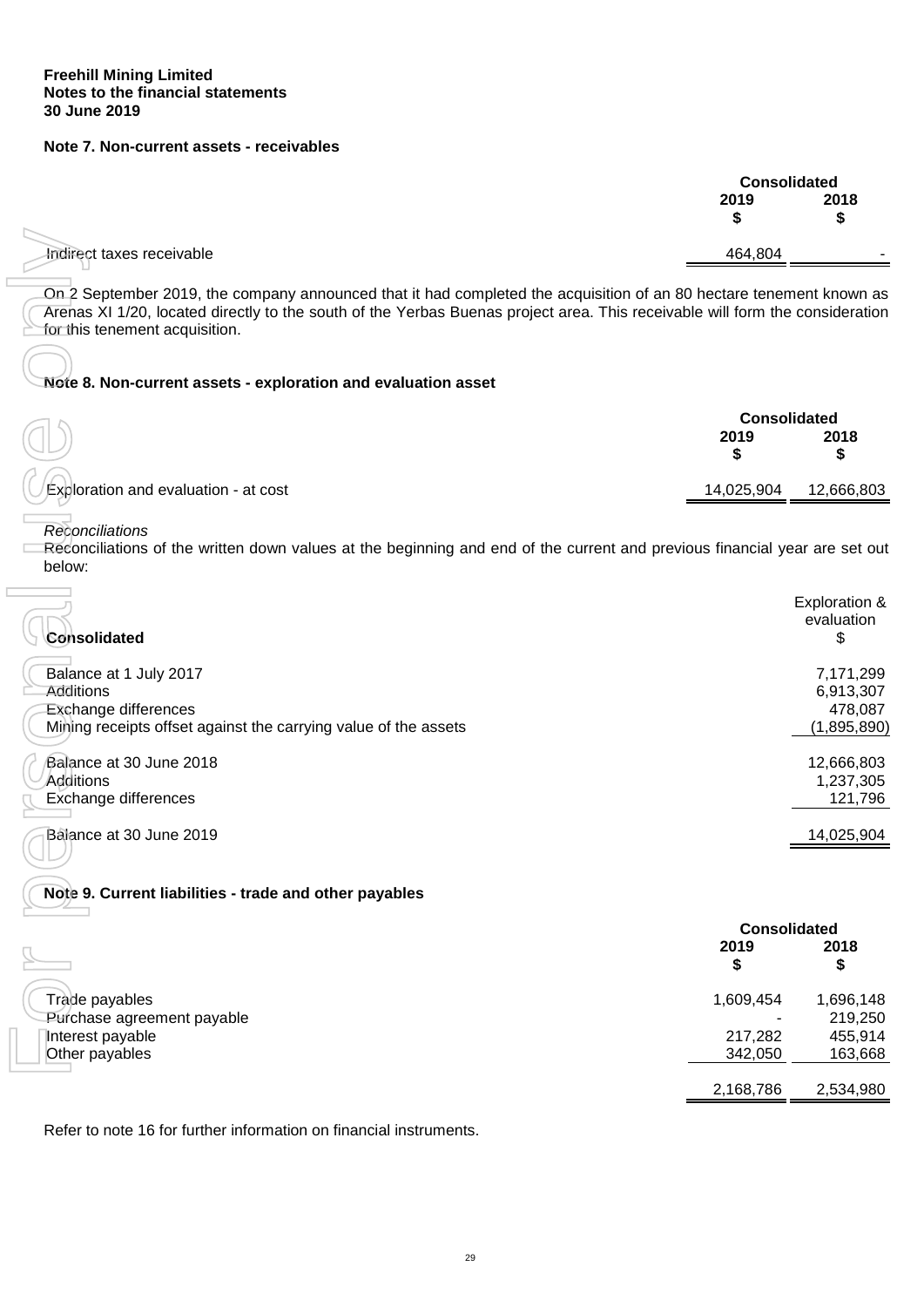#### **Note 10. Current liabilities - borrowings**

|                                               |                        | <b>Consolidated</b>  |  |  |
|-----------------------------------------------|------------------------|----------------------|--|--|
|                                               | 2019                   | 2018<br>\$           |  |  |
| Convertible notes payable<br>Short term loans | 1,006,101<br>1,062,798 | 1,965,150<br>724,922 |  |  |
|                                               | 2,068,899              | 2,690,072            |  |  |
|                                               |                        |                      |  |  |

# **Note 11. Current liabilities - other**

| Convertible notes payable<br>Short term loans                                                                                                                                                                                                                                                                                                           | 1,006,101<br>1,062,798            | 1,965,150<br>724,922 |
|---------------------------------------------------------------------------------------------------------------------------------------------------------------------------------------------------------------------------------------------------------------------------------------------------------------------------------------------------------|-----------------------------------|----------------------|
|                                                                                                                                                                                                                                                                                                                                                         | 2,068,899                         | 2,690,072            |
| Refer to note 16 for further information on financial instruments.                                                                                                                                                                                                                                                                                      |                                   |                      |
| Convertible notes includes notes with a value of \$132,525 have an interest rate of 12.5% and expire in December<br>2019. Shares will be issued at a price equal to 85% of the 85% of the volume weighted average share price during the seven<br>days on which trades were recorded prior to conversion, provided such price is not less than \$0.015. |                                   |                      |
| Convertible notes payable includes notes with a value of \$459,519 with a variable conversion price and interest rate of 20%<br>per month compounding, which expire in August 2019. These were extended to 31 May 2021 on 17 September 2019 (refer<br>to Note 24).                                                                                      |                                   |                      |
| Convertible notes payable, also, includes \$302,840 with a variable conversion price, an interest rate of \$12.5% and which<br>expire in December 2019. These notes are denominated in USD.                                                                                                                                                             |                                   |                      |
| The short term loans are repayable at 12 months from the date of issue and interest has been accrued at 15% per annum.                                                                                                                                                                                                                                  |                                   |                      |
| Note 11. Current liabilities - other                                                                                                                                                                                                                                                                                                                    |                                   |                      |
|                                                                                                                                                                                                                                                                                                                                                         |                                   |                      |
|                                                                                                                                                                                                                                                                                                                                                         | <b>Consolidated</b><br>2019<br>\$ | 2018<br>S            |
| Eunds received in advance of issuing shares                                                                                                                                                                                                                                                                                                             |                                   | 250,000              |
|                                                                                                                                                                                                                                                                                                                                                         |                                   |                      |
| Note 12. Non-current liabilities - borrowings                                                                                                                                                                                                                                                                                                           |                                   |                      |
|                                                                                                                                                                                                                                                                                                                                                         | <b>Consolidated</b><br>2019<br>\$ | 2018<br>S            |
| Convertible notes payable                                                                                                                                                                                                                                                                                                                               |                                   | 1,847,500            |
| Refer to note 16 for further information on financial instruments.                                                                                                                                                                                                                                                                                      |                                   |                      |
| Convertible notes in the prior year included \$487,500 of notes which have a conversion price of \$.048, an interest rate of<br>12,5% and expire in March 2020.                                                                                                                                                                                         |                                   |                      |

| 2018<br>2019                                                        |  |
|---------------------------------------------------------------------|--|
|                                                                     |  |
| -Convertible notes payable<br>1,847,500<br>$\overline{\phantom{a}}$ |  |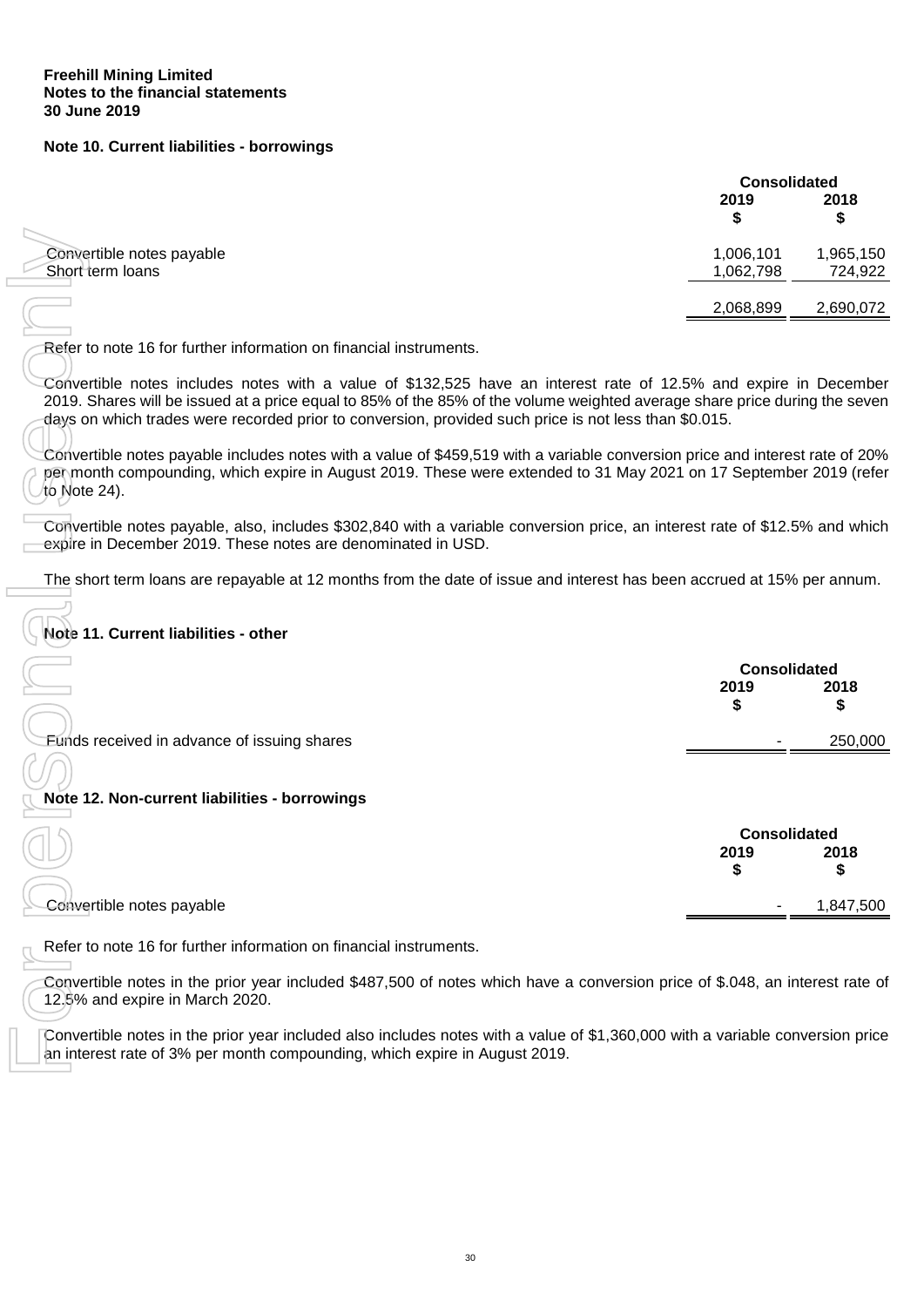# **Note 12. Non-current liabilities - borrowings (continued)**

### *Total secured liabilities*

The total secured liabilities (current and non-current) are as follows:

|                   | <b>Consolidated</b> |           |
|-------------------|---------------------|-----------|
|                   | 2019                | 2018      |
| Convertible notes | 930,884             | 3,812,650 |
|                   |                     |           |

## *Assets pledged as security*

|                                                                                                                              |               |                     | <b>Consolidated</b> |            |
|------------------------------------------------------------------------------------------------------------------------------|---------------|---------------------|---------------------|------------|
|                                                                                                                              |               |                     | 2019                | 2018       |
|                                                                                                                              |               |                     | \$                  | \$         |
| Convertible notes                                                                                                            |               |                     | 930,884             | 3,812,650  |
|                                                                                                                              |               |                     |                     |            |
| Assets pledged as security<br>The carrying amounts of assets pledged as security for current and non-current borrowings are: |               |                     |                     |            |
|                                                                                                                              |               |                     | <b>Consolidated</b> |            |
|                                                                                                                              |               |                     | 2019                | 2018       |
|                                                                                                                              |               |                     | \$                  | \$         |
|                                                                                                                              |               |                     |                     |            |
| <b>Exploration and evaluation assets</b>                                                                                     |               |                     | 14,230,011          | 12,447,465 |
|                                                                                                                              |               |                     |                     |            |
| Note 13. Equity - issued capital                                                                                             |               |                     |                     |            |
|                                                                                                                              |               | <b>Consolidated</b> |                     |            |
|                                                                                                                              | 2019          | 2018                | 2019                | 2018       |
|                                                                                                                              | <b>Shares</b> | <b>Shares</b>       | \$                  | \$         |
| Ordinary shares - fully paid                                                                                                 | 816,273,950   | 365,201,691         | 20,106,620          | 12,912,366 |
|                                                                                                                              |               |                     |                     |            |
|                                                                                                                              |               |                     |                     |            |
|                                                                                                                              |               |                     |                     |            |
|                                                                                                                              |               |                     |                     |            |
|                                                                                                                              |               |                     |                     |            |
|                                                                                                                              |               |                     |                     |            |
|                                                                                                                              |               |                     |                     |            |
|                                                                                                                              |               |                     |                     |            |
|                                                                                                                              |               |                     |                     |            |
|                                                                                                                              |               |                     |                     |            |
|                                                                                                                              |               |                     |                     |            |
|                                                                                                                              |               |                     |                     |            |
|                                                                                                                              |               |                     |                     |            |
|                                                                                                                              |               |                     |                     |            |
|                                                                                                                              |               |                     |                     |            |

# **Note 13. Equity - issued capital**

|                              | <b>Consolidated</b>   |                       |            |            |
|------------------------------|-----------------------|-----------------------|------------|------------|
|                              | 2019<br><b>Shares</b> | 2018<br><b>Shares</b> | 2019       | 2018       |
| Ordinary shares - fully paid | 816,273,950           | 365,201,691           | 20,106,620 | 12,912,366 |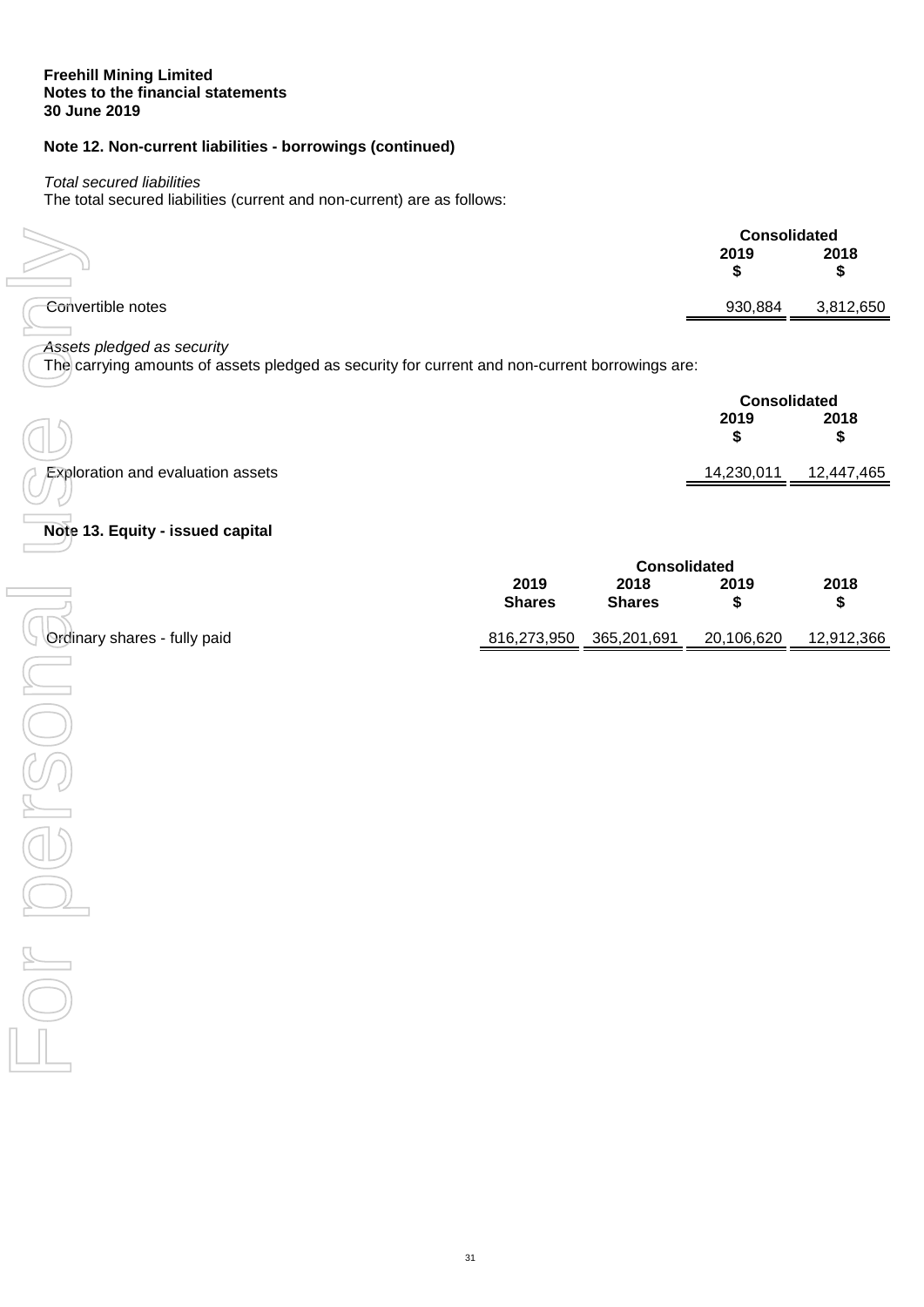# **Note 13. Equity - issued capital (continued)**

#### *Movements in ordinary share capital*

| <b>Details</b>                                        | <b>Date</b>                          | <b>Shares</b> | <b>Issue price</b> | \$               |
|-------------------------------------------------------|--------------------------------------|---------------|--------------------|------------------|
| <b>Balance</b>                                        | 1 July 2017                          | 331,786,900   |                    | 10,280,380       |
| Shares issued to KMP                                  | 7 August 2017                        | 548,705       | \$0.0910           | 50,000           |
| Shares issued                                         | 12 September 2017                    | 4,200,000     | \$0.0800           | 336,000          |
| Share issued to extinguish short term debt            | 12 September 2017                    | 12,843,068    | \$0.0800           | 1,027,446        |
| Shares issued to pay trade creditors                  | 8 November 2017                      | 825,000       | \$0.0800           | 66,000           |
| Loan establishment fee paid with shares               | 19 December 2017                     | 7,475,000     | \$0.0800           | 598,000          |
| Conversion of convertible notes                       | 21 December 2017                     | 193,019       | \$0.0760           | 14,669           |
| Conversion of convertible notes                       | 4 January 2018                       | 643,178       | \$0.0770           | 49,525           |
| Shares issued to KMP                                  | 7 February 2018                      | 642,178       | \$0.0780           | 50,000           |
| Conversion of convertible notes                       | 8 February 2018                      | 970,855       | \$0.0650           | 63,106           |
| Conversion of convertible notes                       | 16 February 2018                     | 1,208,484     | \$0.0650           | 78,551           |
| Shares issued to KMP to pay fees and expenses         | 5 March 2018                         | 1,523,684     | \$0.0950           | 144,749          |
| Conversion of convertible notes                       | 14 March 2018                        | 1,097,542     | \$0.0720           | 79,023           |
| Conversion of convertible notes                       | 13 April 2018                        | 1,244,078     | \$0.0700           | 87,085           |
| Cost of capital raising                               |                                      |               | \$0.0000           | (12, 168)        |
|                                                       |                                      |               |                    |                  |
| Balance                                               | 30 June 2018                         | 365,201,691   |                    | 12,912,366       |
| Shares issued to settle borrowings                    | 6 July 2018                          | 31,729,019    | \$0.0480           | 1,522,993        |
| Shares issued in relation to funds received before 30 |                                      |               |                    |                  |
| <b>June 2018</b>                                      | 6 July 2018                          | 5,208,333     | \$0.0480           | 250,000          |
| Sharres issued to CEO                                 | 6 July 2018                          | 827,814       | \$0.0640           | 50,000           |
| Shares issued to settle borrowings                    | 13 July 2018                         | 353,847       | \$0.0180           | 16,985           |
| Shares issued to settle borrowings                    | 8 October 2018                       | 3,087,509     | \$0.0180           | 55,575           |
| Shares issued to settle borrowings and trade and      |                                      |               |                    |                  |
| other payables                                        | 29 November 2018                     | 19,041,952    | \$0.0150           | 285,269          |
| <b>Issue of shares</b>                                | 6 December 2018                      | 53,031,164    | \$0.0150           | 795,467          |
| Shares issued to settle borrowings and trade and      |                                      |               |                    |                  |
| ether payables                                        | 14 December 2018                     | 22,096,820    | \$0.0153           | 338,887          |
| Shares issued to settle borrowings                    | 24 December 2018                     | 37,425,076    | \$0.0150           | 561,376          |
| Issue of shares                                       | 24 December 2018                     | 28,333,331    | \$0.0150           | 425,000          |
| Issue of shares                                       | 31 December 2018                     | 13,333,334    | \$0.0150           | 200,000          |
| Shares issued to settle borrowings                    | 31 December 2018                     | 65,386,693    | \$0.0150           | 980,800          |
| Shares issued to settle borrowings                    | 7 January 2019                       | 3,511,772     | \$0.0174           | 61,029           |
| Issue of shares                                       |                                      | 3,200,000     | \$0.0150           |                  |
| Shares issued to settle borrowings                    | 28 February 2019<br>28 February 2019 | 7,146,978     | \$0.0120           | 48,000<br>86,062 |
|                                                       | 4 March 2019                         |               | \$0.0120           | 47,610           |
| Shares issued to settle borrowings                    |                                      | 3,967,476     | \$0.0113           |                  |
| Shares issued to settle borrowings                    | 6 March 2019                         | 18,181,731    |                    | 206,181          |
| Shares issued to settle borrowings and trade and      |                                      |               |                    |                  |
| other payables                                        | 8 March 2019<br>12 March 2019        | 96,287,770    | \$0.0123           | 1,184,634        |
| Issue of shares                                       |                                      | 8,333,334     | \$0.0150           | 125,000          |
| Shares issued to settle borrowings                    | 12 March 2019                        | 19,093,800    | \$0.0135           | 257,890          |
| Shares issued to trade and other payables             | 16 April 2019                        | 6,000,000     | \$0.0150           | 90,000           |
| Shares issued to settle borrowings                    | 17 May 2019                          | 5,494,506     | \$0.0137           | 75,000           |
| Transfers from reserves upon conversion of notes      |                                      |               | \$0.0000           | 89,138           |
| Fair value adjustment on conversion of notes          |                                      |               | \$0.0000           | (286, 767)       |
|                                                       |                                      |               | \$0.0000           | (271, 875)       |
| Less cost of capital raising                          |                                      |               |                    |                  |

## *Ordinary shares*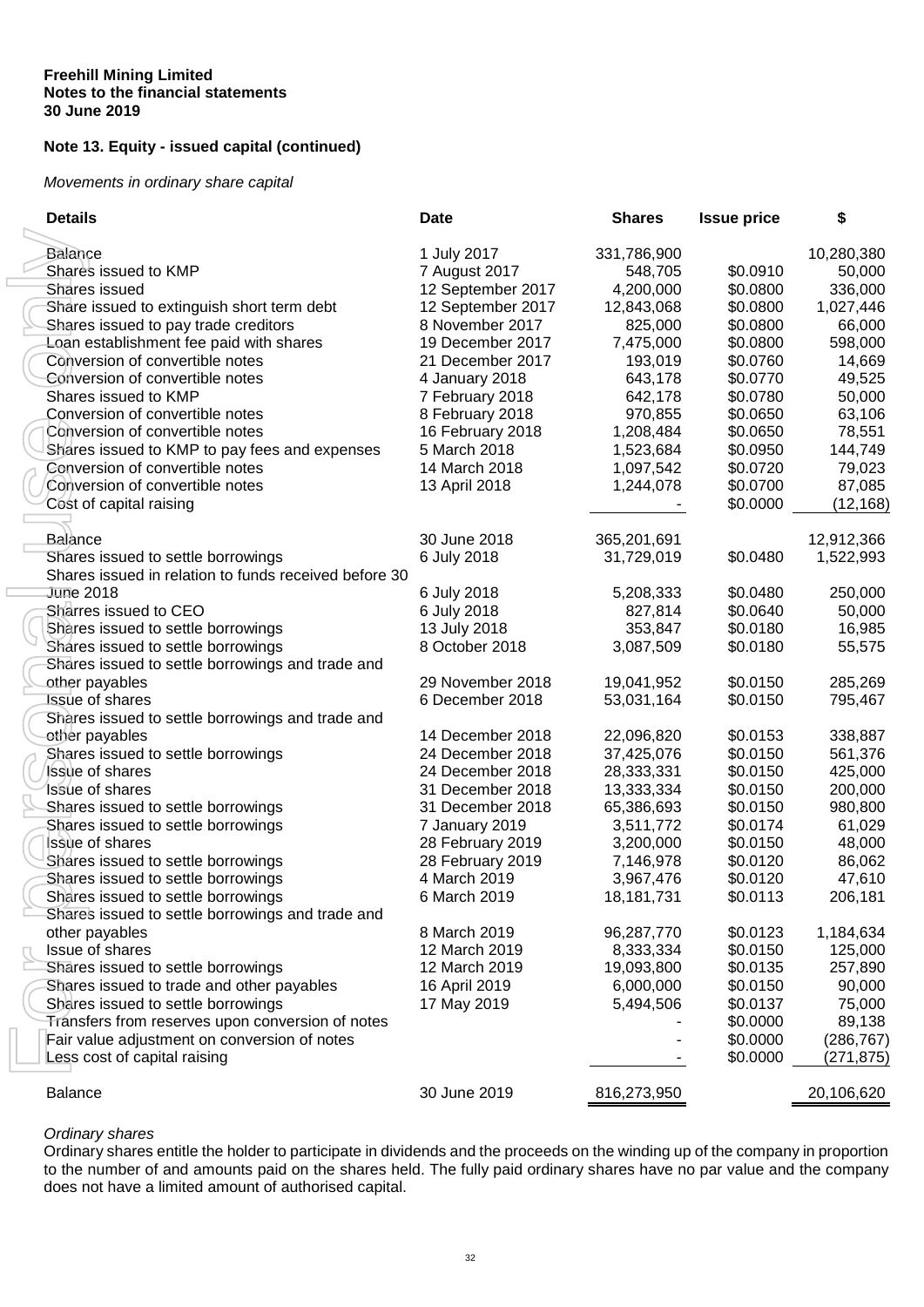## **Note 13. Equity - issued capital (continued)**

On a show of hands every member present at a meeting in person or by proxy shall have one vote and upon a poll each share shall have one vote.

## *Share buy-back*

#### *Capital risk management*

## **Note 14. Equity - reserves**

| Share buy-back<br>There is no current on-market share buy-back.                                                                                                                                                                                                                                                                                                                                                   |                             |         |
|-------------------------------------------------------------------------------------------------------------------------------------------------------------------------------------------------------------------------------------------------------------------------------------------------------------------------------------------------------------------------------------------------------------------|-----------------------------|---------|
|                                                                                                                                                                                                                                                                                                                                                                                                                   |                             |         |
| Capital risk management<br>The consolidated entity's objectives when managing capital is to safeguard its ability to continue as a going concern, so that<br>it can provide returns for shareholders and benefits for other stakeholders and to maintain an optimum capital structure to<br>reduce the cost of capital.                                                                                           |                             |         |
| Capital is regarded as total equity, as recognised in the statement of financial position, plus net debt. Net debt is calculated<br>as total borrowings less cash and cash equivalents.                                                                                                                                                                                                                           |                             |         |
| In order to maintain or adjust the capital structure, the consolidated entity may adjust the amount of dividends paid to<br>shareholders, return capital to shareholders, issue new shares or sell assets to reduce debt.                                                                                                                                                                                         |                             |         |
| The consolidated entity would look to raise capital when an opportunity to invest in a business or company was seen as<br>value adding relative to the current company's share price at the time of the investment. The consolidated entity is not actively<br>pursuing additional investments in the short term as it continues to integrate and grow its existing businesses in order to<br>maximise synergies. |                             |         |
| The consolidated entity is subject to certain financing arrangements covenants and meeting these is given priority in all<br>capital risk management decisions. There have been no events of default on the financing arrangements during the financial<br>year.                                                                                                                                                  |                             |         |
| The capital risk management policy remains unchanged from the 30 June 2018 Annual Report.                                                                                                                                                                                                                                                                                                                         |                             |         |
| <b>Note 14. Equity - reserves</b>                                                                                                                                                                                                                                                                                                                                                                                 |                             |         |
|                                                                                                                                                                                                                                                                                                                                                                                                                   |                             |         |
|                                                                                                                                                                                                                                                                                                                                                                                                                   | <b>Consolidated</b><br>2019 | 2018    |
|                                                                                                                                                                                                                                                                                                                                                                                                                   | S                           | \$      |
| Foreign currency reserve                                                                                                                                                                                                                                                                                                                                                                                          | 939,335                     | 810,035 |
| Share-based payments reserve                                                                                                                                                                                                                                                                                                                                                                                      | 66,500                      | 40,500  |
| Convertible notes reserve                                                                                                                                                                                                                                                                                                                                                                                         | 16,874                      | 106,012 |
|                                                                                                                                                                                                                                                                                                                                                                                                                   | 1,022,709                   | 956,547 |
| Foreign currency reserve                                                                                                                                                                                                                                                                                                                                                                                          |                             |         |
| The reserve is used to recognise exchange differences arising from the translation of the financial statements of foreign                                                                                                                                                                                                                                                                                         |                             |         |
| operations to Australian dollars. It is also used to recognise gains and losses on hedges of the net investments in foreign                                                                                                                                                                                                                                                                                       |                             |         |
| operations.                                                                                                                                                                                                                                                                                                                                                                                                       |                             |         |
| Share-based payments reserve                                                                                                                                                                                                                                                                                                                                                                                      |                             |         |
| The reserve is used to recognise the value of equity benefits provided to employees and directors as part of their                                                                                                                                                                                                                                                                                                |                             |         |
| remuneration, and other parties as part of their compensation for services.                                                                                                                                                                                                                                                                                                                                       |                             |         |
| Convertible note reserve                                                                                                                                                                                                                                                                                                                                                                                          |                             |         |
| The reserve is used to recognise the value of the equity portion of convertible notes.                                                                                                                                                                                                                                                                                                                            |                             |         |

#### *Foreign currency reserve*

#### *Share-based payments reserve*

#### *Convertible note reserve*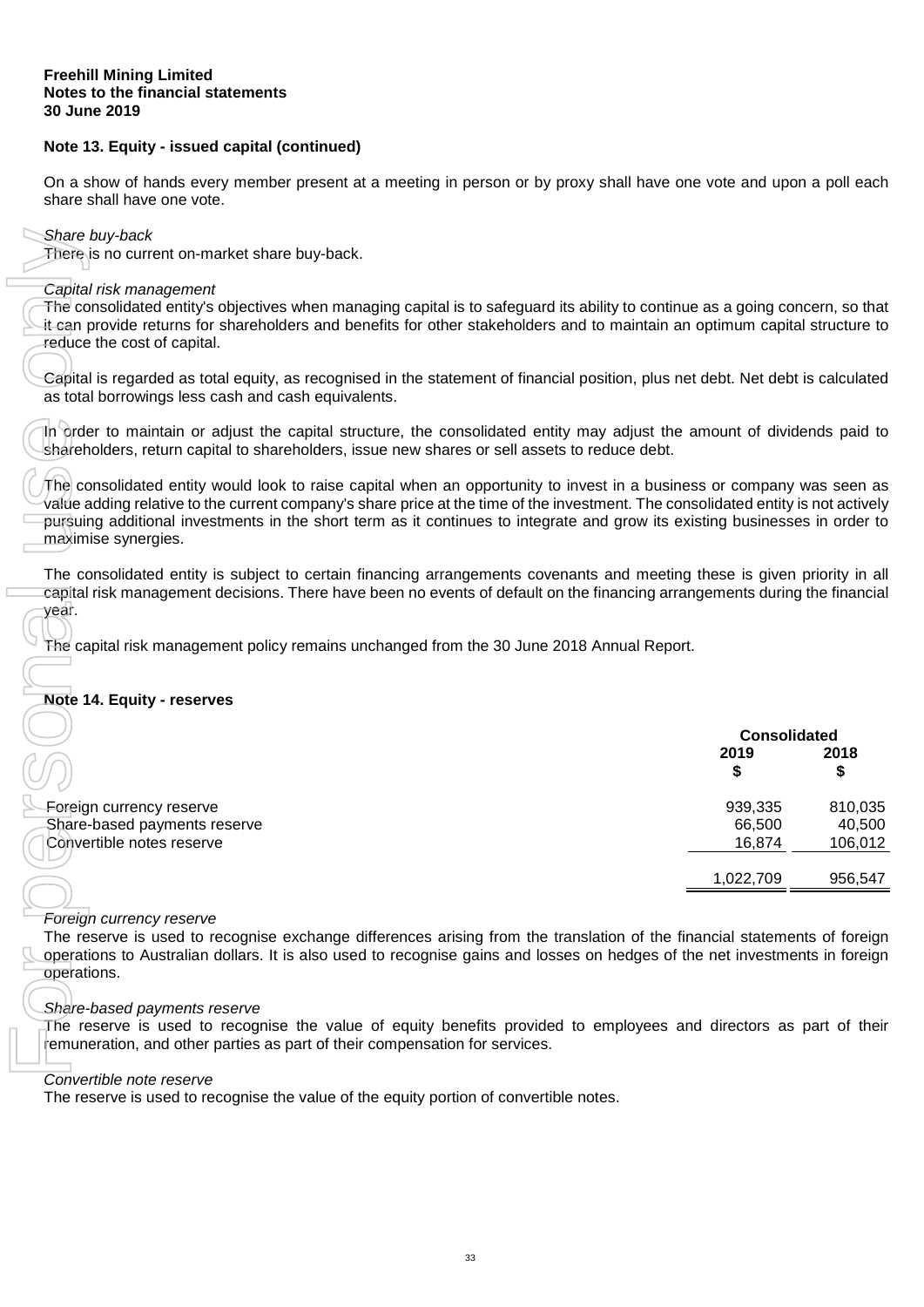# **Note 14. Equity - reserves (continued)**

#### *Movements in reserves*

Movements in each class of reserve during the current and previous financial year are set out below:

| <b>Consolidated</b>                                                                                                                                                                                                                                                                                                                                                                                                                                                                                                                                                                                                            | Convertible<br>notes<br>\$ | Share based<br>payments<br>22 | Foreign<br>currency<br>SБ |
|--------------------------------------------------------------------------------------------------------------------------------------------------------------------------------------------------------------------------------------------------------------------------------------------------------------------------------------------------------------------------------------------------------------------------------------------------------------------------------------------------------------------------------------------------------------------------------------------------------------------------------|----------------------------|-------------------------------|---------------------------|
| Balance at 1 July 2017<br>Foreign currency translation<br>Movement in convertible notes<br>Share based payments                                                                                                                                                                                                                                                                                                                                                                                                                                                                                                                | 106,012                    | 40,500                        | (125, 353)<br>935,388     |
| Balance at 30 June 2018<br>Foreign currency translation<br>Share based payments<br>Transfers to issued capital upon conversion of notes                                                                                                                                                                                                                                                                                                                                                                                                                                                                                        | 106,012<br>(89, 138)       | 40,500<br>26,000              | 810,035<br>129,300        |
| Balance at 30 June 2019                                                                                                                                                                                                                                                                                                                                                                                                                                                                                                                                                                                                        | 16,874                     | 66,500                        | 939,335                   |
| Note 15. Equity - dividends<br>There were no dividends paid, recommended or declared during the current or previous financial year.<br>Note 16. Financial instruments<br><b>Financial risk management objectives</b><br>The consolidated entity's activities expose it to a variety of financial risks: market risk (including foreign currency risk, price<br>risk and interest rate risk), credit risk and liquidity risk. The consolidated entity's overall risk management program focuses<br>on the unpredictability of financial markets and seeks to minimise potential adverse effects on the financial performance of |                            |                               |                           |
| the consolidated entity. The consolidated entity uses different methods to measure different types of risk to which it is<br>exposed. These methods include sensitivity analysis in the case of interest rate, foreign exchange and other price risks,<br>ageing analysis for credit risk.                                                                                                                                                                                                                                                                                                                                     |                            |                               |                           |
| Risk management is carried out by the Board of Directors ('the Board'). These policies include identification and analysis of<br>the risk exposure of the consolidated entity and appropriate procedures, controls and risk limits. The Board identifies,<br>evaluates and hedges financial risks within the consolidated entity's operating units.                                                                                                                                                                                                                                                                            |                            |                               |                           |
| <b>Market risk</b><br>Foreign currency risk                                                                                                                                                                                                                                                                                                                                                                                                                                                                                                                                                                                    |                            |                               |                           |
| The consolidated entity is exposed to foreign exchange risk in relation to its operation in Chile, and liabilities denominated in<br>US dollars.                                                                                                                                                                                                                                                                                                                                                                                                                                                                               |                            |                               |                           |
| Foreign exchange risk arises from future commercial transactions and recognised financial assets and financial liabilities<br>denominated in a currency that is not the entity's functional currency. The risk is measured using sensitivity analysis and<br>cash flow forecasting.                                                                                                                                                                                                                                                                                                                                            |                            |                               |                           |

## **Note 15. Equity - dividends**

# **Note 16. Financial instruments**

## *Financial risk management objectives*

# *Market risk*

## *Foreign currency risk*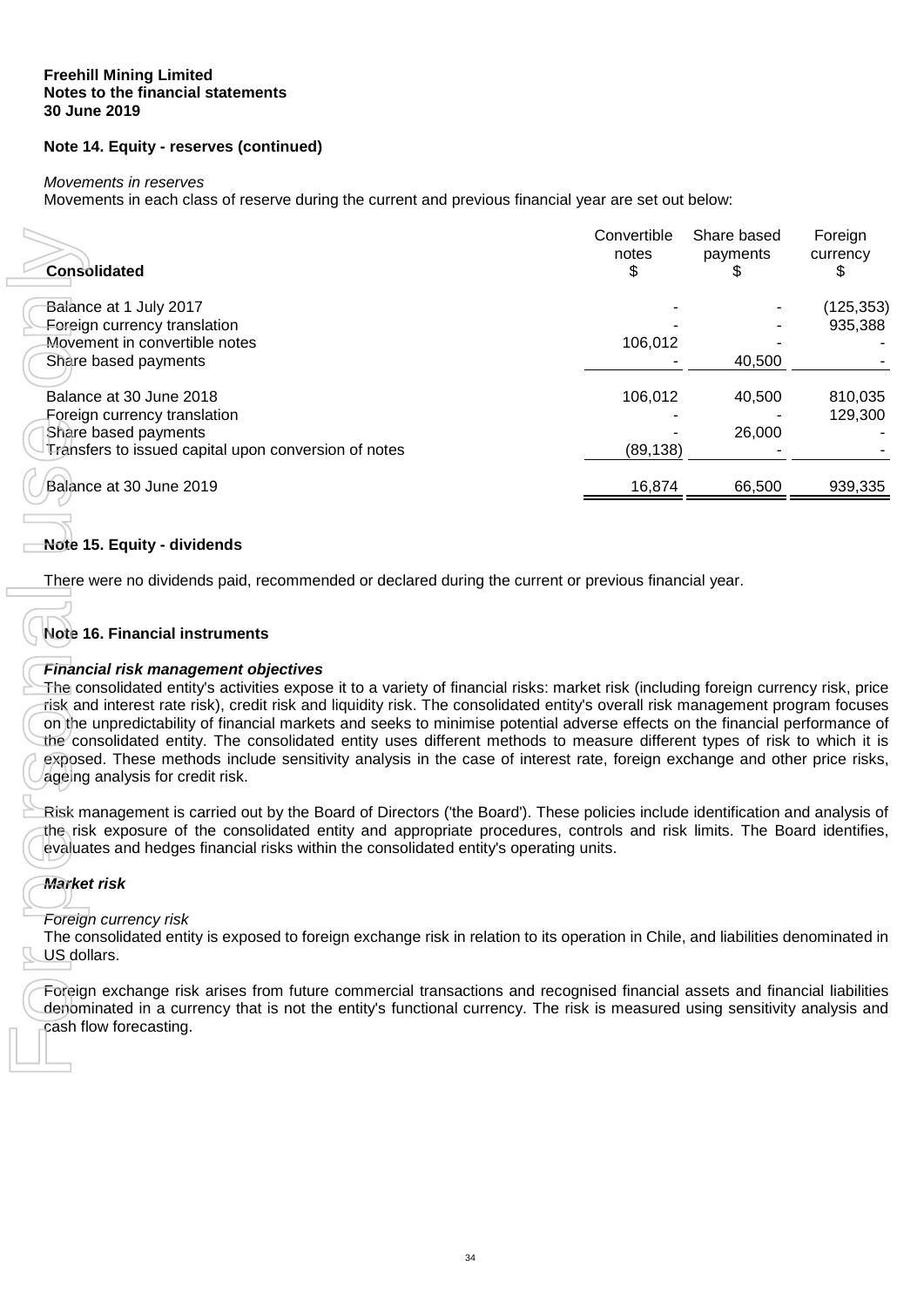# **Note 16. Financial instruments (continued)**

The net carrying amount of the consolidated entity's foreign currency denominated financial assets and financial liabilities at the reporting date were as follows:

|                             | <b>Assets</b> |            |                      | <b>Liabilities</b>   |  |
|-----------------------------|---------------|------------|----------------------|----------------------|--|
| <b>Consolidated</b>         | 2019          | 2018<br>\$ | 2019                 | 2018<br>\$           |  |
| US dollars<br>Chilean pesos | 1,397,261     | 896,646    | 371,132<br>1,180,995 | 729,674<br>1,590,378 |  |
|                             | 1,397,261     | 896.646    | ,552,127             | 2,320,052            |  |

|                                                                                                                                                                                                                                                                                                                                                                                                                                                                                                                                                                                                                                                                                                                                                                                                                           |            |                                                                     | <b>Assets</b>              |            | Liabilities                                                     |                          |
|---------------------------------------------------------------------------------------------------------------------------------------------------------------------------------------------------------------------------------------------------------------------------------------------------------------------------------------------------------------------------------------------------------------------------------------------------------------------------------------------------------------------------------------------------------------------------------------------------------------------------------------------------------------------------------------------------------------------------------------------------------------------------------------------------------------------------|------------|---------------------------------------------------------------------|----------------------------|------------|-----------------------------------------------------------------|--------------------------|
| <b>Consolidated</b>                                                                                                                                                                                                                                                                                                                                                                                                                                                                                                                                                                                                                                                                                                                                                                                                       |            |                                                                     | 2019<br>\$                 | 2018<br>\$ | 2019<br>\$                                                      | 2018<br>\$               |
| US dollars<br>Chilean pesos                                                                                                                                                                                                                                                                                                                                                                                                                                                                                                                                                                                                                                                                                                                                                                                               |            |                                                                     | 1,397,261                  | 896,646    | 371,132<br>1,180,995                                            | 729,674<br>1,590,378     |
|                                                                                                                                                                                                                                                                                                                                                                                                                                                                                                                                                                                                                                                                                                                                                                                                                           |            |                                                                     | 1,397,261                  | 896,646    | 1,552,127                                                       | 2,320,052                |
| Consolidated - 2019                                                                                                                                                                                                                                                                                                                                                                                                                                                                                                                                                                                                                                                                                                                                                                                                       | % change   | <b>AUD strengthened</b><br><b>Effect on</b><br>profit before<br>tax | <b>Effect on</b><br>equity | % change   | <b>AUD weakened</b><br><b>Effect on</b><br>profit before<br>tax | Effect on<br>equity      |
| US Dollar<br>Chilean pesos                                                                                                                                                                                                                                                                                                                                                                                                                                                                                                                                                                                                                                                                                                                                                                                                | 20%<br>20% | 74,226                                                              | 74,226<br>(42, 253)        | 20%<br>20% | (74, 226)                                                       | (74, 226)<br>(43, 253)   |
|                                                                                                                                                                                                                                                                                                                                                                                                                                                                                                                                                                                                                                                                                                                                                                                                                           |            | 74,226                                                              | 31,973                     |            | (74, 226)                                                       | (117, 479)               |
| Consolidated - 2018                                                                                                                                                                                                                                                                                                                                                                                                                                                                                                                                                                                                                                                                                                                                                                                                       | % change   | <b>AUD strengthened</b><br><b>Effect on</b><br>profit before<br>tax | <b>Effect on</b><br>equity | % change   | <b>AUD weakened</b><br><b>Effect on</b><br>profit before<br>tax | Effect on<br>equity      |
| <b>US Dollar</b><br>Chilean pesos                                                                                                                                                                                                                                                                                                                                                                                                                                                                                                                                                                                                                                                                                                                                                                                         | 20%<br>20% | 145,934<br>$\sim 10^{11}$ m $^{-1}$                                 | 145,934<br>138,746         | 20%<br>20% | (145, 934)                                                      | (145, 934)<br>(138, 746) |
|                                                                                                                                                                                                                                                                                                                                                                                                                                                                                                                                                                                                                                                                                                                                                                                                                           |            | 145,934                                                             | 284,680                    |            | (145, 934)                                                      | (284, 680)               |
| Price risk<br>The consolidated entity is not exposed to any significant price risk.<br>Interest rate risk<br>The consolidated entity is not exposed to any interest rate risk.<br><b>Credit risk</b><br>The consolidated entity is not exposed to significant credit risk.<br><b>Liquidity risk</b><br>Vigilant liquidity risk management requires the consolidated entity to maintain sufficient liquid assets (mainly cash and cash<br>equivalents) and available borrowing facilities to be able to pay debts as and when they become due and payable.<br>The consolidated entity manages liquidity risk by maintaining adequate cash reserves and available borrowing facilities by<br>continuously monitoring actual and forecast cash flows and matching the maturity profiles of financial assets and liabilities. |            |                                                                     |                            |            |                                                                 |                          |
|                                                                                                                                                                                                                                                                                                                                                                                                                                                                                                                                                                                                                                                                                                                                                                                                                           |            |                                                                     |                            |            |                                                                 |                          |

# *Price risk*

## *Interest rate risk*

# *Credit risk*

## *Liquidity risk*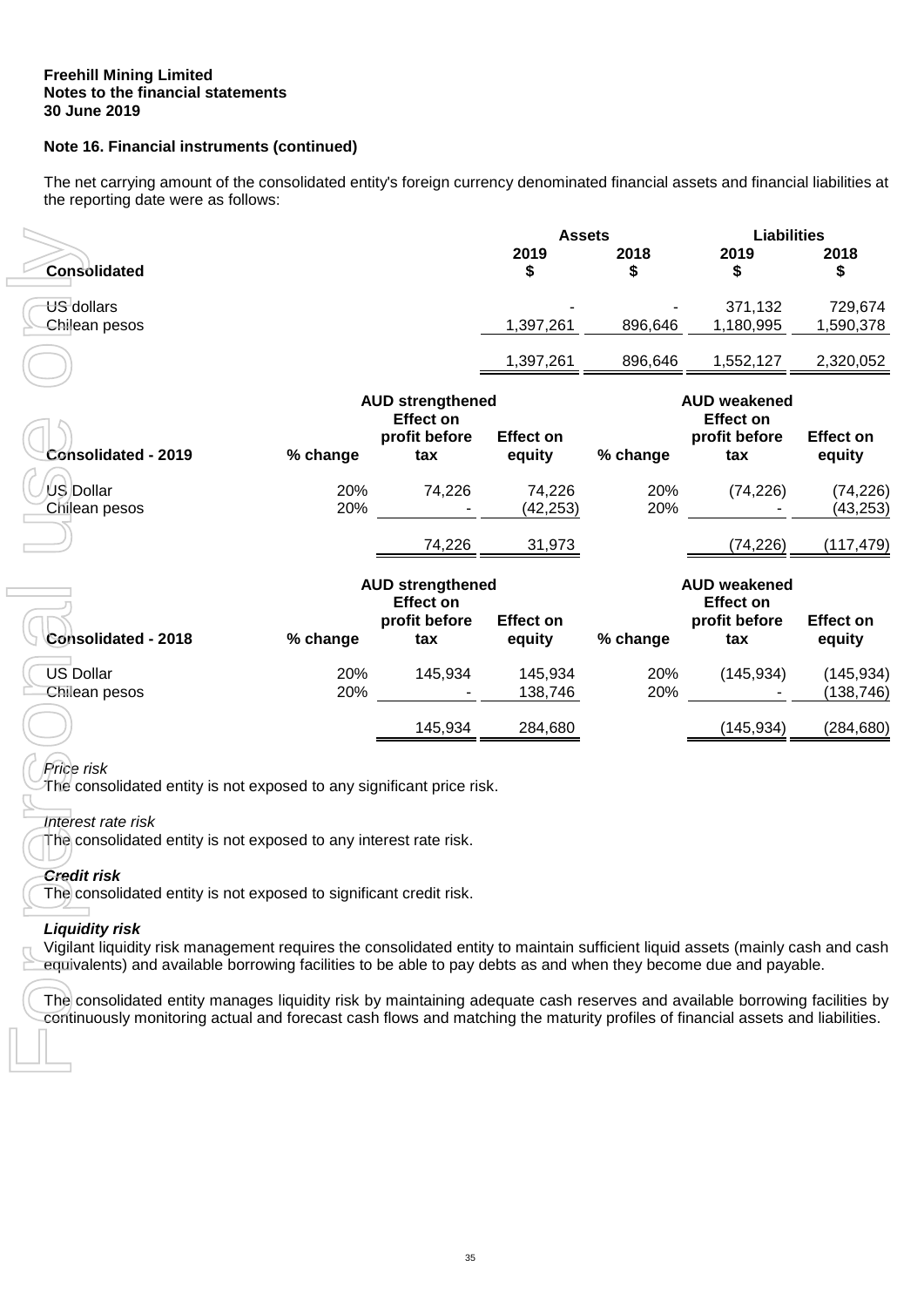## **Note 16. Financial instruments (continued)**

#### *Remaining contractual maturities*

The following tables detail the consolidated entity's remaining contractual maturity for its financial instrument liabilities. The tables have been drawn up based on the undiscounted cash flows of financial liabilities based on the earliest date on which the financial liabilities are required to be paid. The tables include both interest and principal cash flows disclosed as remaining contractual maturities and therefore these totals may differ from their carrying amount in the statement of financial position.

|                                                                                                                                    | Weighted<br>average |                        | Between 1   | Between 2   |              | Remaining<br>contractual |
|------------------------------------------------------------------------------------------------------------------------------------|---------------------|------------------------|-------------|-------------|--------------|--------------------------|
| Consolidated - 2019                                                                                                                | interest rate<br>%  | 1 year or less<br>S    | and 2 years | and 5 years | Over 5 years | maturities               |
| Non-derivatives                                                                                                                    |                     |                        |             |             |              |                          |
| Non-interest bearing                                                                                                               |                     |                        |             |             |              |                          |
| Trade and other payables                                                                                                           |                     | 2,168,786              |             |             |              | 2,168,786                |
|                                                                                                                                    |                     |                        |             |             |              |                          |
| Interest-bearing - fixed rate                                                                                                      |                     |                        |             |             |              |                          |
| Convertible notes payable                                                                                                          | 16.49%              | 1,006,101              |             |             |              | 1,006,101                |
| Short term loans<br>Total non-derivatives                                                                                          | 15.00%              | 1,062,798<br>4,237,685 |             |             |              | 1,062,798<br>4,237,685   |
|                                                                                                                                    |                     |                        |             |             |              |                          |
|                                                                                                                                    | Weighted            |                        |             |             |              | Remaining                |
|                                                                                                                                    | average             |                        | Between 1   | Between 2   |              | contractual              |
|                                                                                                                                    | interest rate       | 1 year or less         | and 2 years | and 5 years | Over 5 years | maturities               |
| <b>Consolidated - 2018</b>                                                                                                         | %                   | S                      |             |             |              | \$.                      |
| Non-derivatives                                                                                                                    |                     |                        |             |             |              |                          |
| Non-interest bearing                                                                                                               |                     |                        |             |             |              |                          |
| <b>Trade and other payables</b>                                                                                                    |                     | 2,534,980              |             |             |              | 2,534,980                |
|                                                                                                                                    |                     |                        |             |             |              |                          |
| Interest-bearing - fixed rate                                                                                                      |                     |                        |             |             |              |                          |
| Convertible notes                                                                                                                  | 21.05%              | 1,965,150              | 1,847,500   |             |              | 3,812,650                |
| Short term loans                                                                                                                   | 15.00%              | 724,922                |             |             |              | 724,922                  |
| Total non-derivatives                                                                                                              |                     | 5,225,052              | 1,847,500   |             |              | 7,072,552                |
|                                                                                                                                    |                     |                        |             |             |              |                          |
| The cash flows in the maturity analysis above are not expected to occur significantly earlier than contractually disclosed         |                     |                        |             |             |              |                          |
| above.                                                                                                                             |                     |                        |             |             |              |                          |
| Fair value of financial instruments                                                                                                |                     |                        |             |             |              |                          |
| Unless otherwise stated, the carrying amounts of financial instruments reflect their fair value.                                   |                     |                        |             |             |              |                          |
|                                                                                                                                    |                     |                        |             |             |              |                          |
|                                                                                                                                    |                     |                        |             |             |              |                          |
| Note 17. Key management personnel disclosures                                                                                      |                     |                        |             |             |              |                          |
|                                                                                                                                    |                     |                        |             |             |              |                          |
| <b>Directors</b><br>The following persons were directors of Freehill Mining Limited during the financial year:                     |                     |                        |             |             |              |                          |
|                                                                                                                                    |                     |                        |             |             |              |                          |
| Raymond Charles Mangion                                                                                                            |                     |                        |             |             |              |                          |
| Paul Davies                                                                                                                        |                     |                        |             |             |              |                          |
| Samuel Duddy                                                                                                                       |                     |                        |             |             |              |                          |
| Wayne Johnson                                                                                                                      |                     |                        |             |             |              |                          |
| Peter Hinner                                                                                                                       |                     |                        |             |             |              |                          |
| Other key management personnel                                                                                                     |                     |                        |             |             |              |                          |
| The following person also had the authority and responsibility for planning, directing and controlling the major activities of the |                     |                        |             |             |              |                          |
| consolidated entity, directly or indirectly, during the financial year:                                                            |                     |                        |             |             |              |                          |
| Peter Hinner                                                                                                                       |                     |                        |             |             |              |                          |

#### *Fair value of financial instruments*

## **Note 17. Key management personnel disclosures**

#### *Other key management personnel*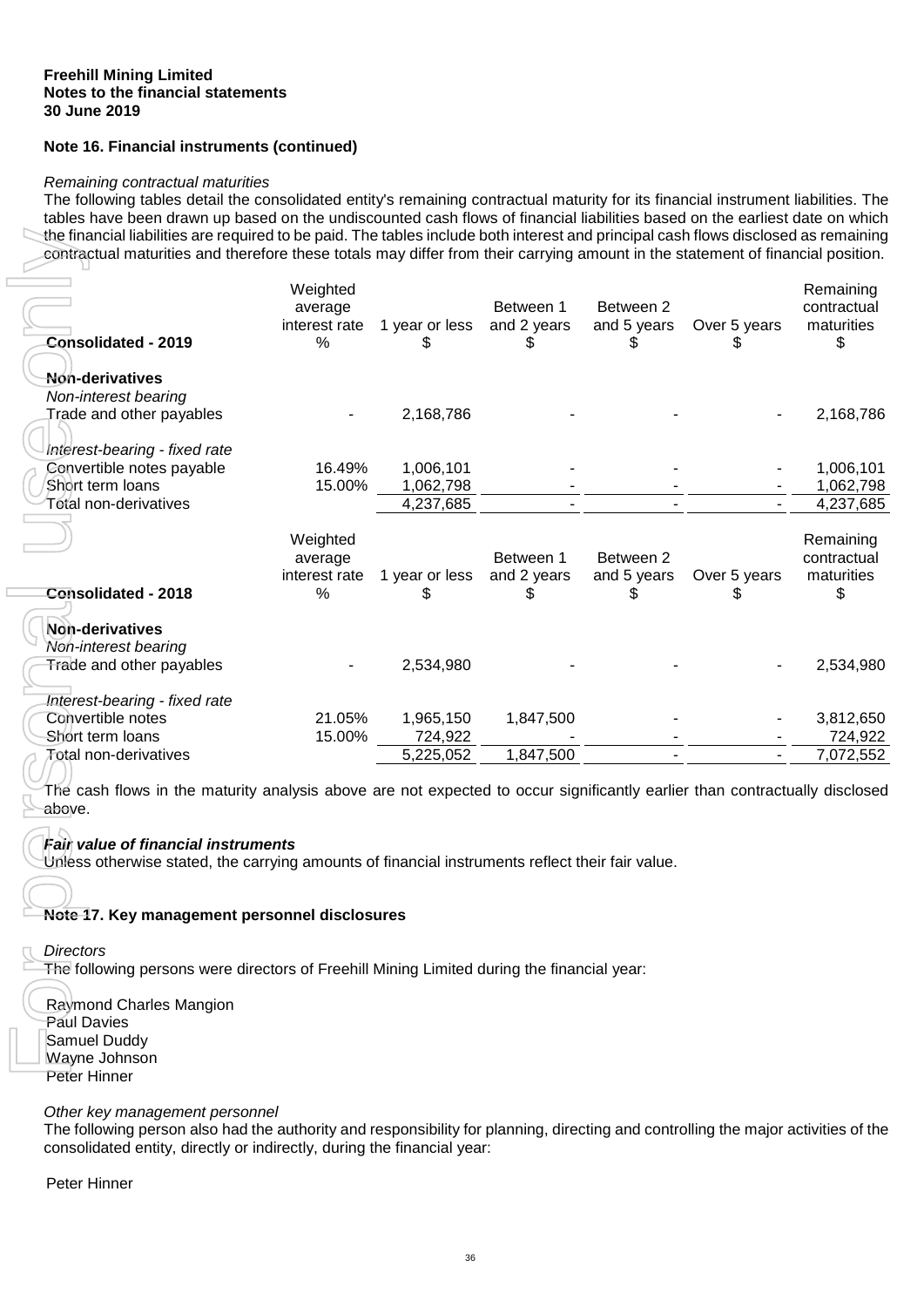## **Note 17. Key management personnel disclosures (continued)**

Peter Hinner was appointed a director of the company on 31 July 2018. He acted was key management personnel before that date.

#### *Compensation*

|                                                      | <b>Consolidated</b> |                    |  |
|------------------------------------------------------|---------------------|--------------------|--|
|                                                      | 2019                | 2018<br>⊕          |  |
| Short-term employee benefits<br>Share-based payments | 345,500<br>163,750  | 356,067<br>140,500 |  |
|                                                      | 509,250             | 496,567            |  |

## **Note 18. Remuneration of auditors**

| Compensation<br>The aggregate compensation made to directors and other members of key management personnel of the consolidated entity<br>is set out below:                                                                                      |                     |                    |
|-------------------------------------------------------------------------------------------------------------------------------------------------------------------------------------------------------------------------------------------------|---------------------|--------------------|
|                                                                                                                                                                                                                                                 | <b>Consolidated</b> |                    |
|                                                                                                                                                                                                                                                 | 2019                | 2018               |
|                                                                                                                                                                                                                                                 | \$                  | \$                 |
|                                                                                                                                                                                                                                                 |                     |                    |
| Short-term employee benefits<br>Share-based payments                                                                                                                                                                                            | 345,500<br>163,750  | 356,067<br>140,500 |
|                                                                                                                                                                                                                                                 |                     |                    |
|                                                                                                                                                                                                                                                 | 509,250             | 496,567            |
| Note 18. Remuneration of auditors                                                                                                                                                                                                               |                     |                    |
| During the financial year the following fees were paid or payable for services provided by RSM Australia Partners, the auditor<br>of the company, and its network firms:                                                                        |                     |                    |
|                                                                                                                                                                                                                                                 | <b>Consolidated</b> |                    |
|                                                                                                                                                                                                                                                 | 2019                | 2018               |
|                                                                                                                                                                                                                                                 | \$                  | \$                 |
|                                                                                                                                                                                                                                                 |                     |                    |
| <b>Audit services - RSM Australia Partners</b><br>Audit or review of the financial statements                                                                                                                                                   | 80,920              | 63,290             |
|                                                                                                                                                                                                                                                 |                     |                    |
| Other services - RSM Australia Partners                                                                                                                                                                                                         |                     |                    |
| Taxation services                                                                                                                                                                                                                               | 10,500              | 9,300              |
|                                                                                                                                                                                                                                                 |                     |                    |
|                                                                                                                                                                                                                                                 | 91,420              | 72,590             |
|                                                                                                                                                                                                                                                 |                     |                    |
| Other services - network firms<br>Audit of Chilean subsidiaries                                                                                                                                                                                 | 32,625              | 20,820             |
|                                                                                                                                                                                                                                                 |                     |                    |
|                                                                                                                                                                                                                                                 |                     |                    |
| <b>Note 19. Contingent liabilities</b>                                                                                                                                                                                                          |                     |                    |
| Dúring the year, legal claims were lodged in Chile by two separate former suppliers against Yerbas Buenas SpA (YB), a fully<br>owned subsidiary of the company. The claims are in relation to alleged breaches of contracts by YB.              |                     |                    |
|                                                                                                                                                                                                                                                 |                     |                    |
| in addition, YB has been joined in three labour related legal claims, in relation to alleged wrongful dismissal by Lacerta<br>Finance & Mining SpA (Lacerta) which resulted from the period where Lacerta was leasing the mining operations.    |                     |                    |
| The above matters are in the early stages of assessment however, in consideration of advice from the Company's legal<br>advisers in Chile, the directors believe that these matters will be resolved with minimal impact on the group position. |                     |                    |
| The consolidated entity had no other contingent liabilities at 30 June 2019 and 30 June 2018.                                                                                                                                                   |                     |                    |
| <b>Note 20. Commitments</b>                                                                                                                                                                                                                     |                     |                    |
| The consolidated entity had no commitments at 30 June 2019 and 30 June 2018.                                                                                                                                                                    |                     |                    |

## **Note 19. Contingent liabilities**

## **Note 20. Commitments**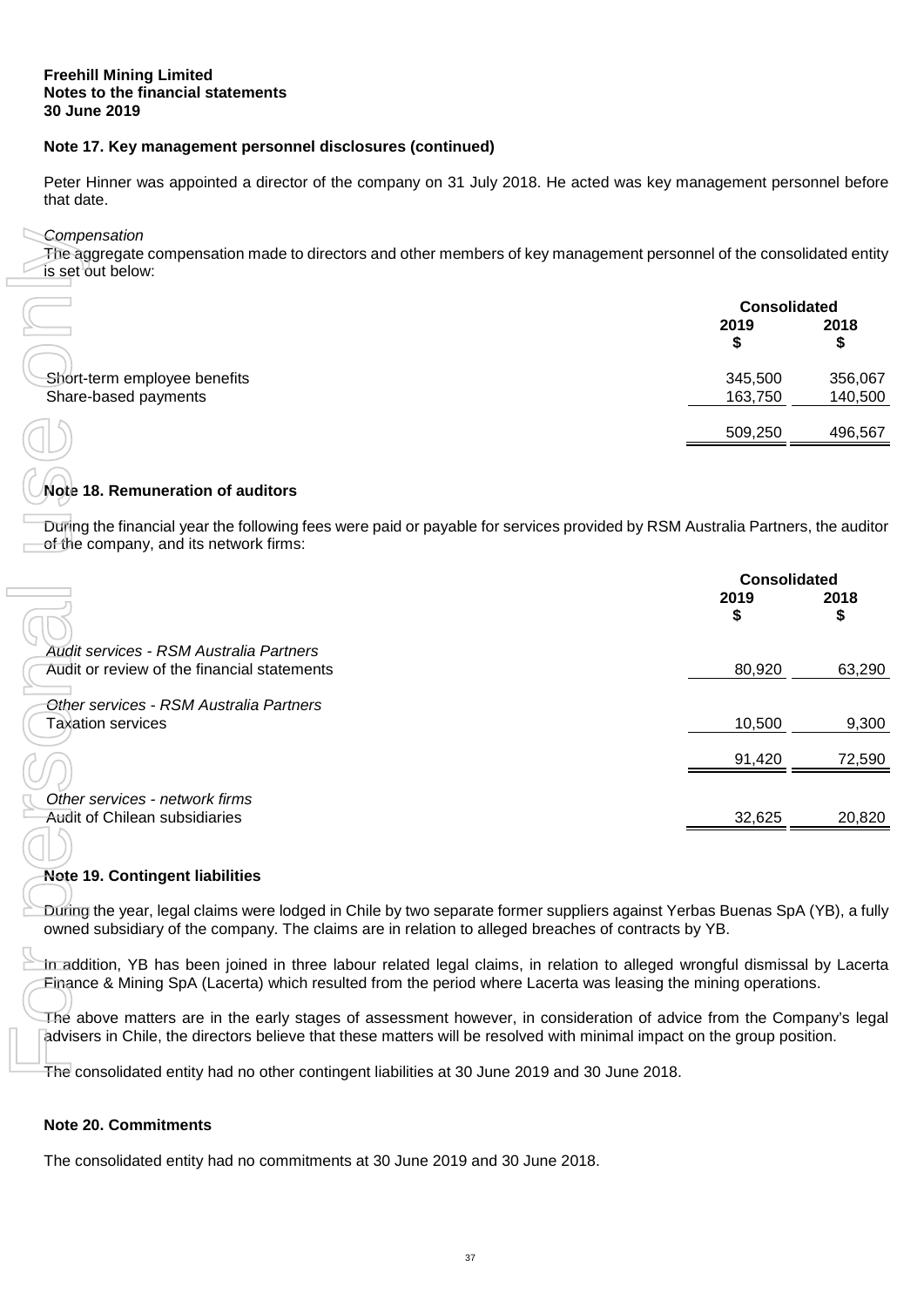# **Note 21. Related party transactions**

#### *Parent entity*

Freehill Mining Limited is the parent entity.

*Subsidiaries* 

#### *Key management personnel*

| Subsidiaries<br>Interests in subsidiaries are set out in note 23.                                                                                                                                     |                     |                   |
|-------------------------------------------------------------------------------------------------------------------------------------------------------------------------------------------------------|---------------------|-------------------|
| Key management personnel<br>Disclosures relating to key management personnel are set out in note 17 and the remuneration report included in the<br>directors' report.                                 |                     |                   |
| Transactions with related parties                                                                                                                                                                     |                     |                   |
| The following transactions occurred with related parties:                                                                                                                                             |                     |                   |
|                                                                                                                                                                                                       | <b>Consolidated</b> |                   |
|                                                                                                                                                                                                       | 2019<br>\$          | 2018<br>\$        |
| Payment for other expenses:<br>Interest paid and accrued on short terms loans payable to Ray Mangion and his wife                                                                                     | 24,000              | 27,963            |
| Other transactions:<br>Payments for mining development expenditure were made to mine project contractor Lacerta<br>Finance and Mining SpA ("Lacerta"). Yerbas Buenas SpA director Juan Dagach, is the |                     |                   |
| general manager of Lacerta.<br>Amounts advanced to Lacerta Finance and Mining SpA ("Lacerta"). Juan Dagach was a                                                                                      |                     | 3,902,610         |
| director of Yerbas Buenas SpA until February 2019 and was also the general manager of<br>Lacerta.                                                                                                     | 912,091             |                   |
| Receivable from and payable to related parties<br>The following balances are outstanding at the reporting date in relation to transactions with related parties:                                      |                     |                   |
|                                                                                                                                                                                                       | <b>Consolidated</b> |                   |
|                                                                                                                                                                                                       | 2019                | 2018              |
|                                                                                                                                                                                                       | S                   | S                 |
| Current payables:                                                                                                                                                                                     |                     |                   |
| Trade payables to Electrum Pty Ltd - an entity related to Peter Hinner<br>Trade payables and accrued expenses to directors in relation to unpaid fees and expenses                                    | 256,682<br>116,886  | 170,924<br>77,389 |
| Loans to/from related parties                                                                                                                                                                         |                     |                   |
| The following balances are outstanding at the reporting date in relation to loans with related parties:                                                                                               |                     |                   |
|                                                                                                                                                                                                       | <b>Consolidated</b> |                   |
|                                                                                                                                                                                                       | 2019<br>\$          | 2018<br>\$        |
|                                                                                                                                                                                                       |                     |                   |
| Current borrowings:<br>Loan from Ray Mangion (director) and his wife                                                                                                                                  | 495,519             | 195,000           |
|                                                                                                                                                                                                       |                     |                   |
| <b>Terms and conditions</b>                                                                                                                                                                           |                     |                   |
| All transactions were made on normal commercial terms and conditions and at market rates.                                                                                                             |                     |                   |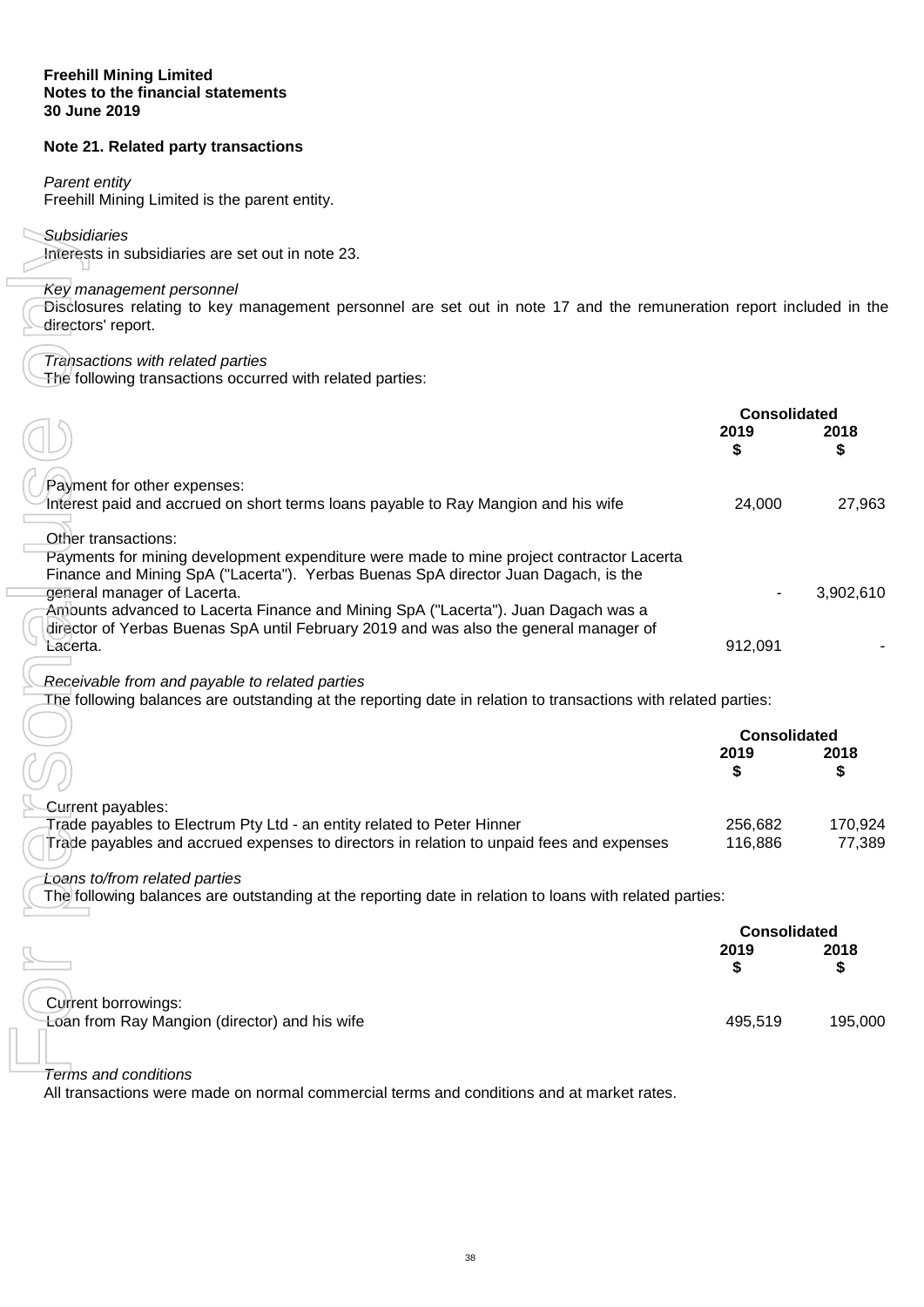# **Note 22. Parent entity information**

Set out below is the supplementary information about the parent entity.

*Statement of profit or loss and other comprehensive income* 

|                                                                                                                                                                                                                                                                                                                                                                                                                                                                                                                    | <b>Parent</b><br>2019<br>\$                         | 2018<br>\$                                          |
|--------------------------------------------------------------------------------------------------------------------------------------------------------------------------------------------------------------------------------------------------------------------------------------------------------------------------------------------------------------------------------------------------------------------------------------------------------------------------------------------------------------------|-----------------------------------------------------|-----------------------------------------------------|
| oss after income tax                                                                                                                                                                                                                                                                                                                                                                                                                                                                                               | (2, 110, 718)                                       | (2,660,621)                                         |
| Total comprehensive income                                                                                                                                                                                                                                                                                                                                                                                                                                                                                         | (2, 110, 718)                                       | (2,660,621)                                         |
| Statement of financial position                                                                                                                                                                                                                                                                                                                                                                                                                                                                                    |                                                     |                                                     |
|                                                                                                                                                                                                                                                                                                                                                                                                                                                                                                                    | <b>Parent</b><br>2019<br>\$                         | 2018<br>\$                                          |
| Total current assets                                                                                                                                                                                                                                                                                                                                                                                                                                                                                               | 122,810                                             | 149,284                                             |
| Total assets                                                                                                                                                                                                                                                                                                                                                                                                                                                                                                       | 12,654,915                                          | 10,310,001                                          |
| <b>Total current liabilities</b>                                                                                                                                                                                                                                                                                                                                                                                                                                                                                   | 3,056,689                                           | 3,884,673                                           |
| <b>Total liabilities</b>                                                                                                                                                                                                                                                                                                                                                                                                                                                                                           | 3,056,689                                           | 5,732,173                                           |
| Equity<br><b>Issued capital</b><br>Share-based payments reserve<br>Convertible notes reserve<br><b>Accumulated losses</b>                                                                                                                                                                                                                                                                                                                                                                                          | 33,362,565<br>66,500<br>1,024,166<br>(24, 855, 005) | 26,168,311<br>40,500<br>1,113,304<br>(22, 744, 287) |
| 7otal equity                                                                                                                                                                                                                                                                                                                                                                                                                                                                                                       | 9,598,226                                           | 4,577,828                                           |
| Guarantees entered into by the parent entity in relation to the debts of its subsidiaries<br>The parent entity had no guarantees in relation to the debts of its subsidiaries as at 30 June 2019 and 30 June 2018.<br>Contingent liabilities<br>The parent entity had no contingent liabilities as at 30 June 2019 and 30 June 2018.<br>Capital commitments - Property, plant and equipment<br>The parent entity had no capital commitments for property, plant and equipment as at 30 June 2019 and 30 June 2018. |                                                     |                                                     |
| Significant accounting policies<br>The accounting policies of the parent entity are consistent with those of the consolidated entity, as disclosed in note 1, except<br>for the following:<br>Investments in subsidiaries are accounted for at cost, less any impairment, in the parent entity.                                                                                                                                                                                                                    |                                                     |                                                     |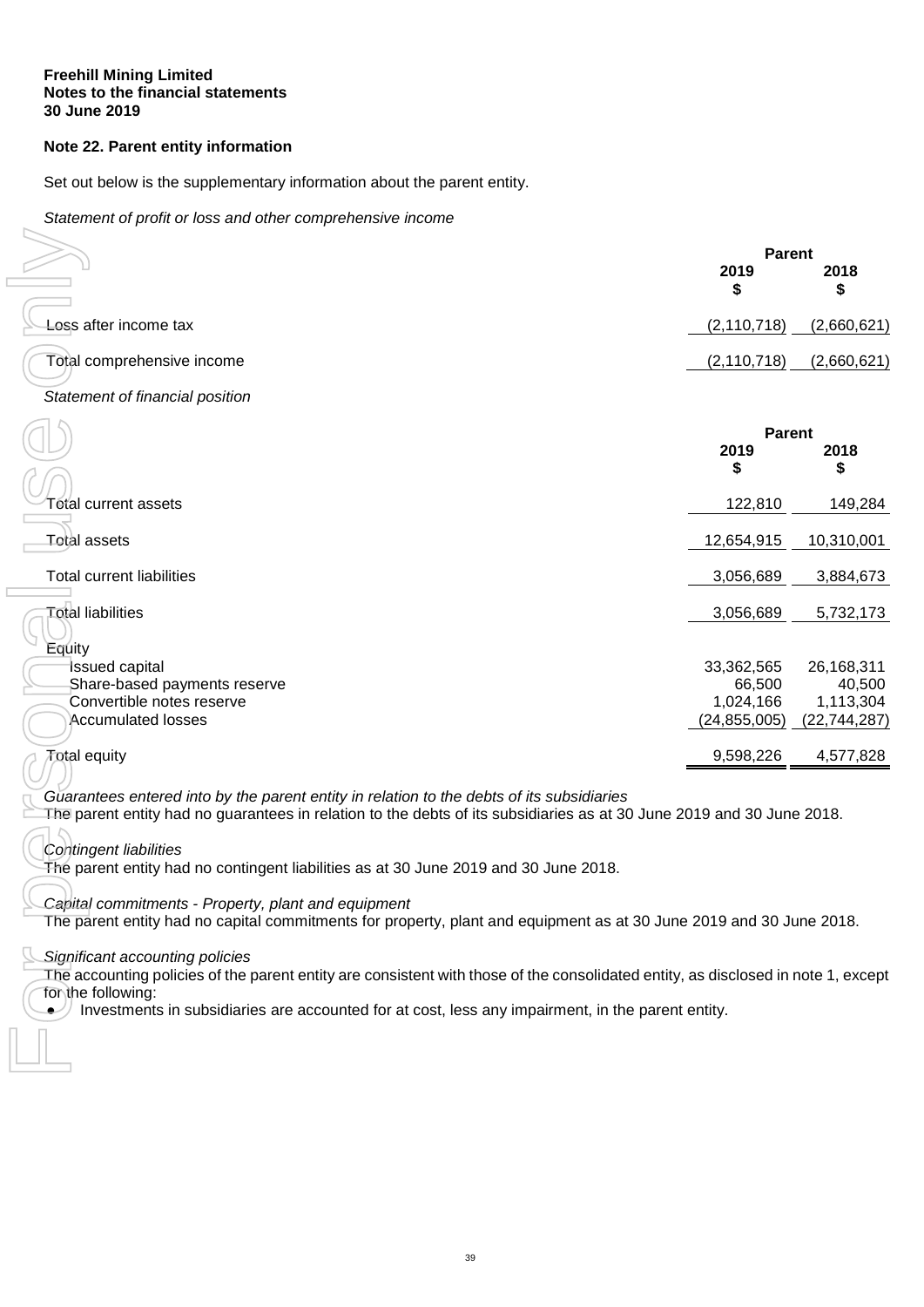## **Note 23. Interests in subsidiaries**

The consolidated financial statements incorporate the assets, liabilities and results of the following subsidiaries in accordance with the accounting policy described in note 1:

|                              |                                                                         | <b>Ownership interest</b> |           |
|------------------------------|-------------------------------------------------------------------------|---------------------------|-----------|
| <b>Name</b>                  | <b>Principal place of business /</b><br><b>Country of incorporation</b> | 2019<br>%                 | 2018<br>% |
| Freehill Investments Pty Ltd | Australia                                                               | 100.00%                   | 100.00%   |
| Yerbas Buenas SpA            | Chile                                                                   | 100.00%                   | 100.00%   |
| San Patricio Mineria SpA     | Chile                                                                   | 100.00%                   | 100.00%   |

# **Note 24. Events after the reporting period**

## **Note 25. Reconciliation of loss after income tax to net cash used in operating activities**

|                                                                                                                                                                                                                                                                                                                                                                                                                  |                                                                  | <b>Ownership interest</b> |             |
|------------------------------------------------------------------------------------------------------------------------------------------------------------------------------------------------------------------------------------------------------------------------------------------------------------------------------------------------------------------------------------------------------------------|------------------------------------------------------------------|---------------------------|-------------|
| <b>Name</b>                                                                                                                                                                                                                                                                                                                                                                                                      | Principal place of business /<br><b>Country of incorporation</b> | 2019<br>%                 | 2018<br>%   |
| Freehill Investments Pty Ltd                                                                                                                                                                                                                                                                                                                                                                                     | Australia                                                        | 100.00%                   | 100.00%     |
| Yerbas Buenas SpA                                                                                                                                                                                                                                                                                                                                                                                                | Chile                                                            | 100.00%                   | 100.00%     |
| San Patricio Mineria SpA                                                                                                                                                                                                                                                                                                                                                                                         | Chile                                                            | 100.00%                   | 100.00%     |
|                                                                                                                                                                                                                                                                                                                                                                                                                  |                                                                  |                           |             |
|                                                                                                                                                                                                                                                                                                                                                                                                                  |                                                                  |                           |             |
| Note 24. Events after the reporting period                                                                                                                                                                                                                                                                                                                                                                       |                                                                  |                           |             |
| On 30 August 2019, the company announced that it has received commitments from sophisticated and professional investors<br>for a placement of shares raising a total of \$2,600,000. The company will issue 236,363,637 fully paid ordinary shares at<br>\$0.011 (1.1 cents), plus one free attaching option for every share placed exercisable at \$0.025 (2.5 cents) expiring two years<br>from date of issue. |                                                                  |                           |             |
| The placement is subject to approval of the company's shareholders expected to be held in October 2019.                                                                                                                                                                                                                                                                                                          |                                                                  |                           |             |
| At the time of signing the company had received \$1,036,000 of these funds.                                                                                                                                                                                                                                                                                                                                      |                                                                  |                           |             |
| On 2 September 2019, the company announced that it had completed the acquisition of an 80 hectare tenement known as<br>Arenas XI 1/20, located directly to the south of the Yerbas Buenas project area. The tenement acquisition was settled by<br>means of exchanging the receivable from Lacerta amounting to AUD912,091 (refer to Note 6) and a payment of CLP100,000<br>(AUD210).                            |                                                                  |                           |             |
| On 17 September 2019, convertible debt amounting to \$459,519 were extended to 31 May 2021.                                                                                                                                                                                                                                                                                                                      |                                                                  |                           |             |
| No other matter or circumstance has arisen since 30 June 2019 that has significantly affected, or may significantly affect the<br>consolidated entity's operations, the results of those operations, or the consolidated entity's state of affairs in future financial<br>years.                                                                                                                                 |                                                                  |                           |             |
| Note 25. Reconciliation of loss after income tax to net cash used in operating activities                                                                                                                                                                                                                                                                                                                        |                                                                  |                           |             |
|                                                                                                                                                                                                                                                                                                                                                                                                                  |                                                                  | <b>Consolidated</b>       |             |
|                                                                                                                                                                                                                                                                                                                                                                                                                  |                                                                  | 2019                      | 2018        |
|                                                                                                                                                                                                                                                                                                                                                                                                                  |                                                                  | \$                        | \$          |
|                                                                                                                                                                                                                                                                                                                                                                                                                  |                                                                  |                           |             |
| Loss after income tax expense for the year                                                                                                                                                                                                                                                                                                                                                                       |                                                                  | (2,508,162)               | (2,965,058) |
| Adjustments for:                                                                                                                                                                                                                                                                                                                                                                                                 |                                                                  |                           |             |
| Depreciation and amortisation                                                                                                                                                                                                                                                                                                                                                                                    |                                                                  | 2,747                     | 30,730      |
| Share-based payments                                                                                                                                                                                                                                                                                                                                                                                             |                                                                  | 26,000                    | 40,500      |
| Foreign exchange differences                                                                                                                                                                                                                                                                                                                                                                                     |                                                                  | 102,320                   |             |
| Accrued finance costs and finance costs settled via issue of shares                                                                                                                                                                                                                                                                                                                                              |                                                                  | 399,284                   | 1,170,575   |
| Operating expenses settled via the issue of shares                                                                                                                                                                                                                                                                                                                                                               |                                                                  | 463,926                   | 310,749     |
| Change in operating assets and liabilities:                                                                                                                                                                                                                                                                                                                                                                      |                                                                  |                           |             |
| Decrease/(increase) in trade and other receivables                                                                                                                                                                                                                                                                                                                                                               |                                                                  | 129,524                   | (29, 198)   |
| Decrease/(increase) in other operating assets                                                                                                                                                                                                                                                                                                                                                                    |                                                                  | (39, 845)                 | 9,738       |
| Increase in trade and other payables                                                                                                                                                                                                                                                                                                                                                                             |                                                                  | 281,821                   | 206,749     |
| Net cash used in operating activities                                                                                                                                                                                                                                                                                                                                                                            |                                                                  | (1, 142, 385)             | (1,225,215) |
|                                                                                                                                                                                                                                                                                                                                                                                                                  |                                                                  |                           |             |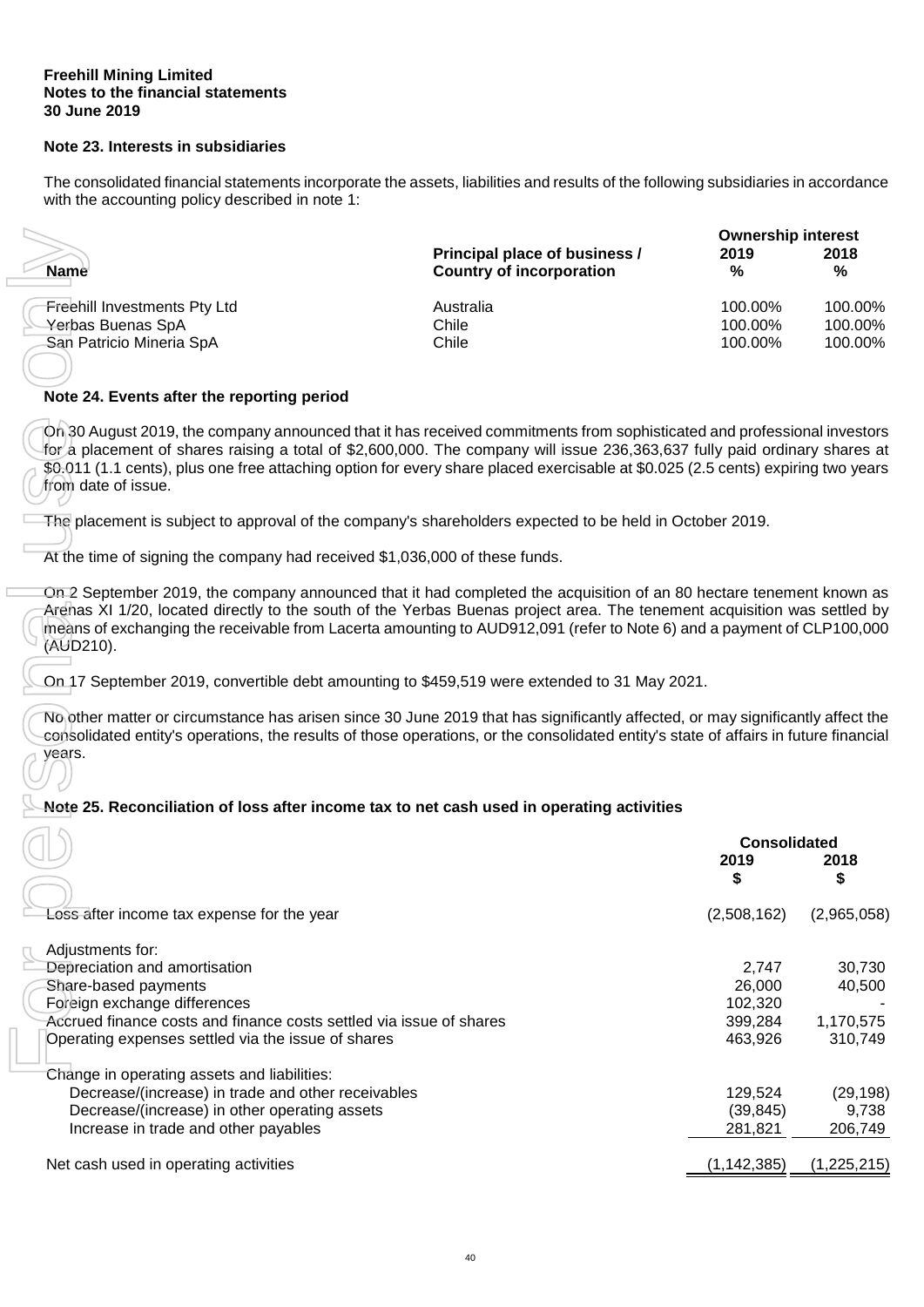# **Note 26. Earnings per share**

|                                                                                           | <b>Consolidated</b><br>2019<br>\$ | 2018<br>\$       |
|-------------------------------------------------------------------------------------------|-----------------------------------|------------------|
| Loss after income tax attributable to the owners of Freehill Mining Limited               | (2,508,162)                       | (2,965,058)      |
|                                                                                           | <b>Number</b>                     | <b>Number</b>    |
| Weighted average number of ordinary shares used in calculating basic earnings per share   | 583,292,191                       | 352,912,562      |
| Weighted average number of ordinary shares used in calculating diluted earnings per share | 583,292,191                       | 352,912,562      |
|                                                                                           | <b>Cents</b>                      | <b>Cents</b>     |
| Basic earnings per share<br>Diluted earnings per share                                    | (0.43)<br>(0.43)                  | (0.84)<br>(0.84) |
| $\frac{1}{\sqrt{2}}$                                                                      |                                   |                  |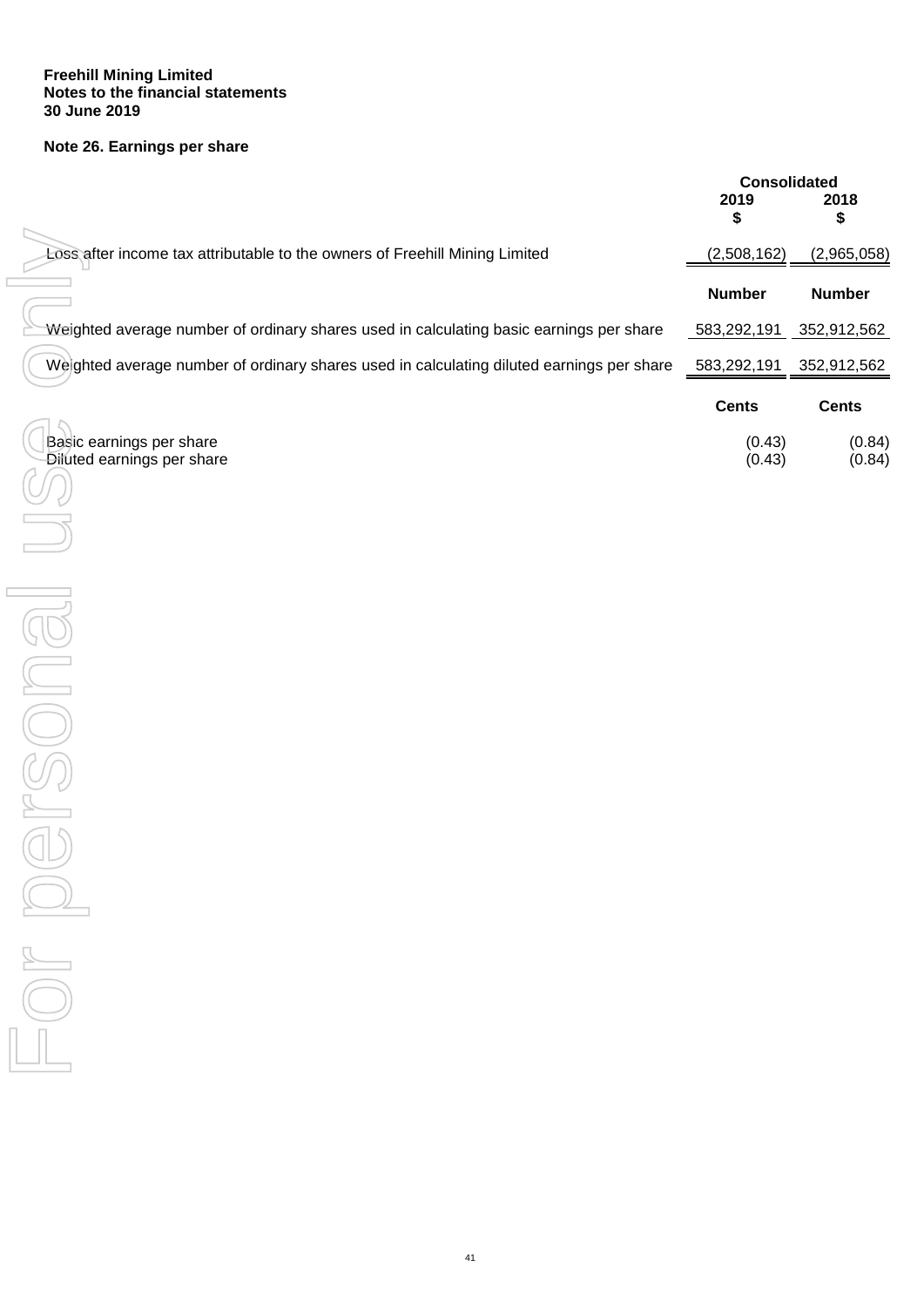#### **Freehill Mining Limited Directors' declaration 30 June 2019**

In the directors' opinion:

- the attached financial statements and notes comply with the Corporations Act 2001, the Accounting Standards, the Corporations Regulations 2001 and other mandatory professional reporting requirements;
- the attached financial statements and notes comply with International Financial Reporting Standards as issued by the International Accounting Standards Board as described in note 1 to the financial statements;

the attached financial statements and notes give a true and fair view of the consolidated entity's financial position as at 30 June 2019 and of its performance for the financial year ended on that date; and

there are reasonable grounds to believe that the company will be able to pay its debts as and when they become due and payable.

The directors have been given the declarations required by section 295A of the Corporations Act 2001.

Signed in accordance with a resolution of directors made pursuant to section 295(5)(a) of the Corporations Act 2001.

On behalf of the directors

 $\overline{\phantom{a}}$ 

Ray Mangion Chairman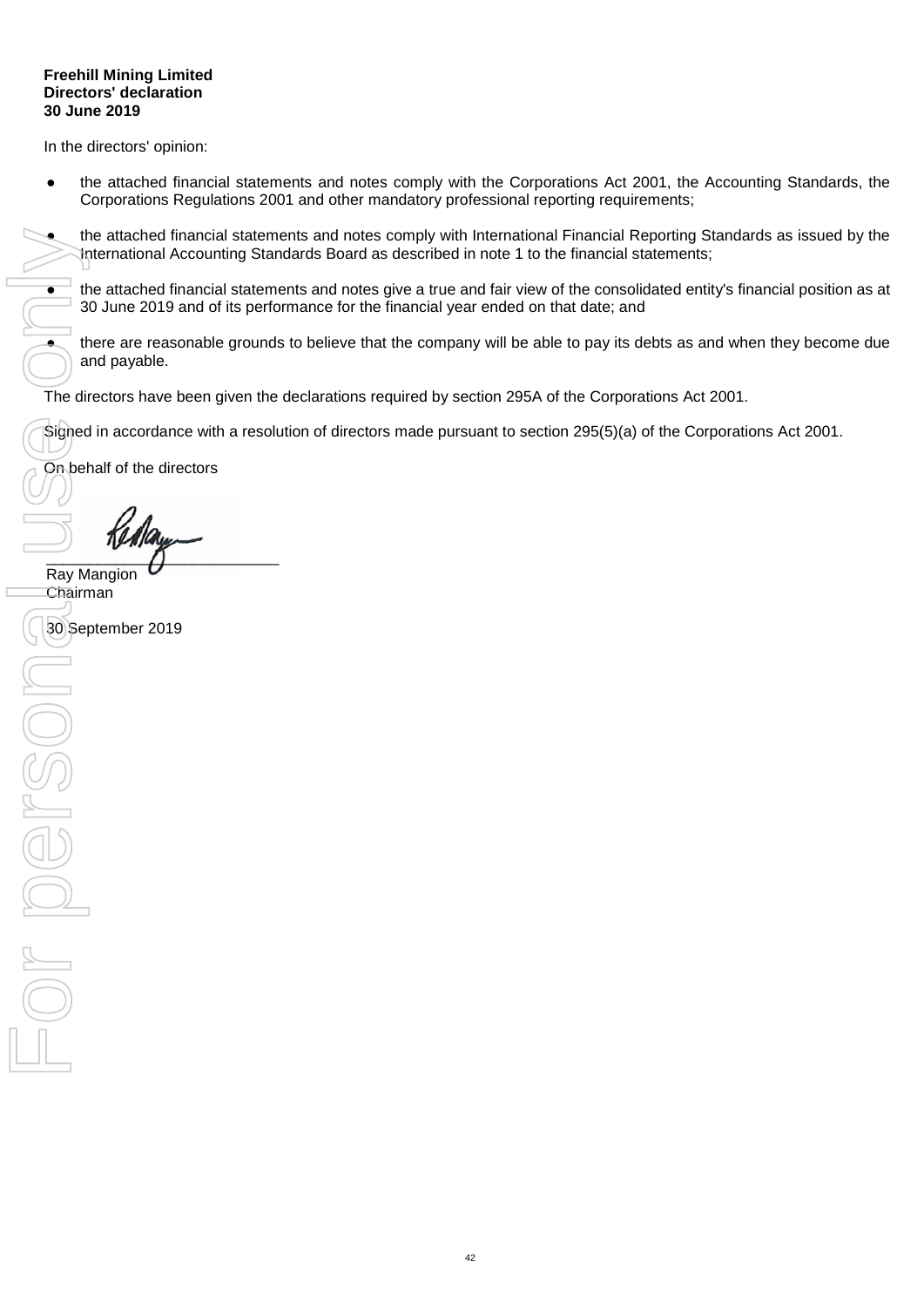

#### **RSM Australia Partners**

Level 21, 55 Collins Street Melbourne VIC 3000 PO Box 248 Collins Street West VIC 8007

> T +61 (0) 3 9286 8000 F +61 (0) 3 9286 8199

> > www.rsm.com.au

# **INDEPENDENT AUDITOR'S REPORT To the Members of Freehill Mining Limited**

#### **Opinion**

 $\begin{matrix} 1 & 0 \\ 0 & 0 \\ 0 & 0 \end{matrix}$ 

We have audited the financial report of Freehill Mining Limited (the Company) and its controlled entities (the consolidated entity), which comprises the statement of financial position as at 30 June 2019, the statement of profit or loss and other comprehensive income, the statement of changes in equity and the statement of cash flows for the year then ended, and notes to the financial statements, including a summary of significant accounting policies, and the directors' declaration.

In our opinion the accompanying financial report of the consolidated entity is in accordance with the *Corporations Act 2001*, including:

- (i) giving a true and fair view of the consolidated entity's financial position as at 30 June 2019 and of its financial performance for the year then ended; and
- (ii) complying with Australian Accounting Standards and the *Corporations Regulations 2001.*

## **Basis for Opinion**

**INDEP**<br>
To the<br>
Opinion<br>
We have<br>
consolid:<br>
profit or<br>
policies,<br>
In our op<br>
Act 2001<br>
(i) giv<br>
fina<br>
(ii) con<br>
Basis fo<br>
We cond<br>
standard<br>
our report.<br>
Ethical S<br>
we cond standard<br>
with the<br>
We confie direct<br>
requirem<br> J IBODS We conducted our audit in accordance with Australian Auditing Standards. Our responsibilities under those standards are further described in the *Auditor's Responsibilities for the Audit of the Financial Report* section of our report. We are independent of the consolidated entity in accordance with the auditor independence requirements of the *Corporations Act 2001* and the ethical requirements of the Accounting Professional and Ethical Standards Board's APES 110 *Code of Ethics for Professional Accountants* (the Code) that are relevant to our audit of the financial report in Australia. We have also fulfilled our other ethical responsibilities in accordance with the Code.

We confirm that the independence declaration required by the *Corporations Act 2001,* which has been given to the directors of the Company, would be in the same terms if given to the directors as at the time of this auditor's report.

We believe that the audit evidence we have obtained is sufficient and appropriate to provide a basis for our opinion.

**THE POWER OF BEING UNDERSTOOD** AUDIT | TAX | CONSULTING



RSM Australia Partners is a member of the RSM network and trades as RSM. RSM is the trading name used by the members of the RSM network. Each member of the RSM network is an independent accounting and consulting firm which practices in its own right. The RSM network is not itself a separate legal entity in any jurisdiction. RSM Australia Partners ABN 36 965 185 036

Liability limited by a scheme approved under Professional Standards Legislation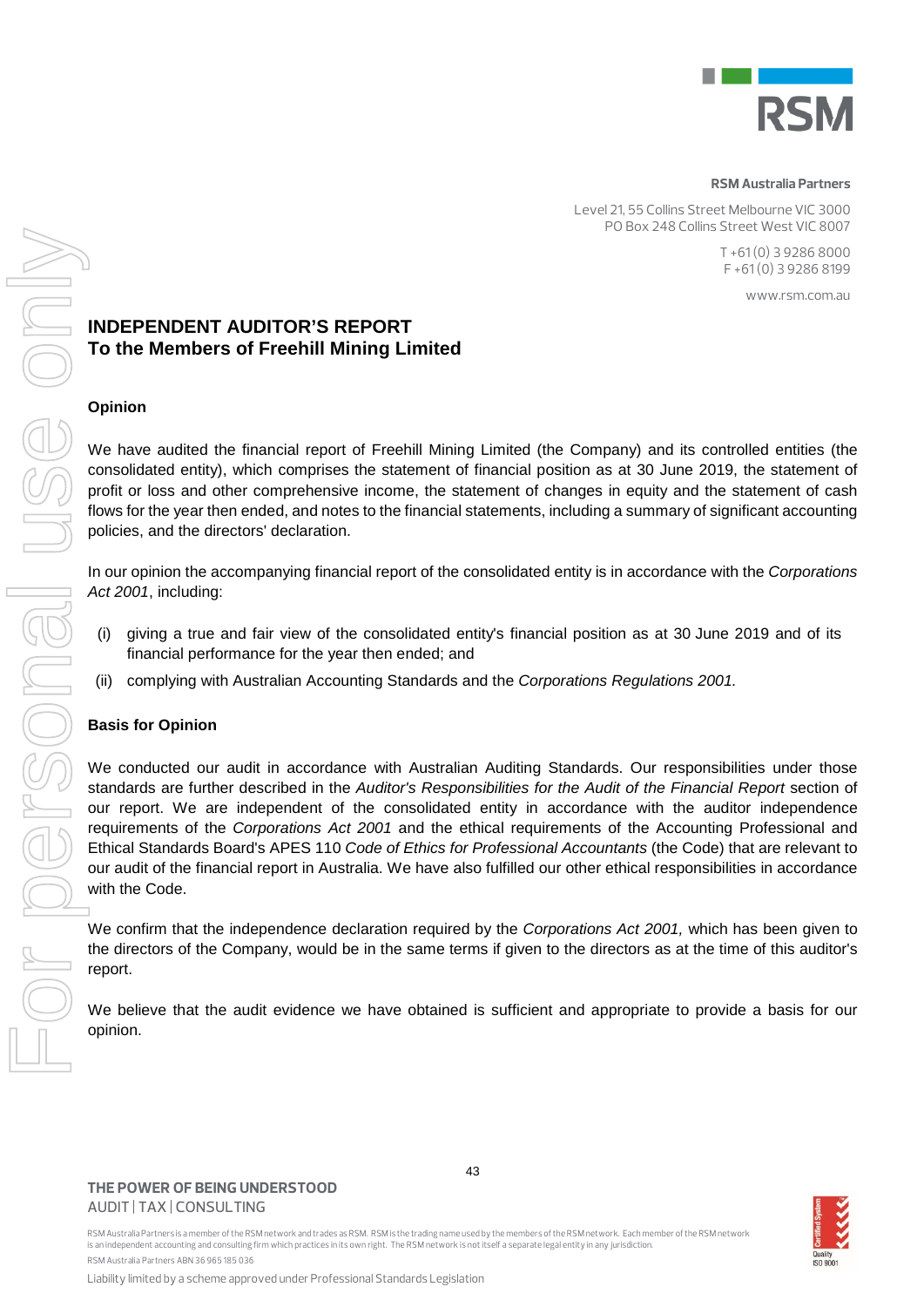

## **Material Uncertainty Related to Going Concern**

We draw attention to Note 1 in the financial report, which indicates that the consolidated entity incurred a net loss of \$2,508,162 and had net cash outflows from operating activities amounting to \$1,142,385 during the year ended 30 June 2019. In addition, as at 30 June 2019, the consolidated entity's current liabilities exceeded its current assets by \$3,171,143. As stated in Note 1, these events and conditions, along with other matters as set forth in Note 1, indicate that a material uncertainty exists that may cast significant doubt on the consolidated entity's ability to continue as a going concern. Our opinion is not modified in respect of this matter.

# **Key Audit Matters**

| <b>Key Audit Matters</b>                                                                                                                                                                                                                                                                                                                                                                                                                                                                                                                                                                                                                                                                                                                                                                                                                                                                     |                                                                                                                                                                                                                                                                                                                                                                                                                                                                                                                                                                                                                                                                                                                                                                                                                                                                                                                                                                                                                                                                                                                                                                                                                                                                                                                                                                                                                                                                                                                                                                                                                                                                                                                                                                                                                                                                                                                                                                                                                     |
|----------------------------------------------------------------------------------------------------------------------------------------------------------------------------------------------------------------------------------------------------------------------------------------------------------------------------------------------------------------------------------------------------------------------------------------------------------------------------------------------------------------------------------------------------------------------------------------------------------------------------------------------------------------------------------------------------------------------------------------------------------------------------------------------------------------------------------------------------------------------------------------------|---------------------------------------------------------------------------------------------------------------------------------------------------------------------------------------------------------------------------------------------------------------------------------------------------------------------------------------------------------------------------------------------------------------------------------------------------------------------------------------------------------------------------------------------------------------------------------------------------------------------------------------------------------------------------------------------------------------------------------------------------------------------------------------------------------------------------------------------------------------------------------------------------------------------------------------------------------------------------------------------------------------------------------------------------------------------------------------------------------------------------------------------------------------------------------------------------------------------------------------------------------------------------------------------------------------------------------------------------------------------------------------------------------------------------------------------------------------------------------------------------------------------------------------------------------------------------------------------------------------------------------------------------------------------------------------------------------------------------------------------------------------------------------------------------------------------------------------------------------------------------------------------------------------------------------------------------------------------------------------------------------------------|
| <b>Key Audit Matter</b>                                                                                                                                                                                                                                                                                                                                                                                                                                                                                                                                                                                                                                                                                                                                                                                                                                                                      | How our audit addressed this matter                                                                                                                                                                                                                                                                                                                                                                                                                                                                                                                                                                                                                                                                                                                                                                                                                                                                                                                                                                                                                                                                                                                                                                                                                                                                                                                                                                                                                                                                                                                                                                                                                                                                                                                                                                                                                                                                                                                                                                                 |
| <b>Carrying value of Exploration &amp; Evaluation assets</b>                                                                                                                                                                                                                                                                                                                                                                                                                                                                                                                                                                                                                                                                                                                                                                                                                                 |                                                                                                                                                                                                                                                                                                                                                                                                                                                                                                                                                                                                                                                                                                                                                                                                                                                                                                                                                                                                                                                                                                                                                                                                                                                                                                                                                                                                                                                                                                                                                                                                                                                                                                                                                                                                                                                                                                                                                                                                                     |
| The consolidated entity has capitalised exploration<br>expenditure, in relation to the Yerbas Buenas project,<br>with a carrying value of \$14.2m, which represented 90%<br>of the total assets of the consolidated entity as at 30<br>June 2019. We determined this to be a key audit matter<br>due to the significant management judgment involved in<br>assessing the carrying value in accordance with AASB<br>6 Exploration for and Evaluation of Mineral Resources,<br>including:<br>Determination of whether expenditure can be<br>$\bullet$<br>associated with finding specific mineral resources;<br>Assessing whether any indicators of impairment<br>$\bullet$<br>are present; and<br>Determination of whether exploration activities<br>$\bullet$<br>have progressed to the stage at which the<br>existence of an economically recoverable mineral<br>reserve may be determined. | Our audit procedures in relation to the carrying value<br>of Exploration and Evaluation assets included:<br>Reviewing a sample of costs that were<br>capitalised to determine whether the costs were<br>appropriate to capitalise in accordance with<br>Australian Accounting Standards and the<br>consolidated entity's accounting policy;<br>Critically<br>evaluating<br>assessing<br>and<br>$\bullet$<br>management's assessment that no indicators of<br>impairment existed; and<br>Discussions with management, and a review of<br>the Group's ASX announcements and other<br>documentation,<br>relevant<br>to<br>assess<br>management's determination that exploration<br>activities have not yet progressed to the point<br>where the existence or otherwise of an<br>economically recoverable mineral resource may<br>be determined.                                                                                                                                                                                                                                                                                                                                                                                                                                                                                                                                                                                                                                                                                                                                                                                                                                                                                                                                                                                                                                                                                                                                                                        |
| <b>Other Information</b>                                                                                                                                                                                                                                                                                                                                                                                                                                                                                                                                                                                                                                                                                                                                                                                                                                                                     |                                                                                                                                                                                                                                                                                                                                                                                                                                                                                                                                                                                                                                                                                                                                                                                                                                                                                                                                                                                                                                                                                                                                                                                                                                                                                                                                                                                                                                                                                                                                                                                                                                                                                                                                                                                                                                                                                                                                                                                                                     |
| and the auditor's report thereon.<br>form of assurance conclusion thereon.                                                                                                                                                                                                                                                                                                                                                                                                                                                                                                                                                                                                                                                                                                                                                                                                                   |                                                                                                                                                                                                                                                                                                                                                                                                                                                                                                                                                                                                                                                                                                                                                                                                                                                                                                                                                                                                                                                                                                                                                                                                                                                                                                                                                                                                                                                                                                                                                                                                                                                                                                                                                                                                                                                                                                                                                                                                                     |
|                                                                                                                                                                                                                                                                                                                                                                                                                                                                                                                                                                                                                                                                                                                                                                                                                                                                                              | 30 June 2019. In addition, as at 30 June 2019, the consolidated entity's current liabilities exceeded its current<br>assets by \$3,171,143. As stated in Note 1, these events and conditions, along with other matters as set forth in<br>Note 1, indicate that a material uncertainty exists that may cast significant doubt on the consolidated entity's ability<br>to continue as a going concern. Our opinion is not modified in respect of this matter.<br>Key audit matters are those matters that, in our professional judgement, were of most significance in our audit of<br>the financial report of the current period. These matters were addressed in the context of our audit of the financial<br>report as a whole, and in forming our opinion thereon, and we do not provide a separate opinion on these matters.<br>In addition to the matter described in the Material Uncertainty Related to Going Concern section, we have<br>determined the matters described below to be the key audit matters to be communicated in our report<br>Refer to Note 9 in the consolidated financial statements<br>The directors are responsible for the other information. The other information comprises the information included<br>in the consolidated entity's annual report for the year ended 30 June 2019 but does not include the financial report<br>Our opinion on the financial report does not cover the other information and accordingly we do not express any<br>In connection with our audit of the financial report, our responsibility is to read the other information and, in doing<br>so, consider whether the other information is materially inconsistent with the financial report or our knowledge<br>obtained in the audit or otherwise appears to be materially misstated.<br>If, based on the work we have performed, we conclude that there is a material misstatement of this other<br>information, we are required to report that fact. We have nothing to report in this regard. |

#### **Other Information**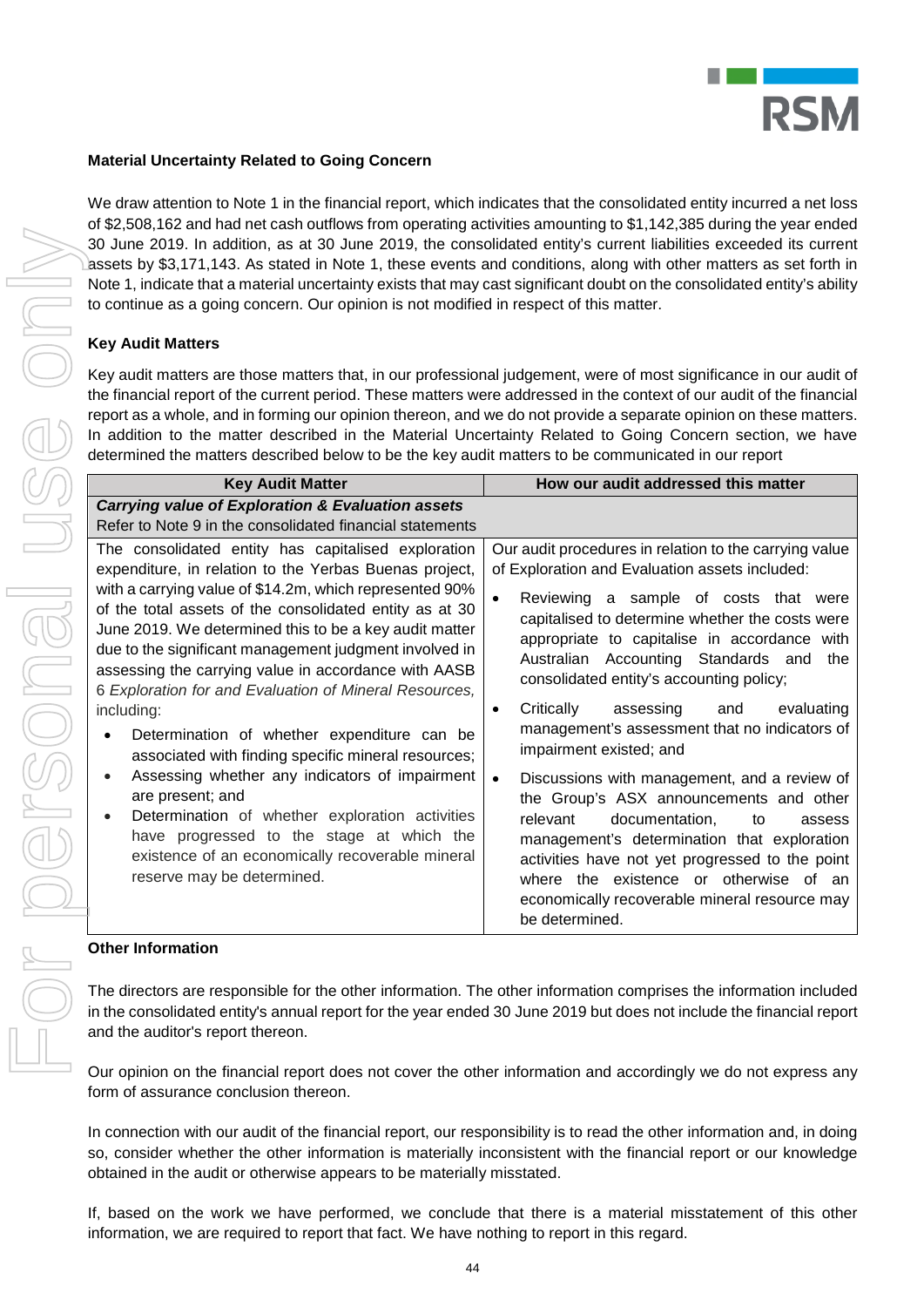

## **Responsibilities of the Directors for the Financial Report**

The directors of the Company are responsible for the preparation of the financial report that gives a true and fair view in accordance with Australian Accounting Standards and the *Corporations Act 2001* and for such internal control as the directors determine is necessary to enable the preparation of the financial report that gives a true and fair view and is free from material misstatement, whether due to fraud or error.

In preparing the financial report, the directors are responsible for assessing the ability of the consolidated entity to continue as a going concern, disclosing, as applicable, matters related to going concern and using the going concern basis of accounting unless the directors either intend to liquidate the consolidated entity or to cease operations, or have no realistic alternative but to do so.

## **Auditor's Responsibilities for the Audit of the Financial Report**

Our objectives are to obtain reasonable assurance about whether the financial report as a whole is free from material misstatement, whether due to fraud or error, and to issue an auditor's report that includes our opinion. Reasonable assurance is a high level of assurance, but is not a guarantee that an audit conducted in accordance with the Australian Auditing Standards will always detect a material misstatement when it exists. Misstatements can arise from fraud or error and are considered material if, individually or in the aggregate, they could reasonably be expected to influence the economic decisions of users taken on the basis of this financial report.

A further description of our responsibilities for the audit of the financial report is located at the Auditing and Assurance Standards Board website at: www.auasb.gov.au/auditors\_responsibilities/ar1.pdf. This description forms part of our auditor's report.

## **Report on the Remuneration Report**

## *Opinion on the Remuneration Report*

We have audited the Remuneration Report included in the directors' report for the year ended 30 June 2019. In our opinion, the Remuneration Report of Freehill Mining Limited for the year ended 30 June 2019, complies with section 300A of the *Corporations Act 2001.*

## *Responsibilities*

The directors of the Company are responsible for the preparation and presentation of the Remuneration Report in accordance with section 300A of the *Corporations Act 2001.* Our responsibility is to express an opinion on the Remuneration Report, based on our audit conducted in accordance with Australian Auditing Standards.

**RSM AUSTRALIA PARTNERS** 

**P A RANSOM**  Partner

Dated: 30 September 2019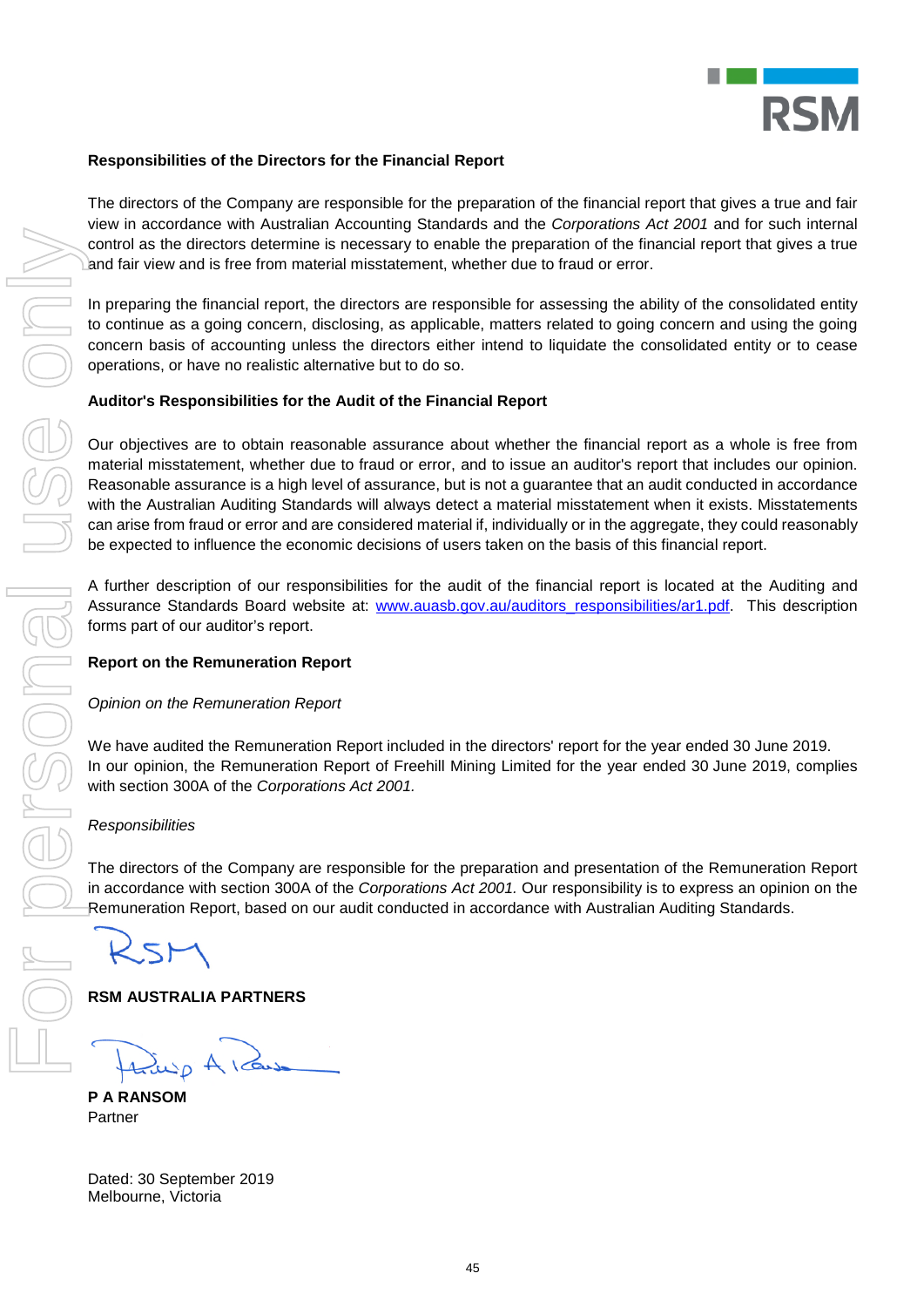#### **Freehill Mining Limited Shareholder information 30 June 2019**

The shareholder information set out below was applicable as at 17 September 2019.

## **Distribution of equitable securities**

Analysis of number of equitable security holders by size of holding:

|                                       | <b>Number</b><br>of holders<br>of ordinary<br>shares | <b>Number</b><br><b>of</b><br>ordinary<br>shares |
|---------------------------------------|------------------------------------------------------|--------------------------------------------------|
| $1$ to $1,000$                        | 788                                                  | 113,355                                          |
| 4,001 to 5,000                        | 88                                                   | 219,129                                          |
| 5,001 to 10,000                       | 161                                                  | 1,562,948                                        |
| <del>1</del> 0,001 to 100,000         | 274                                                  | 13,104,967                                       |
| 100,001 and over                      | 430                                                  | 801,273,551                                      |
|                                       |                                                      |                                                  |
|                                       | 1,741                                                | 816,273,950                                      |
|                                       |                                                      |                                                  |
| Holding less than a marketable parcel | 1,171                                                | 5,073,613                                        |
|                                       |                                                      |                                                  |

# **Equity security holders**

|                                                                                                                                                 | <b>Number</b><br>of holders<br>of ordinary<br>shares | <b>Number</b><br>of<br>ordinary<br>shares |
|-------------------------------------------------------------------------------------------------------------------------------------------------|------------------------------------------------------|-------------------------------------------|
| $1$ to $1,000$                                                                                                                                  | 788                                                  | 113,355                                   |
| 4,001 to 5,000                                                                                                                                  | 88                                                   | 219,129                                   |
| 5,001 to 10,000                                                                                                                                 | 161                                                  | 1,562,948                                 |
| 40,001 to 100,000                                                                                                                               | 274                                                  | 13,104,967                                |
| 100,001 and over                                                                                                                                | 430                                                  | 801,273,551                               |
|                                                                                                                                                 | 1,741                                                | 816,273,950                               |
|                                                                                                                                                 |                                                      |                                           |
| Holding less than a marketable parcel                                                                                                           | 1,171                                                | 5,073,613                                 |
| <b>Equity security holders</b>                                                                                                                  |                                                      |                                           |
| Twenty largest quoted equity security holders<br>The names of the twenty largest security holders of quoted equity securities are listed below: |                                                      |                                           |
|                                                                                                                                                 | <b>Ordinary shares</b>                               |                                           |
|                                                                                                                                                 |                                                      | % of total                                |
|                                                                                                                                                 |                                                      | shares                                    |
|                                                                                                                                                 | <b>Number held</b>                                   | issued                                    |
| DUDDY INVESTMENT PTY LTD (DUDDY INVESTMENT A/C)                                                                                                 | 86,637,404                                           | 10.61                                     |
| PINNACLE EQUITIES PTY LTD                                                                                                                       | 85,925,000                                           | 10.53                                     |
| DG FREEHOLD PTY LTD (DG FREEHOLD A/C)                                                                                                           | 82,271,820                                           | 10.08                                     |
| MR LEO ILIAS RADIOTIS (L A RADIOTIS FAMILY A/C)                                                                                                 | 25,910,794                                           | 3.17                                      |
| MR RINO DI GIANTOMASSO                                                                                                                          | 21,780,924                                           | 2.67                                      |
| PAW SUPER PTY LTD (PAW SUPER FUND A/C)                                                                                                          | 20,900,299                                           | 2.56                                      |
| MR SAMUEL WILLIAM DUDDY                                                                                                                         | 20,213,500                                           | 2.48                                      |
| R& A MANGION PTY LTD (STEGMAN SMSF A/C)                                                                                                         | 19,108,305                                           | 2.34                                      |
| BNP PARIBAS NOMINEES PTY LTD (IB AU NOMS RETAILCLIENT DRP)                                                                                      | 17,335,458                                           | 2.12                                      |
| CAM NOMINEES PTY LTD (CAM NOMINEES SUPER FUND A/C)                                                                                              | 16,954,764                                           | 2.08                                      |
| AKM MARLBOROUGH PTY LTD (M & M VINACCIA FAMILY A/C)                                                                                             | 15,327,543                                           | 1.88                                      |
| <b>LILLYPILLY INVESTMENTS-PINKENBA PTY LTD</b>                                                                                                  | 15,000,000                                           | 1.84                                      |
| RMUC PTY LTD (RMVIC S/F A/C)                                                                                                                    | 14,632,000                                           | 1.79                                      |
| NAFRA PTY LTD                                                                                                                                   | 13,333,333                                           | 1.63                                      |
| SW DUDDY INVESTMENTS PTY LTD                                                                                                                    | 10,395,078                                           | 1.27                                      |
| MR JAG ZENON MAXWELL (ZENON FAMILY A/C)                                                                                                         | 8,031,842                                            | 0.98                                      |
| HRM PARTNERS PTY LTD (L&P SUPERFUND A/C)                                                                                                        | 8,000,465                                            | 0.98                                      |
| <b>MS IDA BEATRICE DWYER</b>                                                                                                                    | 6,666,666                                            | 0.82                                      |
| AEGIS INVESTMENT CAPITAL PTY LTD                                                                                                                | 6,124,225                                            | 0.75                                      |
| SEMZJ INVESTMENTS PTY LTD (HALLELUYAH INVESTMENT A/C)                                                                                           | 5,992,285                                            | 0.73                                      |
|                                                                                                                                                 | 500,541,705                                          | 61.31                                     |
|                                                                                                                                                 |                                                      |                                           |